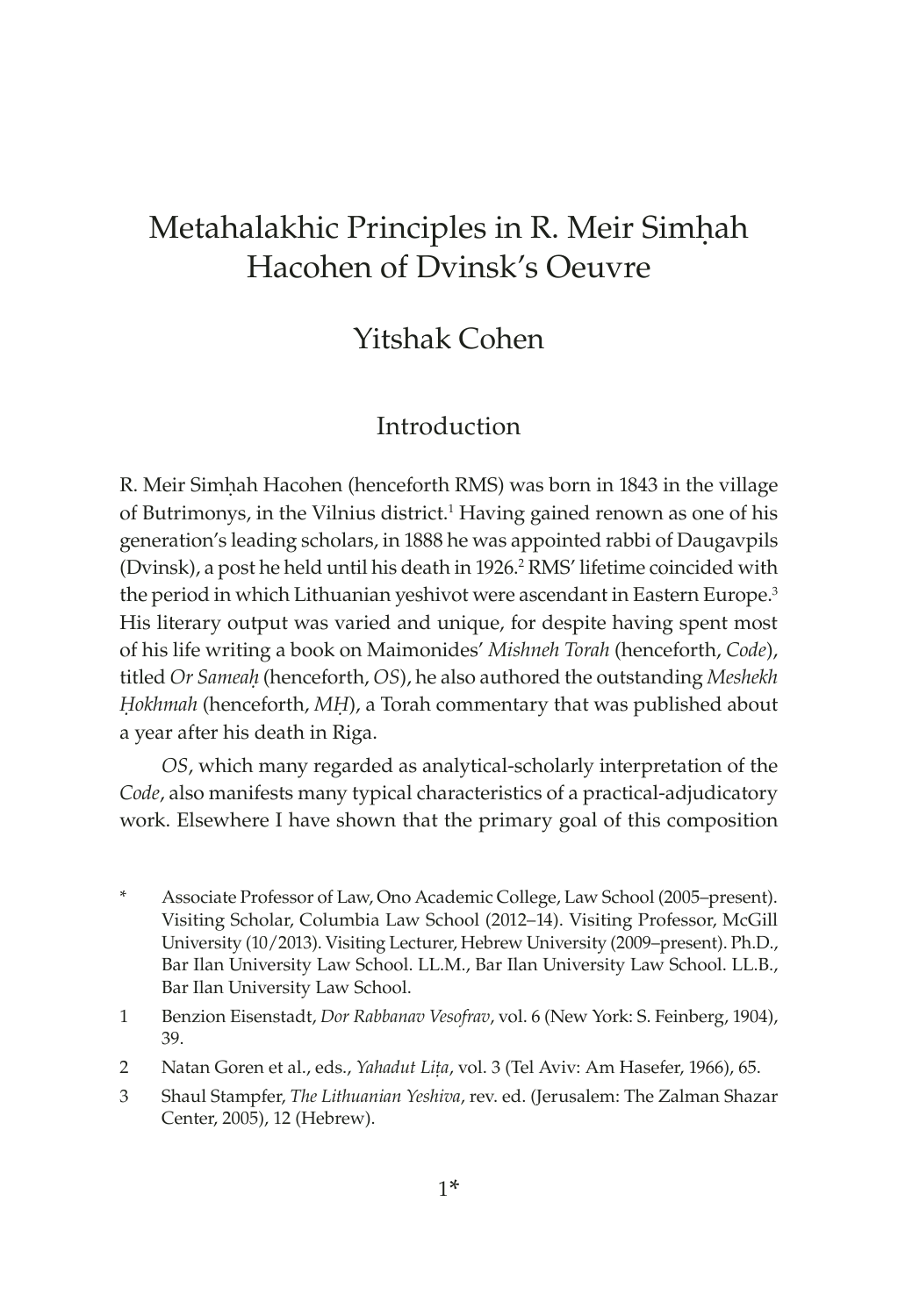#### Yitshak Cohen 2\*

was to refine the first codification of Jewish law, Maimonides' *Code.*<sup>4</sup> *OS* primarily focuses on adjudication, and even if such rulings rank lower on the normative scale than those of the responsa literature,<sup>5</sup> this work still plays a crucial and central role in halakhic adjudication. Therefore, *OS* may be classified as belonging to the genre of Jewish law and adjudication, not to that of the novellae and commentaries,<sup>6</sup> and not even to that of Maimonides' commentators (often called his "armor bearers"). Its goals are practical, not merely intellectual or theoretical. RMS refined the *Code* in three main ways: First, he asked questions that probed the borderline cases. In these, he used inductive reasoning to expand Maimonides' legal rulings and determine whether they also applied to cases beyond their explicit, factual parameters. Second, but also inductively, he added elements to the law itself, not to the facts of the case at hand. Third, he revealed the underlying rationale of the law and rendered it in consonance with its own abstract level by reformulating casuistic phraseology in a normative form.

In this article, I will investigate whether there are broad-based juridical principles underlying RMS' legal decisions and approach to Jewish law; whether certain metahalakhic principles affect RMS' legal creativity, and to what extent; whether there are certain metahalakhic principles that guide RMS in addressing changing historical and social realities; and whether the same juridical principles affect the adjudication of laws that seem completely unrelated.

- 4 Yitshak Cohen, "The Or Sameaḥ's Objectives and Their Halakhic and Jurisprudential Implications," *Shenaton ha-Mishpat ha-Ivri* 25 (2008): 97 (Hebrew).
- 5 See Berachyahu Lifshitz, "The Legal Status of the Responsa Literature," *Shenaton ha-Mishpat ha-Ivri* 9 (1982): 289 (Hebrew), which addresses another dimension—that transcending local considerations—which plays a role in every actual responsa.
- 6 This, in contrast to R. Êayyim of Brisk and R. Simeon Shkop who developed analytical methods that probed the depths of the matter, but distanced themselves to some degree from the everyday world. Their writings reflect the spiritual worldview of the yeshiva deans, who were less involved in practical adjudication. See Immanuel Etkes, "Bein Lamdanut Lerabbanut Beyahadut Lița Shel Hame'ah Hatesha Esreh," *Zion* 53 (1988): 402.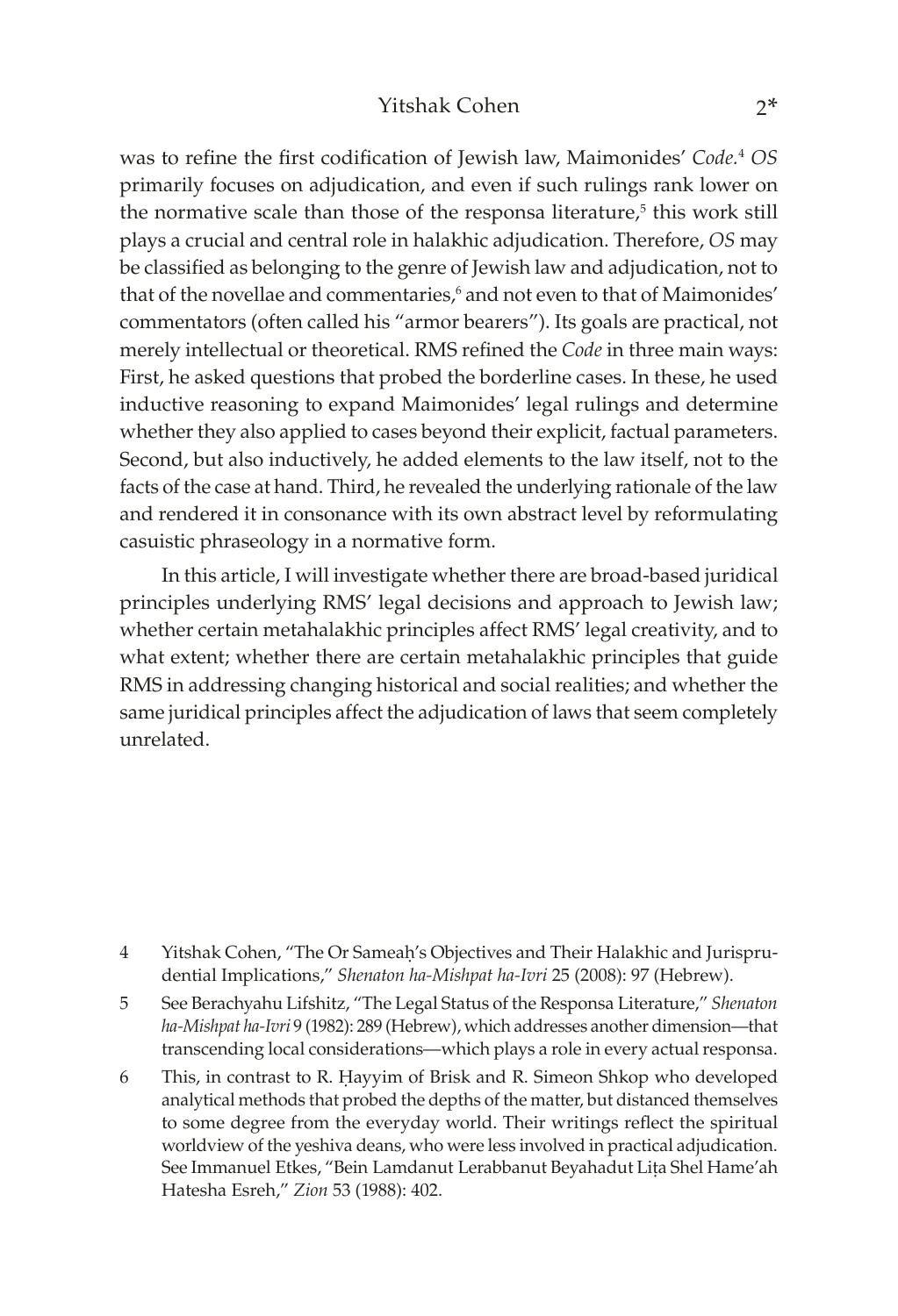# Section One: The Metahalakhic Principle in RMS' Oeuvre: Taking Human Nature into Account

The essence of RMS' approach derives from his metahalakhic belief that the Torah, as a legal system, takes into account man's nature and temperament, and tries not to overburden him with norms that are beyond his natural abilities. Thus, for instance, the Torah shies away from mandating a uniform performance level (*shi'ur*) for those precepts which it doubts everyone can perform equally. This insight guides RMS when he rules on borderline cases and considers the addition of elements to the law. This is not merely a question of ethical thinking on his part, but the adoption of a meta-norm that influences his interpretation and implementation of the halakhah.<sup>7</sup> The inclusion of such a legal institution in RMS' oeuvre is in consonance with his fundamental perception of the law, which also opposes legal formalism.<sup>8</sup> Establishing a minimal requirement for Torah study is but one of RMS' halakhic utterances that stress this principle.<sup>9</sup> There is no better place to witness RMS taking into account human nature than in his MH. While this work certainly contains classical elements of halakhic adjudication, since without question it is a biblical commentary, it also possesses philosophical

- 7 See Eliezer Goldman, *Exposition and Inquiries: Jewish Thought in Past and Present*, ed. Avi Sagi and Daniel Statman (Jerusalem: Magnes Press, 1996), 13 (Hebrew), in which Goldman distinguishes between normal, logical insights (*sevarot*) and metahalakhic principles that express principled positions, such as "by the pursuit of which man shall live" and "her ways are ways of pleasantness." See also Avraham Sagi, "Halakhah, Discretion, and Responsibility and Religious Zionism," in *Between Authority and Autonomy in Jewish Tradition*, ed. Avi Sagi and Zeev Safrai (Tel Aviv: Hakibbutz Hameuhad, 1997), 195–217 (Hebrew). On p. 203, Sagi wrote as follows: "The consideration 'her ways are ways of pleasantness' expresses the notion that the Torah is in consonance with ethical principles… these considerations guide the hermeneutic methodology, and sometimes provide the strength to reject the text in favor of the privileged halakhic goal."
- 8 On this approach, see my article, "Juridical Ideology and Its Influence Upon the Or Sameach's Halachic Decision Making Process," in *Halakhah: Explicit and Implied Theoretical and Ideological Aspects*, ed. Avinoam Rosenak and Dafna Schreiber (Jerusalem: The Van Leer Institute, 2012), 78–96 (Hebrew). See also Menachem Mautner, *The Decline of Formalism and the Rise of Values in Israeli Law* (Tel Aviv: Ma'agale Da'at, 1993), 62 (Hebrew).
- 9 *OS*, Laws Concerning Torah Study 1:2.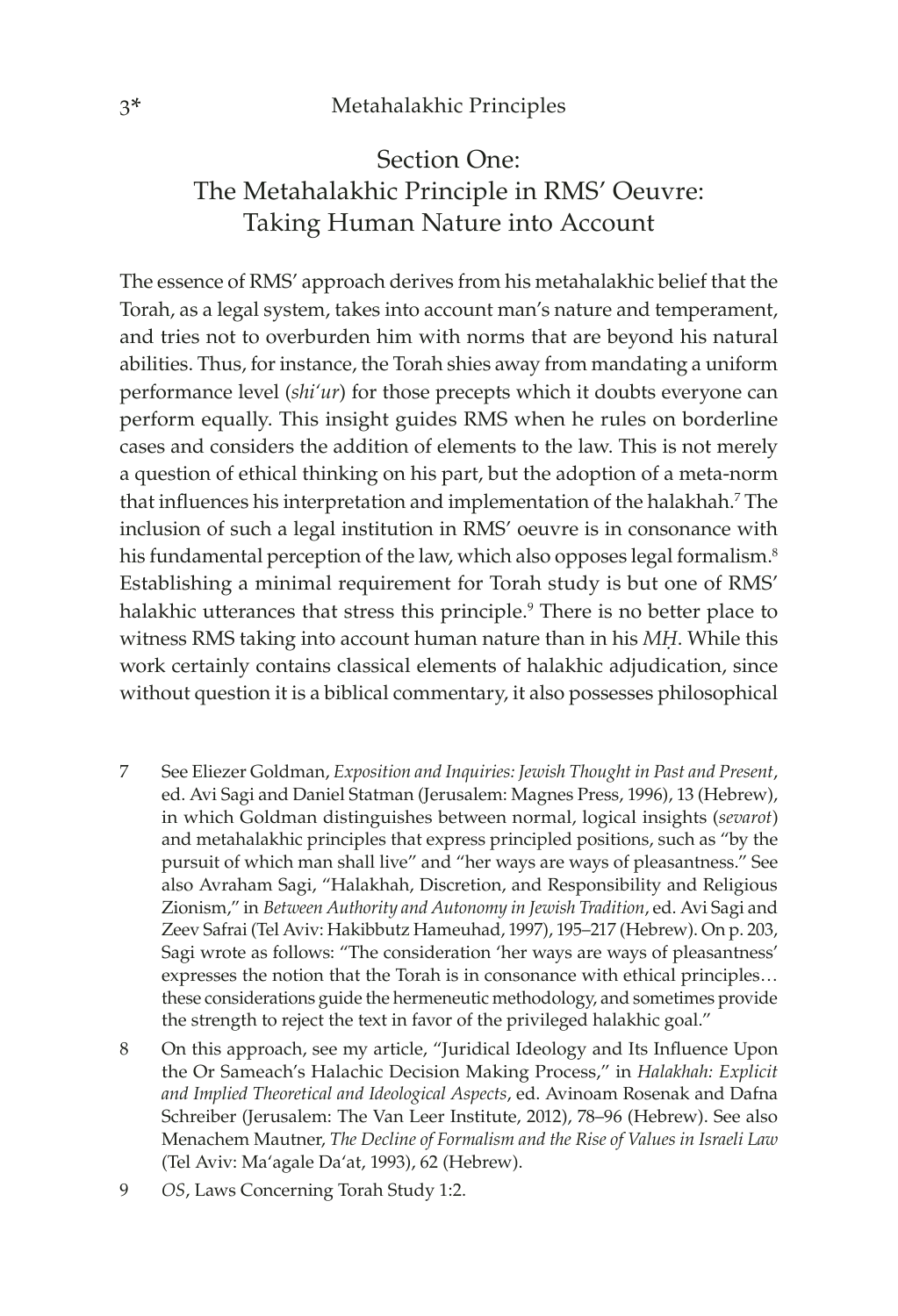dimensions. In his commentary on the verse "by the pursuit of which man shall live, I am the Lord,"10 he writes:

And by the way of the intellect, perhaps the meaning of the passage is … that the Torah did not mandate precepts that would incur difficulty for the combination of the body and the soul to observe as general ordinances …. For the Creator made man with integrity so that his parts would be in consonance with the parts of the Torah … the Torah did not construct a fence [advocating] complete abstinence from the food, more than the human temper can endure … therefore, He said to them "I am the Lord, Your God," for I am your Creator and I know your nature that it is not strong enough to withstand lust … "by the pursuit of which man shall live" that they should exist to vitalize the soul of man and guide it in a manner that will be beneficial for it in this world and happy may its lot be in the World to Come—not matters that cause death.<sup>11</sup>

I will now demonstrate how this metahalakhic principle influenced and shaped RMS' approach on several halakhic matters.

1. Preventing the Salvation of the Entire Nation of Israel

In keeping with his perception of Torah law as a system that takes into account mankind's human nature, instead of opposing it, RMS privileges the decision not to restrain the blood avenger over the salvation of the entire nation of Israel. Thus, he rules that the exile to the city of refuge must never leave the city even for the purpose of saving the entire nation of Israel. RMS argues for this ruling in three different places in his oeuvre.<sup>12</sup> In a fourth place, he writes the following:

Why doesn't the king or the court of law promulgate an enactment that no man may murder him, and if someone murders him, he is to be executed. Since the Torah has declared that

- 10 The translations of passages from the Hebrew Bible cited in this article are based on NJPS. Unless otherwise specified, translations of other texts in this article are the author's own.
- 11 *MH*, Lev 18:2-5.
- 12 See *MÊ*, Num 35:28; *MÊ*, Exod 4:19; *Code*, Laws of the Murderer and the Protection of Life  $7.8$ .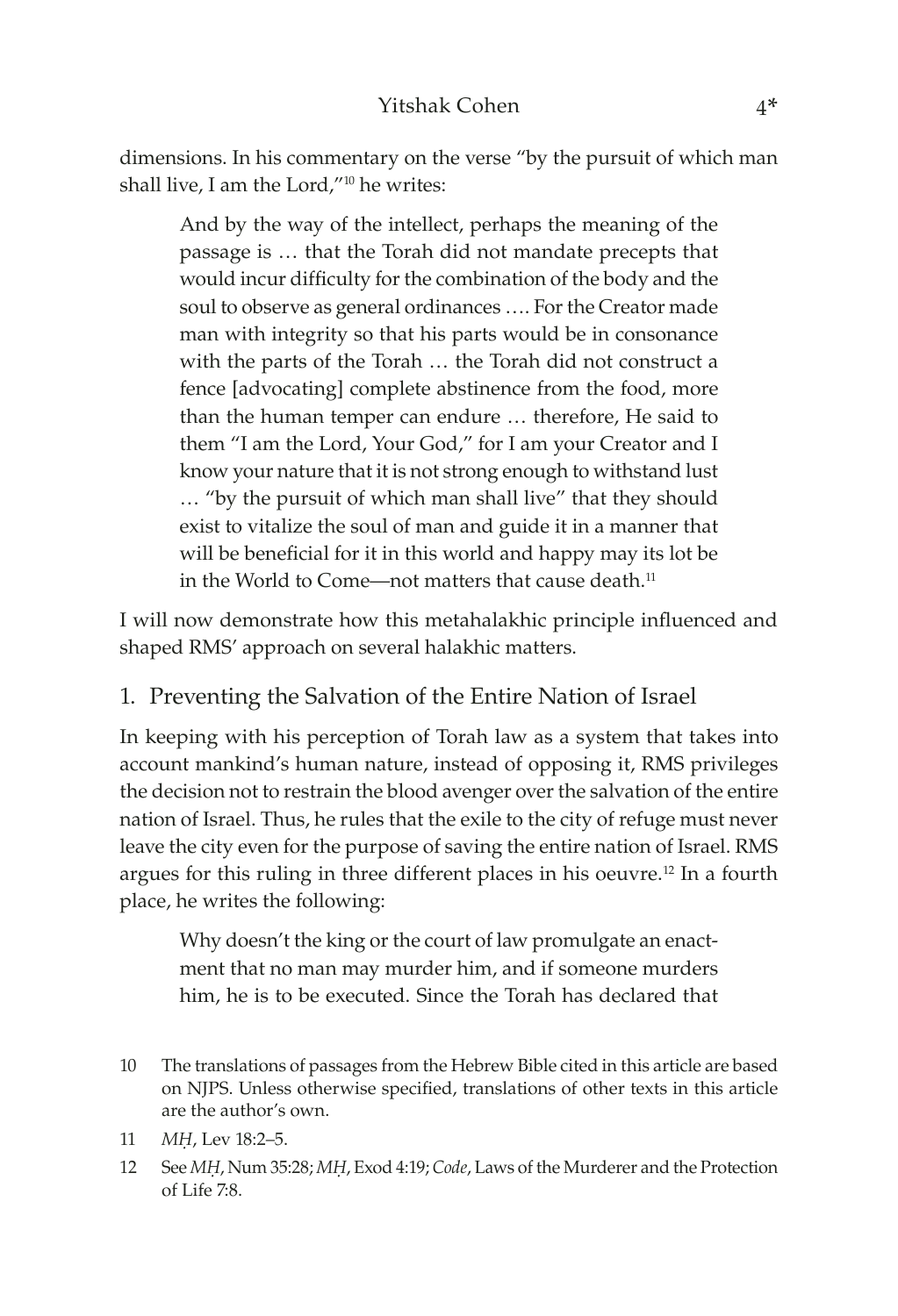human nature is revealed to the Creator of all, if he [the murderer] will not be imprisoned in his [city of] refuge than his [the blood avenger's] heart will wax hot and he will strike him, and, therefore, the blood avenger who struck him would not be liable to judicial execution … furthermore, neither the king nor the High Court of Law have the power to oppose human nature and its waxing hot [in anger].<sup>13</sup>

Thus, RMS ruled that even if the entire nation of Israel needed the exiled murderer to save it, he must not leave the city of refuge, lest the blood avenger harm him. RMS wonders why a new legal norm preventing the exile from being harmed by the blood avenger was not promulgated by rabbinic enactment or implementation of "the king's law." He rejects this approach because of his principled understanding that the Torah does not oppose human nature, even the hot-blooded response of the blood avenger. He believes that we cannot order the blood avenger not to take revenge because this would go against human nature—if the blood avenger takes revenge, he may not be prosecuted.

2. Is an Individual Obligated to Risk His Limb in Order to Save Another's Life?

After discussing the prohibition concerning the exiled murderer leaving the city of refuge, RMS adds the following:

And that which I have seen some citing in the name of the Radbaz, that an individual is required to cut off a limb in order to save his fellow man, seems incorrect to me*.* 14

It is unclear who cites this ruling, and RMS does not reference the Radbaz's responsa.15 However, the Radbaz's responsum that I have found, surprisingly indicates that the Radbaz did not maintain the opinion cited in his name. After rejecting the position of those who allowed one to amputate a limb to save another, the Radbaz concludes his responsum with the following:

- 13 *OS*, Laws of the Murderer 2:4.
- 14 *OS*, Laws of the Murderer 7:8.
- 15 This is not the only case in which it seems clear to the reader that RMS did not have a copy of the Radbaz's responsa before him; cf. *Responsa Șiș Eli'ezer*, 2:18: "And apparently this responsum of the Radbaz's was not seen by the illustrious Or Sameah."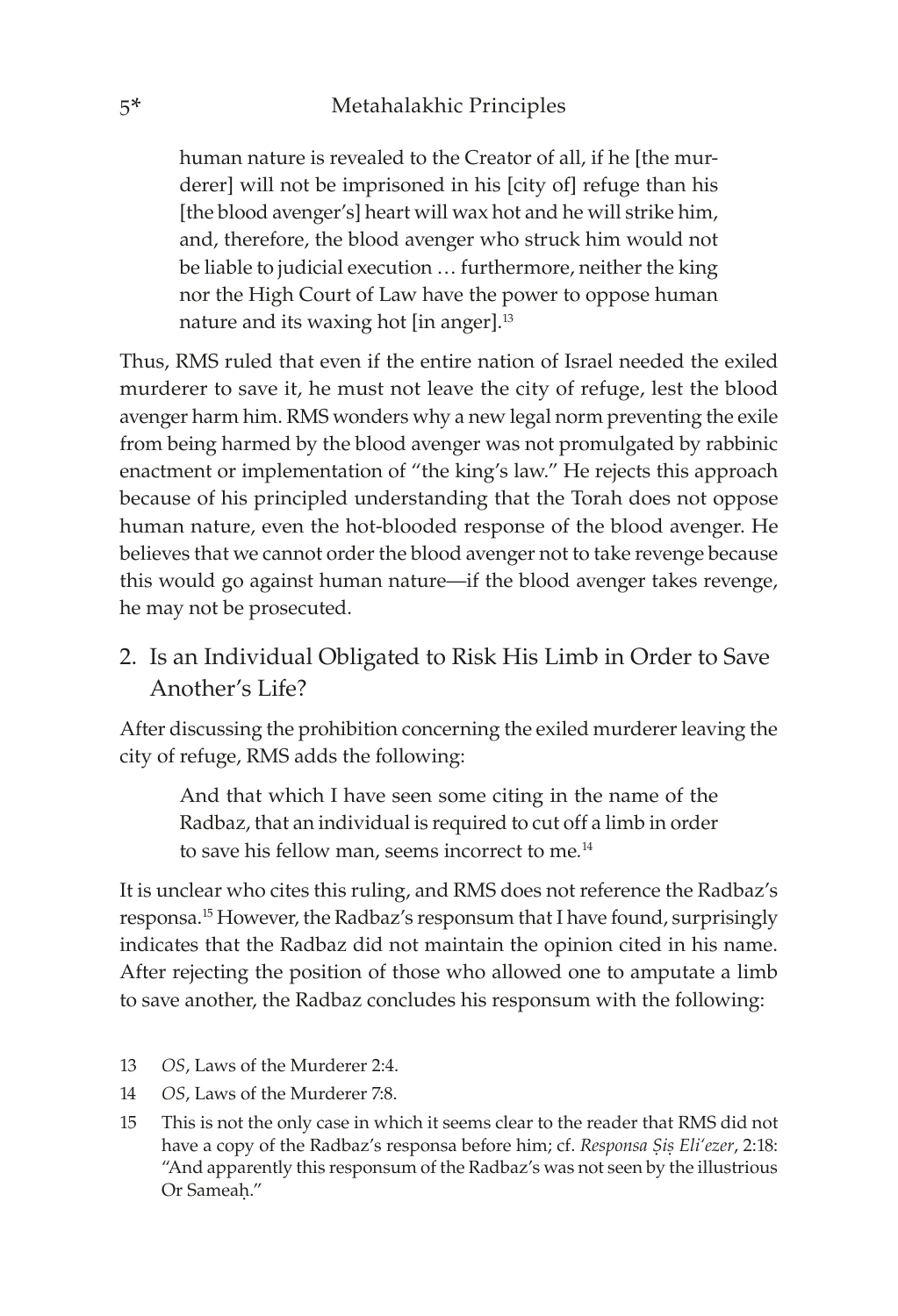#### Yitshak Cohen 6\*

And furthermore, as it is written 'its ways are ways of pleasantness, and the laws of our Torah must agree with intellect and logic, and how could we possibly entertain the notion that a person should allow his eye to be put out or his hand or leg be amputated so that they do not murder his fellow man? Therefore, I see no rationale for this law and [declare] that it is an act of piety, beyond the letter of the law (*middat hasidut*), and fortunate is the lot of he who can withstand [performing] this [act]; however, if there is a question of risk to his life, he is a pious fool (*hasid shoteh*).<sup>16</sup>

After weeding out this apparent error, Radbaz is in agreement with RMS.<sup>17</sup> RMS did not provide the underlying reason for his halakhic stance, but we may adduce its logical foundation from the Radbaz's explanation: the laws of our Torah are in consonance with intellect and logic and its ways are ways of pleasantness.<sup>18</sup> The Torah takes human nature into account and would certainly not demand that someone take out his eye or amputate his hand to prevent his fellowman from coming to harm.

RMS' adjudication in this case is one instance of his application of a broad-based legal principle, whose discovery allows us to resolve several thorny issues in his thought. First of all, in light of this principle, RMS' adamant refusal to allow the exiled murderer to leave the city of refuge becomes more understandable. His stance stems neither from his devaluing the notion of "the entire nation of Israel" nor from his dismissive attitude towards "mutual responsibility" (*areivut hadadit*) <sup>19</sup>; rather, these principles come into conflict with another one: the Torah's refusal to legislate against human nature. The latter, according to RMS, takes precedence. Secondly, we may explain that this balancing act between two competing interests is the foundation for RMS' halakhic ruling that one is not commanded to amputate one's own limb in order to save one's fellowman.<sup>20</sup> Thirdly, by addressing these issues

- 16 *Responsa Radbaz*, III, 1052.
- 17 There are those who disagree. See, for instance, *Responsa Yaḥel Yisra'el* 74, which cites Rabbi M. Recanati, who maintained that just as it is obvious that an individual may be saved by amputating his limb so too an individual must make this sacrifice for his fellow man.
- 18 Prov 3:17.
- 19 See *MH*, Deut 34:8.
- 20 See Mautner, n. 8 above, p. 158.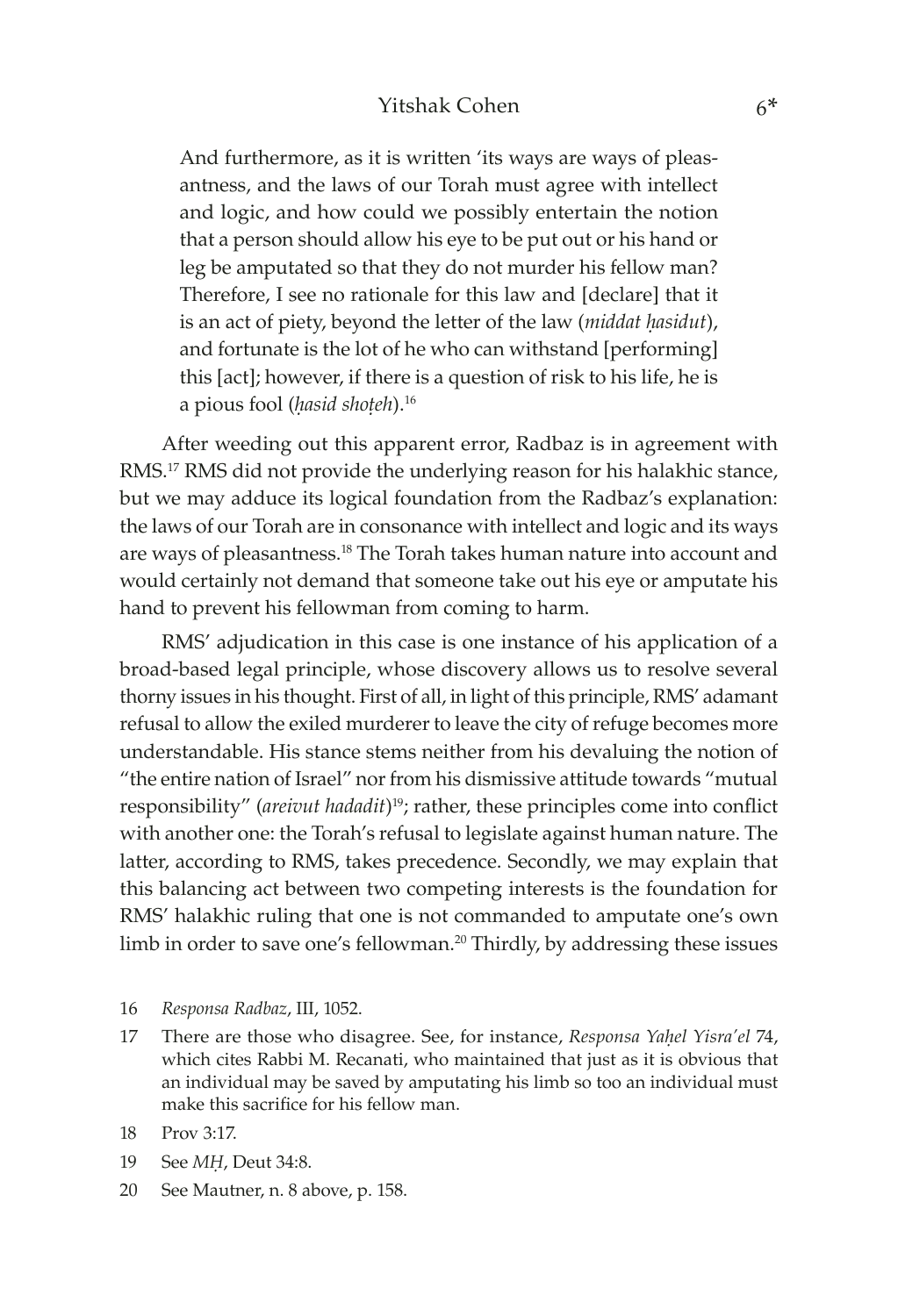in an abstract manner and searching for their underlying metaprinciple, we have managed to discover the link between the prohibition forbidding the exiled murderer from leaving the city of refuge and the halakhic decision not to obligate an individual to risk his limb to save another. Now, we can also understand why RMS chose to address the latter issue at the same time as he addressed the former. While, in the former case, the norm is applied to the individual because of the nature of the other (the blood avenger), in the latter case, the norm is applied to the individual because of his own nature. In both cases, the metahalakhic principle underlying the norm is the same—the Torah will not make a decree that goes against human nature.

### 3. The Reason Women Are Exempted from the Precept to Procreate

In *MH*'s discussion of the reason why women are exempted from the precept to procreate, we find the aforementioned norm's influence on actual practice. RMS interprets the verse "be fruitful and multiply, fill the earth and master it" (Gen 1:28) as follows:

The fact that the Torah exempted women from procreating and commanded the men alone is because the laws of the Lord and his ways [are] "ways of pleasantness and all her paths are peace," and it did not burden the Israelite with that which his body could not accede to … because of "its ways are ways of pleasantness." And given this, women who are at risk during pregnancy and birth … the Torah did not decree that women should be commanded to procreate. And furthermore, they are permitted to drink a potion that renders them infertile … With regard to the reason why the Torah exempted women from procreation, we might also say that lust is imprinted on [human] nature, how much more so in the female … and, therefore, the essence of the precept is that a man may not excuse himself from procreation unless he has sons, so if he has married and [she has] not given birth, he must marry a woman who has sons. For it is the way of the Torah, not to unduly restrain [human] nature … and, therefore, to decree that a woman who marries a man, who is unable to foster children, should leave her soul mate (current husband) and take another man—this is against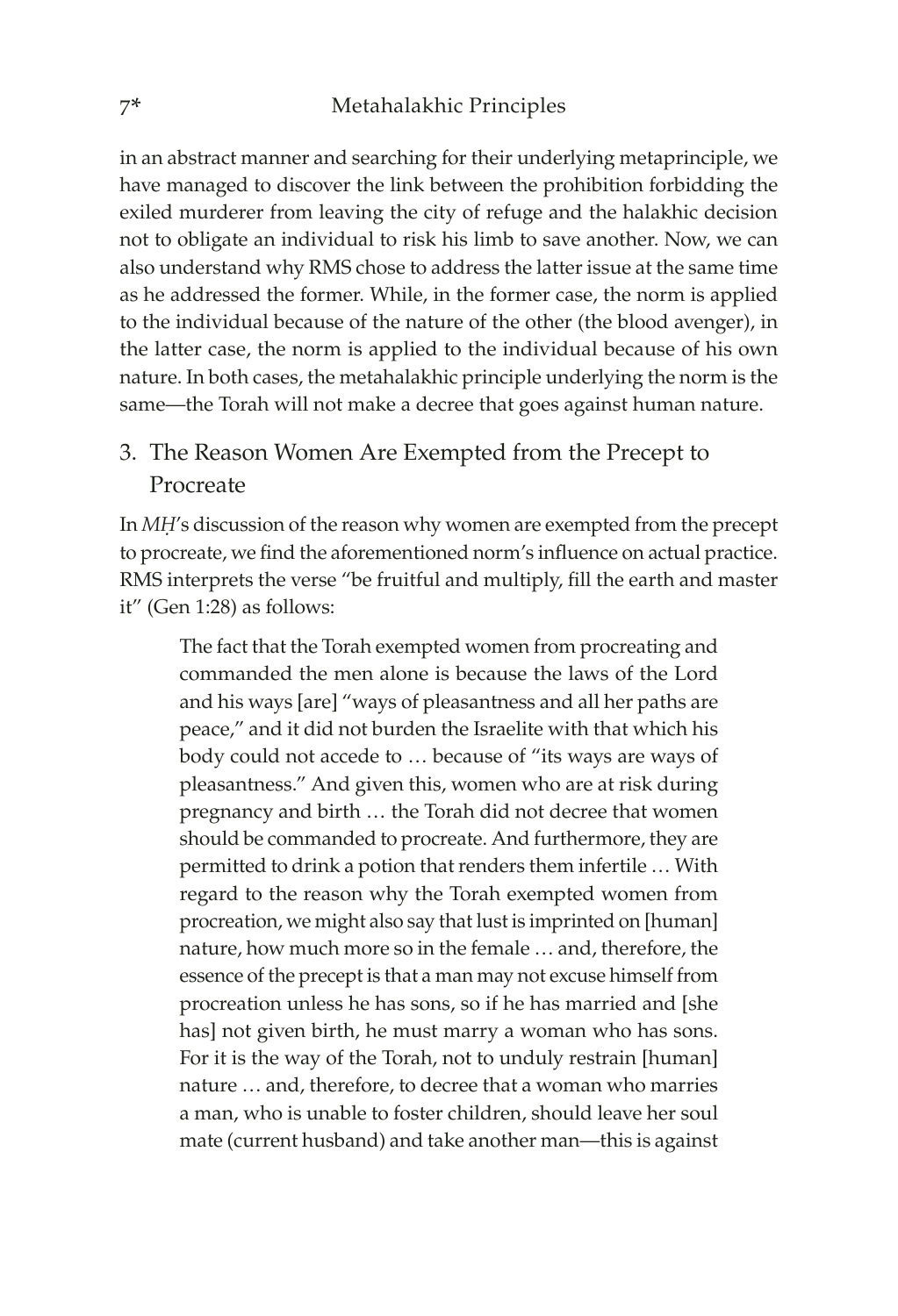#### Yitshak Cohen 8\*

nature. And only to the man who can marry an additional woman did the Torah give the precept.<sup>21</sup>

This passage explicitly makes our point. In it we see how central the notion that the Torah takes into account human nature is to RMS' thought as he bases his explanation for women's exemption from procreation on it. This citation also demonstrates that RMS did not merely subscribe to this concept on an abstract level, but rather on a practical one as well.<sup>22</sup> This foundational principle explains why a woman is permitted to render herself infertile and why a woman is not obligated to separate from her husband if they have no children.

#### 4. Should a Minor Exempt Her Sisters from Levirate Marriage?

Of the Laws of Levirate Marriage and *Ḥaliṣah*, Maimonides writes, "….many *yevamot* who come from the same household, once one of them has consummated the marriage [with the levir] through sexual intercourse or has undergone an efficacious *ḥaliṣah*, all are permitted [to marry other men] and the connection with the levir is abrogated."<sup>23</sup> Maimonides continues concerning a female who is below the age of majority:

A girl below the age of majority who may leave her husband through the rite of refusal (*mi'un*) and a deaf-mute, both of whom are betrothed by rabbinic fiat, [nevertheless] undergo two different types of betrothal. The minor was betrothed so that she not be treated [by men] in a profligate manner (*beṣurat hefqer*) and her betrothal is contingent until she comes of age. And the deaf-mute was betrothed by rabbinic decree, so that she would not remain unmarried forever. Therefore, if all the *yevamot* from one household are below majority or are deaf-mutes, if the levir has sexual intercourse with one of them, all are exempted [from their obligation]. $^{24}$ 

- 21 *MH*, Gen 9:7.
- 22 See also Yona Ben Sasson, *Mishnato ha-Iyyunit Shel Ba'al Ha-Meshekh Êokhmah* (Jerusalem: Lifshitz College, 1996), 132, 147. For further discussion, see Jeremy Cohen*, "Be Fertile and Increase, Fill the Earth and Master It": The Ancient and Medieval Career of a Biblical Text* (Ithaca: Cornell University Press, 1989), 8–66.
- 23 *Code*, Laws of Levirate Marriage and *Halisah* 5:11.
- 24 Ibid., 5:23.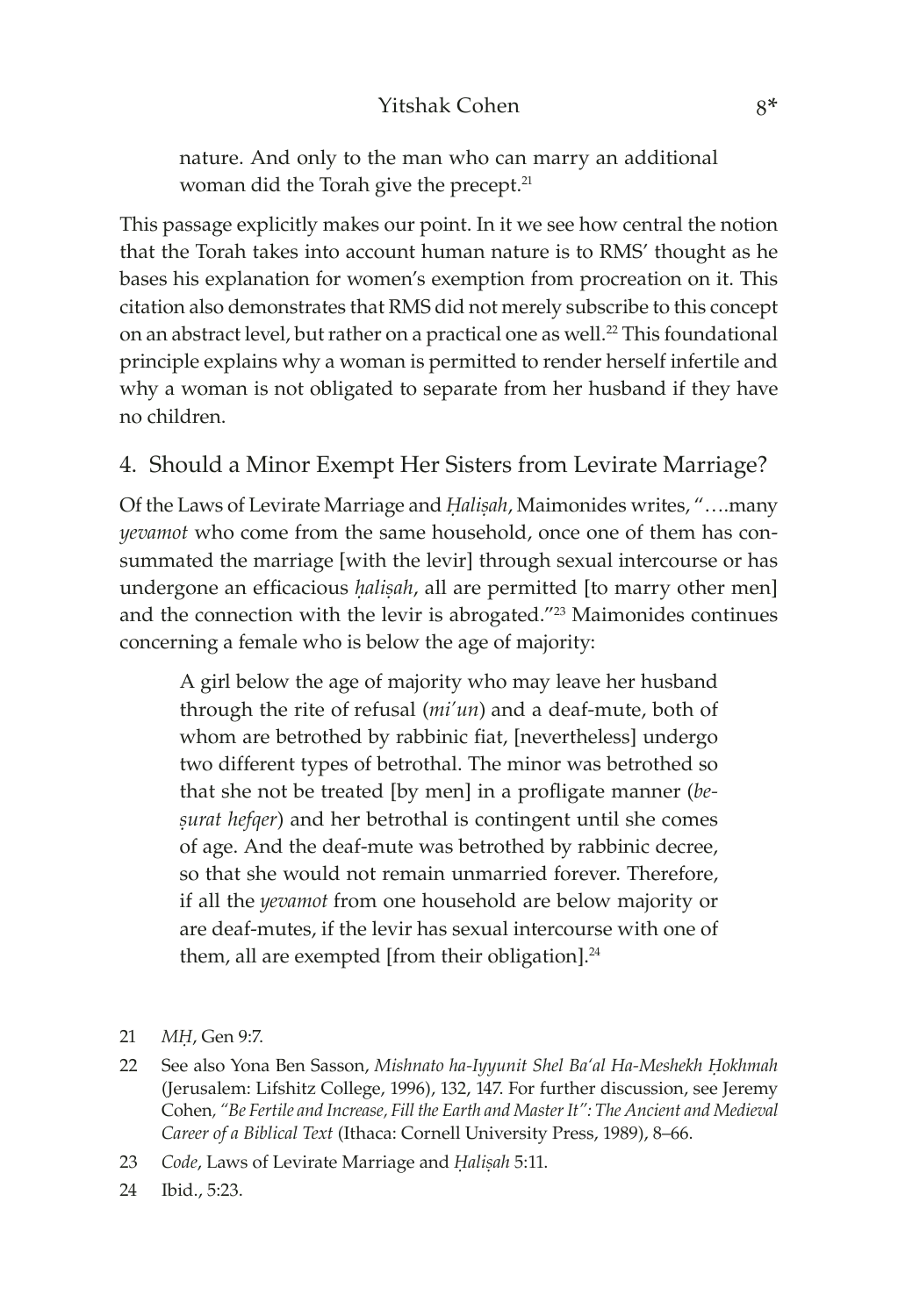RMS attacks this ruling harshly:

I am astonished at this law, for the established foundation stone of the received tradition is that "her ways are ways of pleasantness," for which reason they exempted her from undergoing *halisah* if the sons died … How could the Sages have gone against a fundamental axiom like this [stating] that if he [the levir] has sexual intercourse with one of the minors (one of two sisters), the other is exempted? For, indeed, if the other were to marry a man and reach the age of majority, black-letter law dictates that she would not undergo the rite of refusal if two hairs have sprouted, even though she had never had sexual intercourse, and this is all the more so true if she marries after she reaches majority, for then one certainly cannot claim that her marriage was conducted with the knowledge that she might refuse the marriage later (*mi'un*). For then the former in performing the refusal-rite for the levir will abrogate her earlier marriage and her sister (*ḥavertah*) will become connected to the levir and be forbidden to her husband and she will need to have *halisah* performed afterwards and this is not the ways of pleasantness … and this matter requires much study.25

RMS is astonished by the tannaitic law, which asserts that by performing a levirate marriage with a girl who has not reached the age of majority, one exempts her sisters. If the girl refuses the marriage when she reaches the age of majority, the other sisters' marriages will be uprooted and they will have to undergo the levirate marriage. RMS is shocked that the Sages would institute a law that might come into conflict with the meta-principle "her ways are ways of pleasantness." He therefore rejects the words of Our Sages, of blessed memory, and remains with a very troubling unanswered question.

### 5. Coercing Someone into Observing Religious Norms

RMS' insistence on the Torah's concern with human nature also inspires his approach to coercing people into observing its precepts. In the fourth chapter of the Laws concerning Rebels, Maimonides asserts that a rebellious elder (*zaqen mamre*) who disagreed with the High Court regarding a serious matter—in fact, one whose willful transgression makes one liable for divine extirpation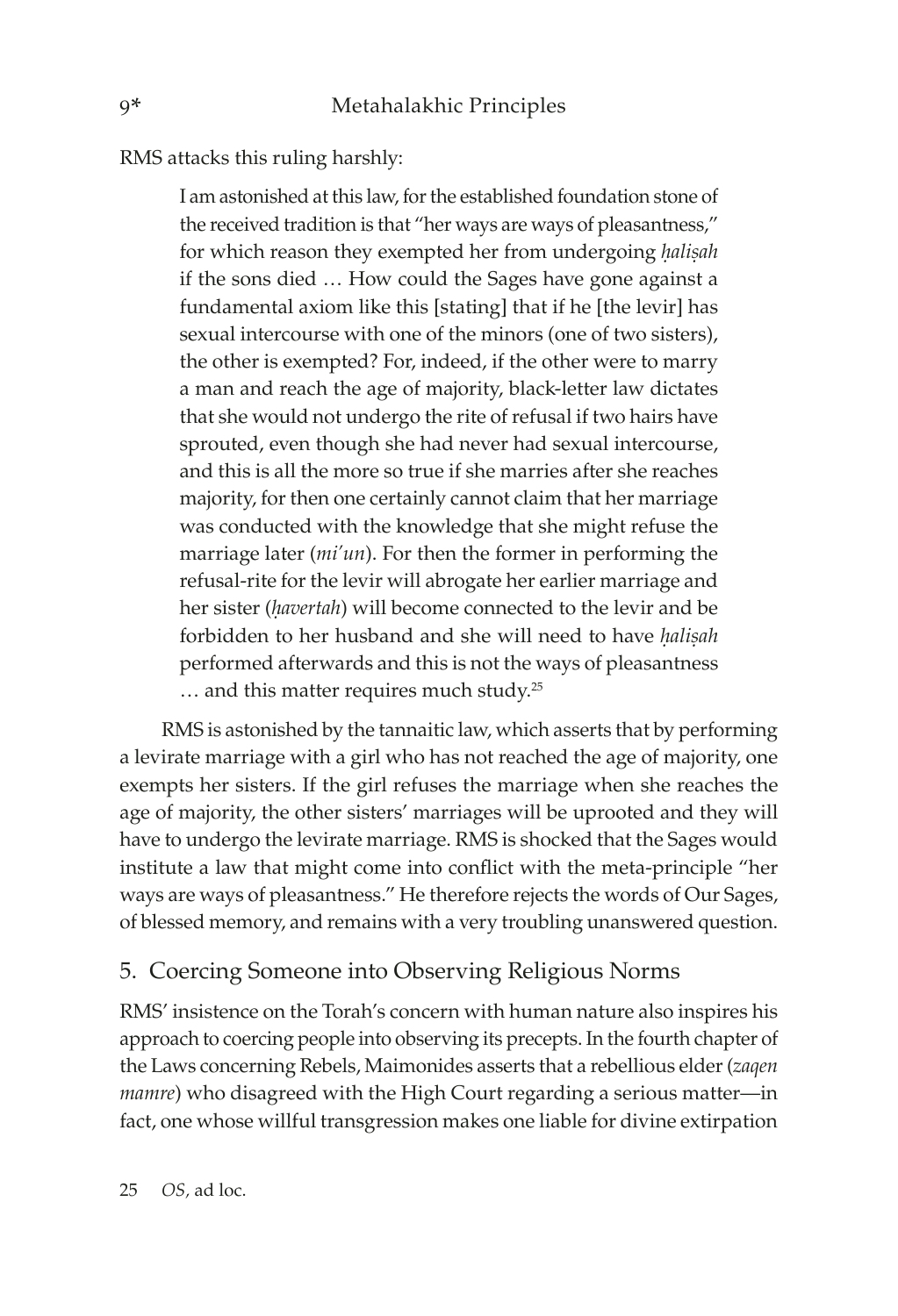(*karet*), and whose unintentional transgression requires one to bring a sin offering—and, furthermore, instructs others to follow his opinion, is liable to receive capital punishment. This penalty is the same for any dispute that may eventually cause someone to transgress a law with the aforementioned consequences. However, if the dispute will not lead to such results, the rebellious elder is exempt, except in the case of the commandment to wear phylacteries. Thus, for instance, if he disagrees with the other sages and rules that a fifth *ûoûefet* (commonly translated as "frontlet") should be added to the phylacteries, he is liable for judicial execution; however if he disagrees about other commandments, such as in defining one of the elements of the commandment to take the palm frond, he is exempt from the death penalty. RMS attempts to expand this law to include a borderline case by applying one of the methodological principles. He signifies this through his linguistic coinages, which is typical of such expansion:

We should wonder about that which is recorded in [tractate] *Ketubbot*: "In what case is this said? With regard to negative precepts, but with regard to positive precepts, such as if he is instructed to build a *sukkah* and does not do so, we beat him until his soul leaves him (he goes unconscious)"… and let us look at this more carefully, that they beat him until his soul leaves him is because he might perform the precept and take the palm frond, but if it is clear to us that this beating will not lead him to perform the precept, we may not even touch a hair [on his head]… for what shall we gain, the precept will not be observed! Only in a case where we are in doubt whether he might renounce the forbidden or observe the precept in order to spare himself from suffering is it appropriate to beat him …. and this seems to be the correct explanation, although the Rabbi in the *Qeṣot* [*Haêoshen*] and in the *Meshovev* [*Netivot*] did not adopt this approach. I have written that which, in my humble opinion, seems [correct] to me.<sup>26</sup>

The beating is neither a punishment nor a form of revenge. It is solely a method for coercing someone into changing his mind. If it will not bring about the desired result, it is to be avoided. RMS' stance is cited in the scholarly literature and in public discourse to bolster the argument that coercing a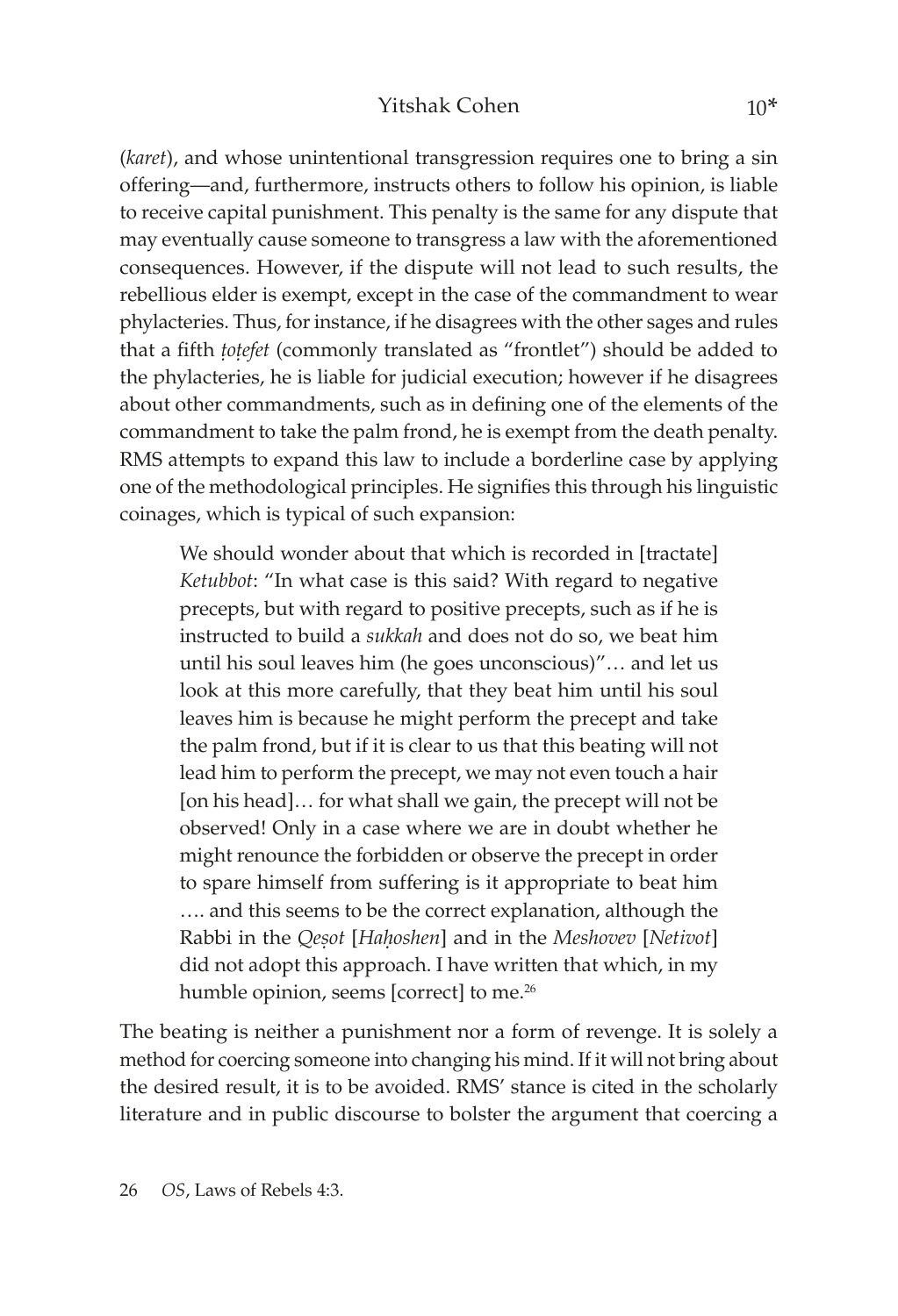non-believing public into observing religious norms, even if such coercion is accomplished via parliamentary legislation, is problematic.<sup>27</sup>

### 6. We Do Not Force an Individual to Circumcise Himself

Maimonides writes the following in the Laws of Circumcision:

We may not circumcise a man's son without his knowledge unless he transgressed and did not circumcise him, for the court of law circumcises him [the child] against his [father's] will. If the court of law is ignorant of the situation and he [the child] was not circumcised, when he reaches the age of majority he must circumcise himself. And every day that passes without him circumcising himself once he has reached the age of majority, he negates a positive precept, but he is not liable for divine extirpation until he dies, for then he is [defined as] willfully uncircumcised.<sup>28</sup>

RMS usually used the term *mistappaqna* (I am unsure or doubtful) in order to address a borderline case that Maimonides did not deal with. However, in this case, RMS uses this term to clarify Maimonides' ruling and supplement it.

And according to this, I am very unsure, for it is established for us that if they instruct him to build a *sukkah*, [take a] palm frond, and he does not do so, they beat him until his soul leaves him [he faints]. If with regard to a positive precept that calls for the punishment of divine extirpation, they beat him until his soul leaves him, Who says that if he is instructed to perform the paschal sacrifice and he does not do so, that since he is liable for divine extirpation, and will have to pay for his sins through divine punishment while he is yet alive; therefore, the court of law is not under advisement to coerce

27 Thus wrote Eliav Shochetman, "Koḥah de-Hetera Adif," *Maḥanayim* 5 (1993): 83: "In a liberal society it is unacceptable to base laws on purely religious norms, and therefore the unique authority given to the rabbinical courts by the state is [the result of] an exceptional piece of legislation. It seems that Jewish law itself maintains that, in principle, coercing non-believers in matters of religion is inappropriate." He references *OS* in the footnote ad loc.

<sup>28</sup> *Code*, Laws of Circumcision 1:2.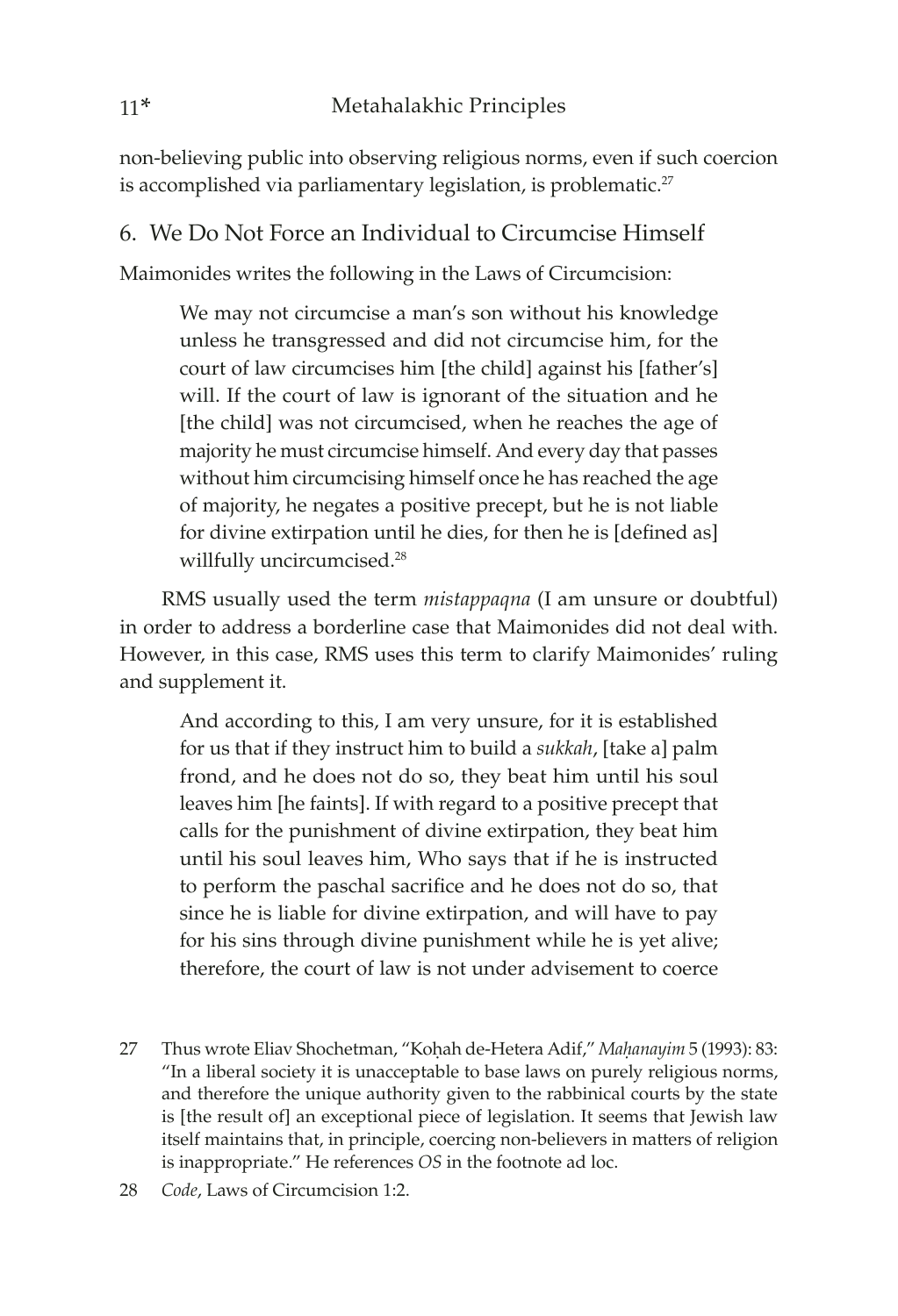#### Yitshak Cohen 12\*

him? .....For every positive precept whose reward is specified in the Torah (*she-mattan sekharah be-úiddah*), we do not coerce [a person to perform] it. And even if we were to argue that since we do not coerce [one to perform] the paschal sacrifice, we should be irresolute about coercing circumcision, for he is liable divine extirpation after death, and if so, during his lifetime he goes unpunished; therefore, the court of law would be under advisement to coerce him and beat him so that he circumcises himself…. However, because of this we are unsure of ourselves regarding circumcision, and our Rabbi (Maimonides) did not mention that when he reaches the age of majority he should be coerced to circumcise [himself] until his soul leaves him. Or, perhaps, he is not coerced because one cannot be considered an apostate (*mumar*) with regard to one's foreskin, for he was reticent [to be circumcised] because of the pain of circumcision….29

RMS debates whether the court of law must coerce the uncircumcised man to circumcise himself once he reaches the age of majority. He attempts to define the legal rationale that distinguishes between a case in which the court is obligated to coerce a person to perform a precept and a case in which the individual is released on his own recognizance. Thus, for instance, if a person was instructed to build a *sukkah* or take a palm frond and he did not do so, he is beaten until his soul leaves him. In contrast, if a person was instructed to perform the paschal sacrifice and he did not do so, he is not beaten. In the latter case, the sinner undergoes divine extirpation (*karet*) during his lifetime, so the court is not obligated to coerce him. This ruling is consistent with the fundamental principle that every commandment whose reward is specified in the Torah is not coerced. The transgressor, who has foregone observing a positive precept, is punished by the loss of the reward, so there is no further need to coerce him. Logic would dictate that this also be the law in the case of negative precepts whose punishment is divinely meted out during the transgressor's lifetime. This rationale, which RMS provided for the laws, reflects a liberal approach that allows an individual to choose whether he would like to perform the commandment and receive the reward or whether he would like to transgress and receive divine punishment; either way the court of law does not get involved. RMS questions how to classify the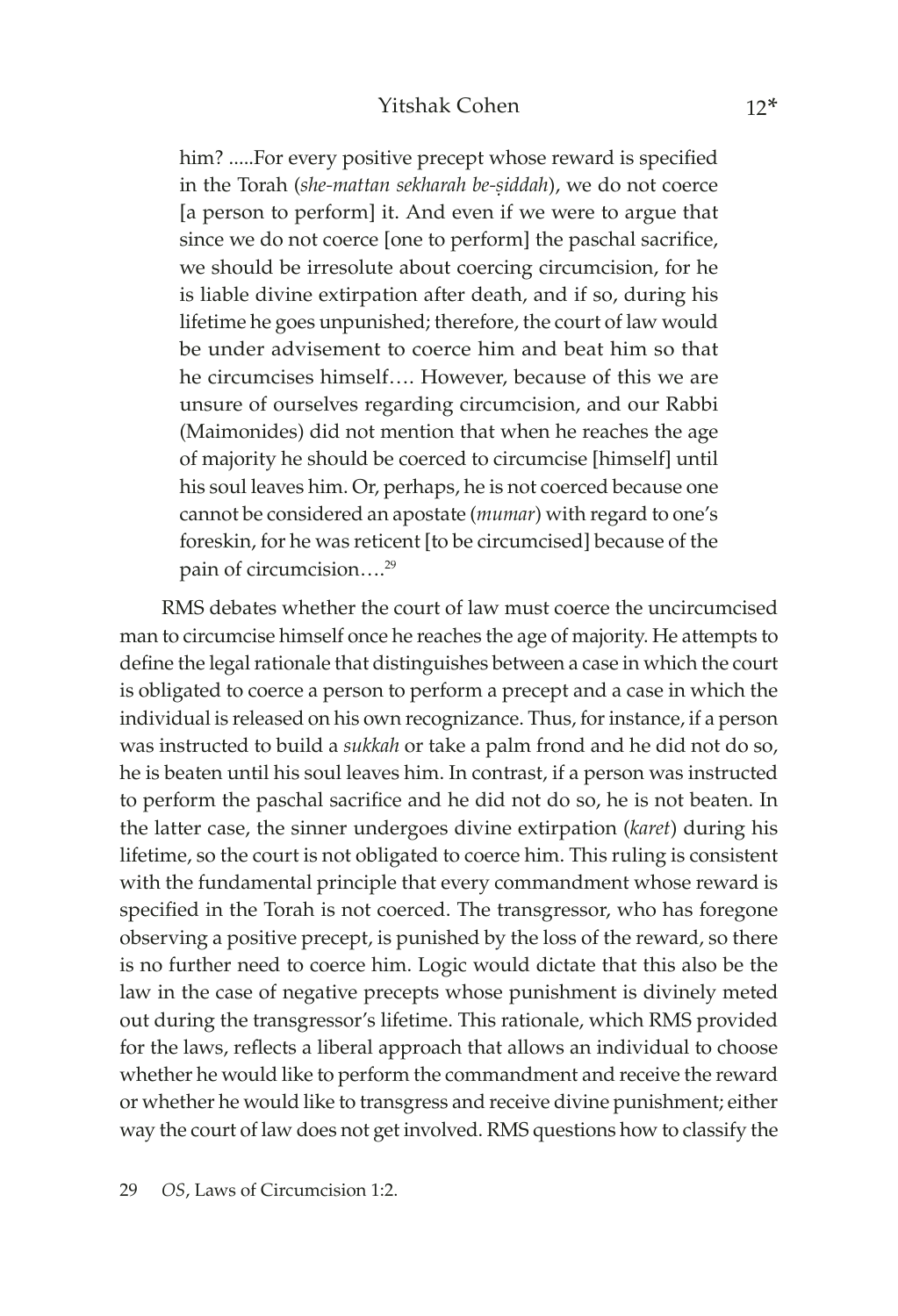circumcision commandment because one who negates this commandment does not receive his punishment during his lifetime. Given this state of affairs, it would be appropriate for the court to coerce the uncircumcised man into performing this commandment. Maimonides, however, did not address this particular issue. Relying upon R. Jacob ben Meir's (popularly know as Rabbeinu Tam) insight, RMS suggests that the reason the court does not have to coerce the man is because he is not an apostate as far as the commandment of circumcision is concerned; he is reticent about performing it because of the pain involved, and not because he is inherently opposed to performing the commandment. In RMS' opinion, we must take his pain into account, and his pain is sufficient reason not to beat and coerce him. RMS does not tender a ruling on this matter, even though Maimonides did, rejecting coercion of the uncircumcised man. This finding, once again, emphasizes that RMS did not consider Maimonides' rulings to be final, as he was even open to debating matters on which Maimonides had ruled, especially those where human nature was concerned.

## 7. May a Common Priest (*Kohen*) Allow Himself to Become Ritually Impure?

The aforementioned principle also comes into play in the laws of mourning. RMS addresses the basis for permitting a common *kohen* to become ritually impure through contact with his deceased brothers. RMS offers two rationales for this dispensation, one involving matters of inheritance, and the other described in the following passage:

Because man's soul is suffused with bitterness and if he does not become ritually impure and immerse himself in his close relatives' burial, there is no greater distress than this; therefore, the Torah did not enjoin (lit., fence in) the common *kohen* [to act] against human nature … however, Our Rabbi explained that the reason that the Torah permitted impurity through contact with close relatives was to allow mourning for relatives.<sup>30</sup>

RMS chooses to provide a different rationale than Maimonides for why the Torah permitted the common priest to become impure through contact with his close relatives. He maintains that this dispensation stems from the fundamental principle that the Torah takes human nature into account.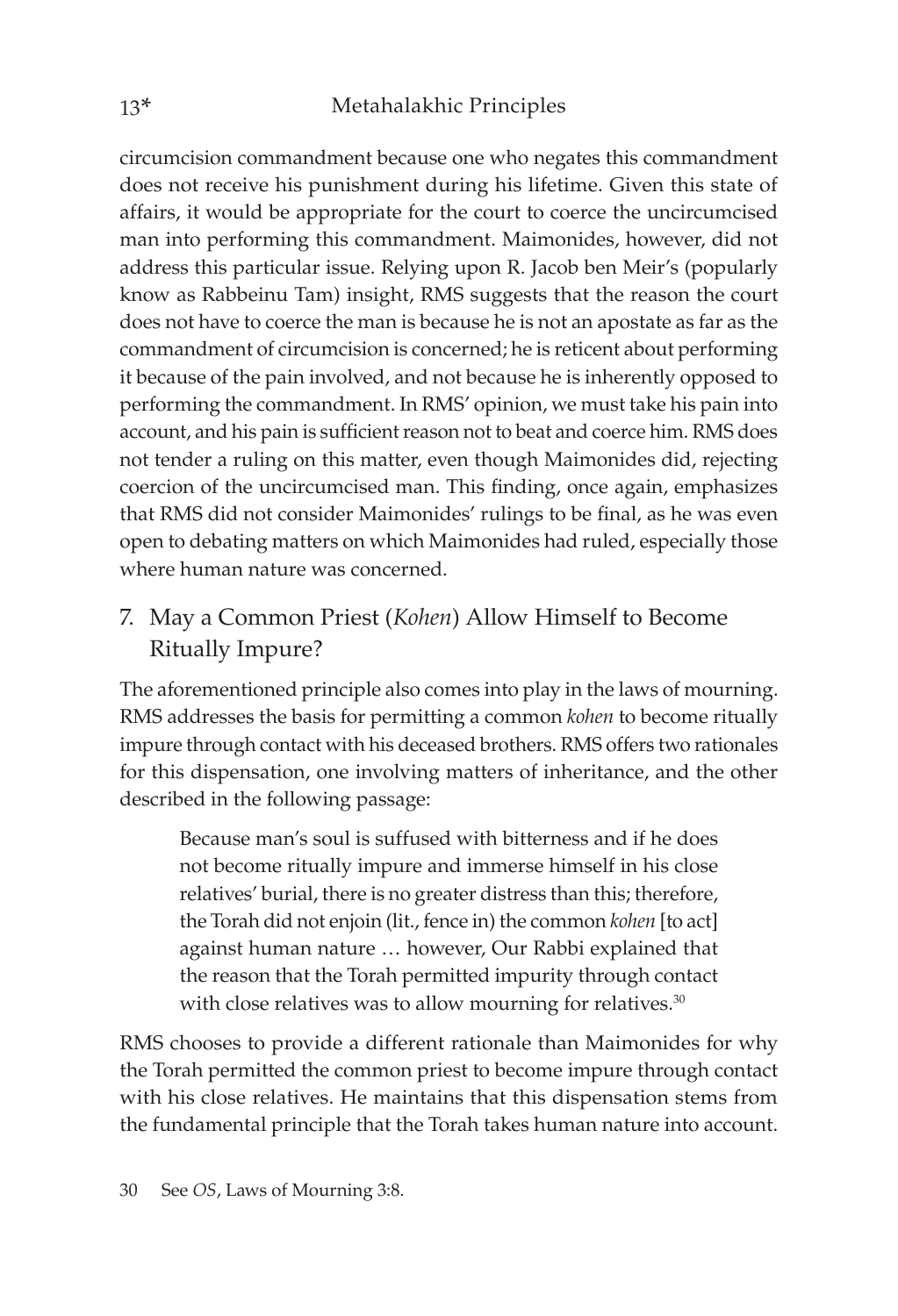To conclude this section, I would like to shed some light on the issue from two additional vantage points. First, it seems that the halakhic approach depicted here is a function of the historical circumstances in which RMS lived and wrote. The Enlightenment, modernization, and the Jews' rampant assimilation into their Gentile surroundings only reached Eastern Europe at the end of the nineteenth century, long after they first appeared in Central and Western Europe. Orthodoxy and a Judaism constantly on the defensive, which arose in reaction to these phenomena, were less characteristic of Eastern Europe in RMS' era. In contrast to his predecessors and contemporaries throughout Europe, RMS did not perceive himself to be fighting a holy war, giving his all to fortifying the walls of the citadel of Torah.<sup>31</sup> Perhaps this historical reality led to RMS' emphasis on taking human nature into account and establishing a basic level for performing the commandments. Furthermore, perhaps this reality contributed to his tolerance, both for those who threw off the yoke of the commandments, $32$  and for those who wished to accept them.33 It is also possible that this reality, in which he was not forced to fight the Enlightenment, nor to make the Torah world an attractive, intellectually challenging place**,** influenced not only his final rulings but also his choice of a practically focused, bottom-line-oriented methodology, as opposed to an analytical-pilpulistic or a formalist one.

Second, we must consider the extent to which a rabbinic scholar must exercise caution when introducing a metahalakhic principle that impacts the entire halakhic-juridical methodology. RMS expressed this concern in a correspondence he had with another legal scholar. This scholar wished to argue that RMS was mistaken to be concerned over a girl who had not yet reached the age of majority making a levirate marriage, and thus exempting her younger sisters from such an obligation.<sup>34</sup> RMS responded as follows:

And know my friend that when we invoke "ways of pleasantness" we mean that we are unsure of the Torah's intent [in

- 33 For instance, those who wish to convert for matrimonial purposes. See *Responsa Or Sameaê* II 32, p. 118.
- 34 Israel Dusovitz, *Ha-Shabbat le-Qaddesho* (New York: Shulsinger Bros., 1942), 95.

<sup>31</sup> On bolstering the commandments' status in society as a rationale for stringency, see Benjamin Brown, "Stringency: Five Modern Era Types," *Diné Israel* 20–21 (2001): 134 (Hebrew).

<sup>32</sup> See Asher Bergman, *Ha-Or Sameaê: Toledotav, Orkhot Êayyav, Hanhagato u-Mishnato* (Benei Berak: n.p., 2001), 267.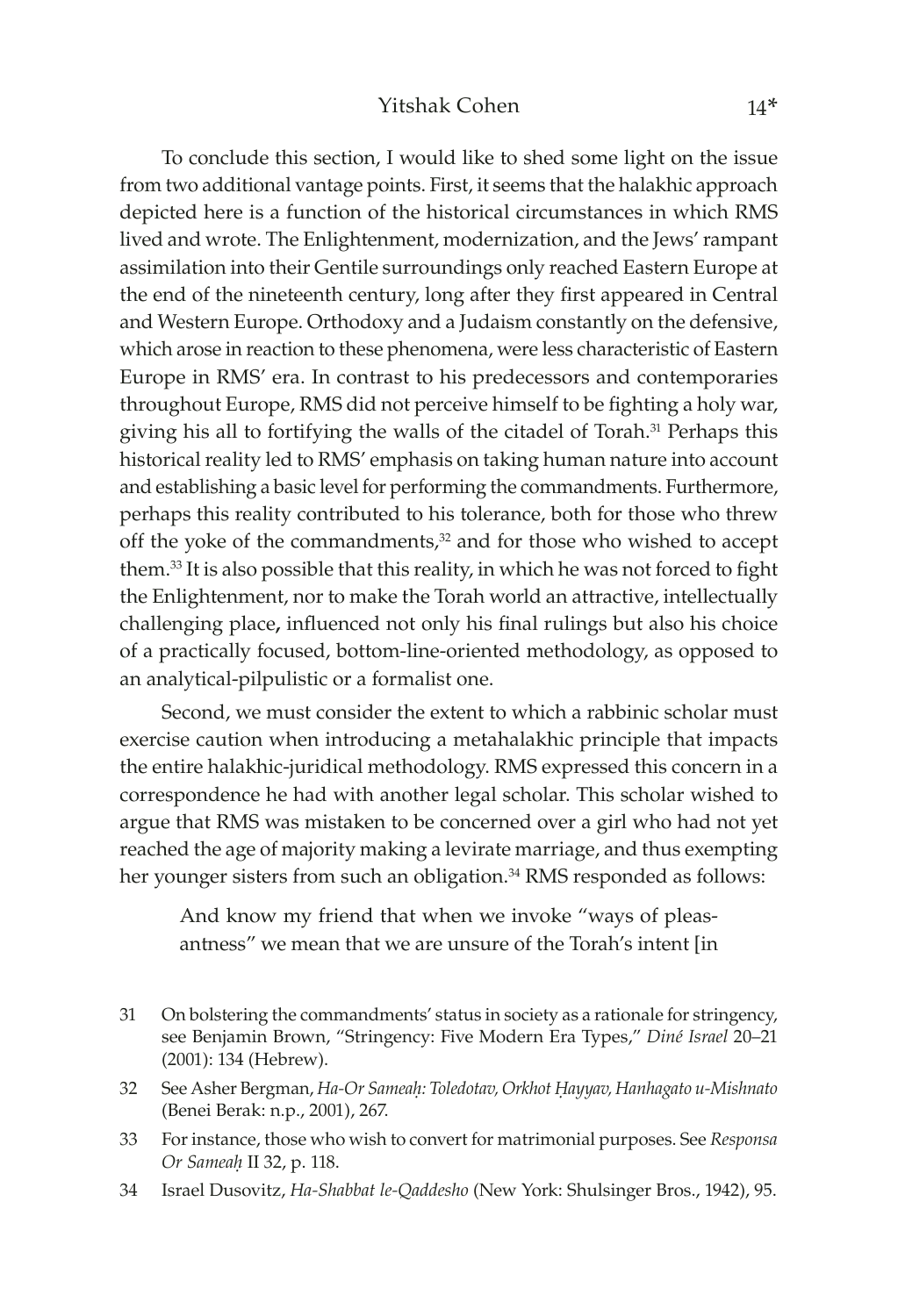stating] "without a son." Are we only scrupulous to ensure that at the time of his death he had a son, and if he [the son] died later she is exempt, or is it [the commandment incumbent] at any time that he does not have a son, and if he (the son) dies, the commandment reasserts itself and she is required to enter the levirate marriage? … We say that "her ways are ways of pleasantness" and we interpret this in the following manner that they should be ways of pleasantness, and he should not be able to come to err and the ordinances should not be those that cannot be lived by. And the Torah means in the present, at the time of death… And so too, with regard to the palm frond and myrtle we explain in a manner that enables there to be ways of pleasantness. However, in contradistinction**,** there is no basis for uprooting anything from the Torah because "her ways are ways of pleasantness," and furthermore every enactment decreed by the rabbis is like that decreed by Scripture, and to say that if she undergoes the rite of refusal we will annul the connection [to the levir] because of "ways of pleasantness" has no substance and is in error.35

RMS asserts that the aforementioned metahalakhic principle is only to be used when the interpretation of the halakhic norm is in question. However, if the halakhic norm is clear, requiring no elucidation, not only is it forbidden to annul the norm based on this principle, we may not even introduce it into the discussion. His reticence in employing a metahalakhic principle fits in nicely with his overall oeuvre, especially his preference for straightforward, simple legal certainty, along with the mitigation and sometimes rejection of legal constructions and fictions, $36$  as well as his preference for minimizing the influence of public law and rabbinic enactments on private law.<sup>37</sup>

RMS also demonstrated this reticence in the following case brought before him:

<sup>35</sup> Ibid., 194.

<sup>36</sup> See, for instance, *OS*, Laws of Original Acquisition and Gifts 5:1. When the law's very essence is a fiction, this indicates the desire to privilege policy over the normative rule of law. See David Glicksberg, "'Kiddushin by Loan' — A New Proposal," *Diné Israel* 19 (1997): 137 (Hebrew).

<sup>37</sup> See, for instance, *OS*, Laws of Original Acquisition and Gifts 5:1; *Code*, Laws of Robbery and Loss 10:3.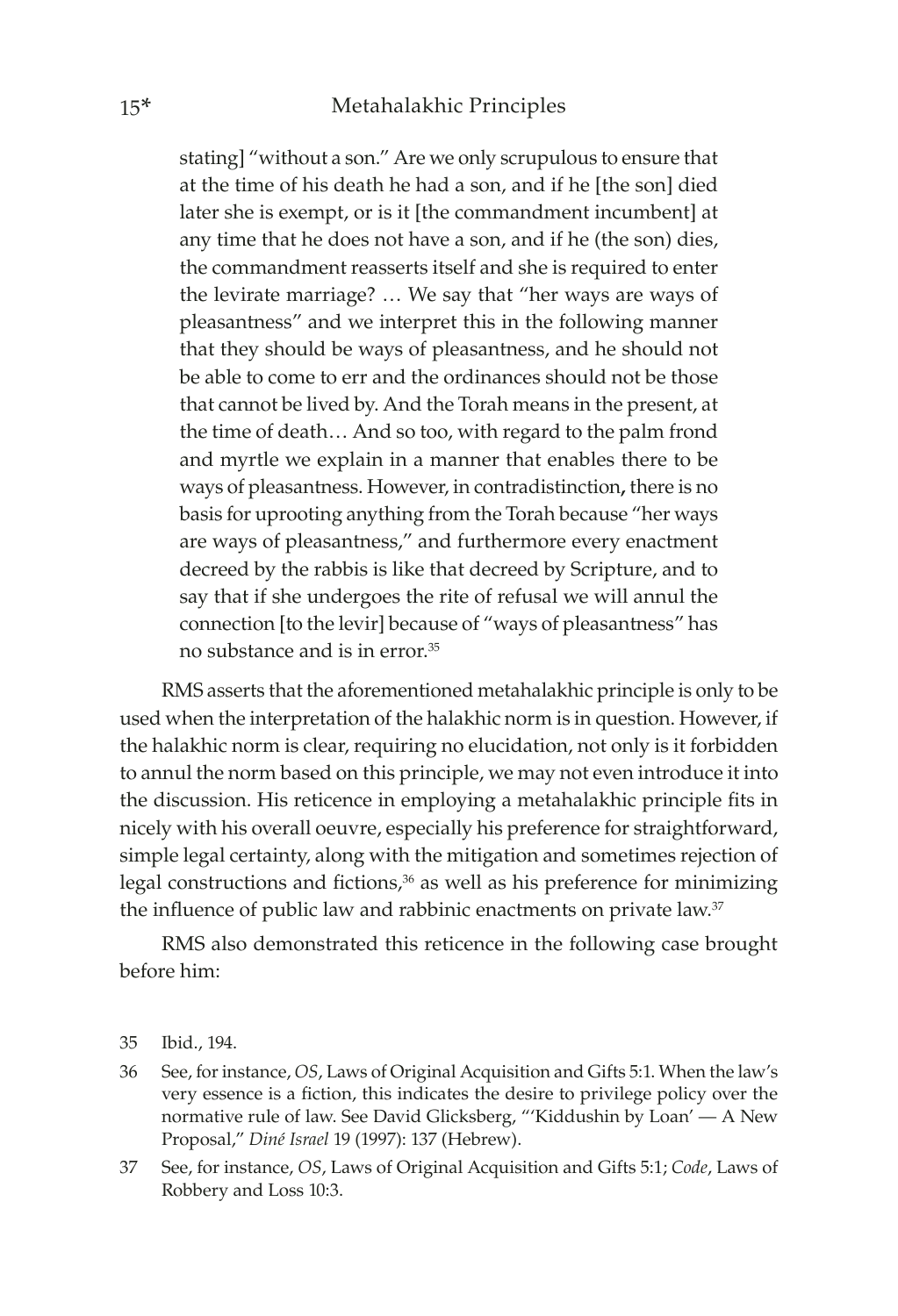What (the question) I was asked regarding the ruling of a famous scholar who permitted an Israelite to play a musical instrument on the second day of the pilgrimage festival on the birthday of the king in his honor, whether he ruled appropriately? And I responded that the concern for human dignity is great, in that it overrides a biblical prohibition, what is the biblical prohibition? Do not stray (*lo tasur*) … And it seems to me that this would not apply in our case, for concerning the honor due kings, the rabbis did not enact decrees except in cases where the Torah did too, [such as] making a decree permitting him to become ritually impure in the case of gross human indignity, such as the burial of a corpse that has no one else to bury it (*met miúvah*), but in a case where the Torah did not make a distinction and did not forego its precept because of human dignity, so too the Sages would not be lenient [giving license] to override their commands because of the honor due to kings.<sup>38</sup>

According to RMS, even though the principle of human dignity is of great weight, in a case where the Torah did not forego observance of its precepts, the rabbis would also not waive the obligation to fulfill their decrees.

# Section Two: Changing or Deviating from Societal Norms

During the 1980s, at the same time that the concept of essentialist or value-centered law gained ascendancy in the Israeli legal system, another process took place as well: the legal obligations in various areas of life were increased.39 The rise of values as a key legal motivation led the court to project its morals onto society, expanding its role into that of a pedagogical institution tasked with providing its charges with an unequivocal sense of the values it championed. The expanded role of the judiciary coerced the citizenry into acting in a manner that brought the values inherent in these legal principles to life. In my opinion, this expansion of the judiciary's realm of responsibility and the concomitant increase of legal obligations appears

<sup>38</sup> See Nahum Rakover, *Gadol Kevod ha-Beriyot: Kevod ha-Adam ke-Erekh Al* (Jerusalem: Moreshet ha-Mishpat ha-Ivri, 1998), 135.

<sup>39</sup> Mautner, *supra* n. 8, at 101.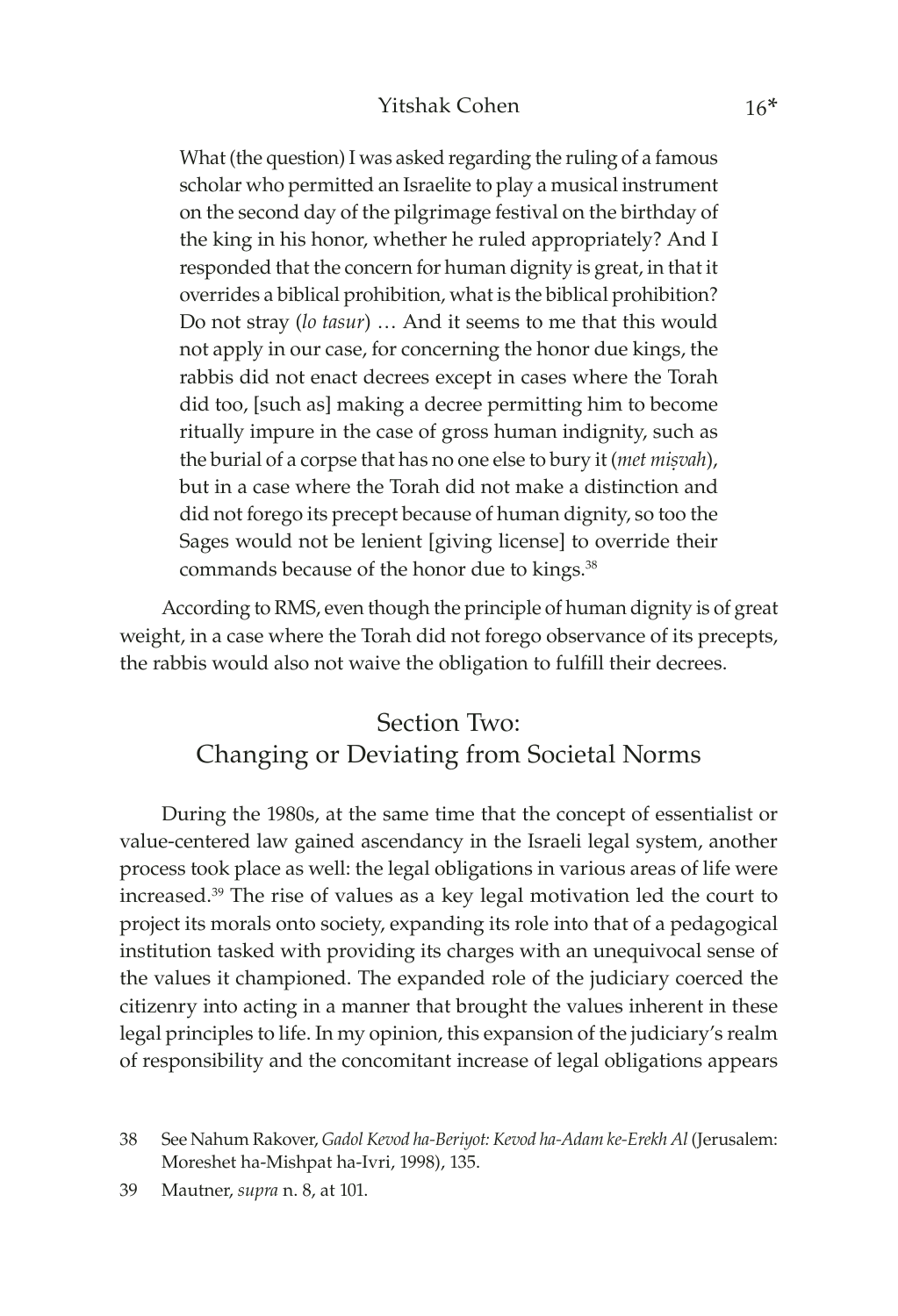in RMS' oeuvre as well. Unlike in the previous section, for this section, I was not able to find explicit, broad declarations to this effect in  $MH$ , so it is more difficult to draw sweeping conclusions from my findings. However, without a doubt, several unequivocal conclusions can be drawn.

RMS emphasizes the personal responsibility that each individual must shoulder. Thus, for instance, RMS was stringent in tort law, with regard to one who placed his produce in another's domain without permission and with regard to one who covered a pit with another's bucket.<sup>40</sup> Given that this is RMS' approach towards those who transgress normative tort law, we are not surprised by his attitude towards those who transgress in the realm of contract law, breaking agreements that they themselves had made. Thus, for instance, RMS was stringent with an artisan who deviated from a contract ("the artisan who spoiled the work"), $^{41}$  and he provided a maximalist interpretation of contractual obligations (for instance, demanding that a husband provide sustenance for a mother and daughter even after their divorce).<sup>42</sup> In all these cases, RMS chose the most stringent of the likely halakhic approaches. In balancing between the one who breaks his commitment or transgresses the social order and the one who is injured by these actions, RMS preferred to judge the transgressor stringently, even going beyond Maimonides' *Code*. I will now discuss a few more examples of this mentality in greater detail.

### 1. Dealing Stringently with a Woman Who Calls Off an Engagement to Marry

In the Laws of Original Acquisition and Gifts, Maimonides asserts that a woman who decides to call off her engagement must return all the presents her fiancée gave her, including food and drink. The monetary value of the food and drink is to be determined by their lowest market price. In striving to reach his own legal decision, RMS questions why Maimonides fixed the value at the lowest market price, and in light of this sentiment tends to interpret Maimonides' text stringently:

Where have we found that the value of the meat should be established at its cheapest price? In cases where one is exempt from paying damages but obligated to pay for the benefit

- 40 *OS*, Laws of Hiring 7:7.
- 41 *Code*, Laws of Hiring 10:4.
- 42 *OS*, Laws of Sale 11:17.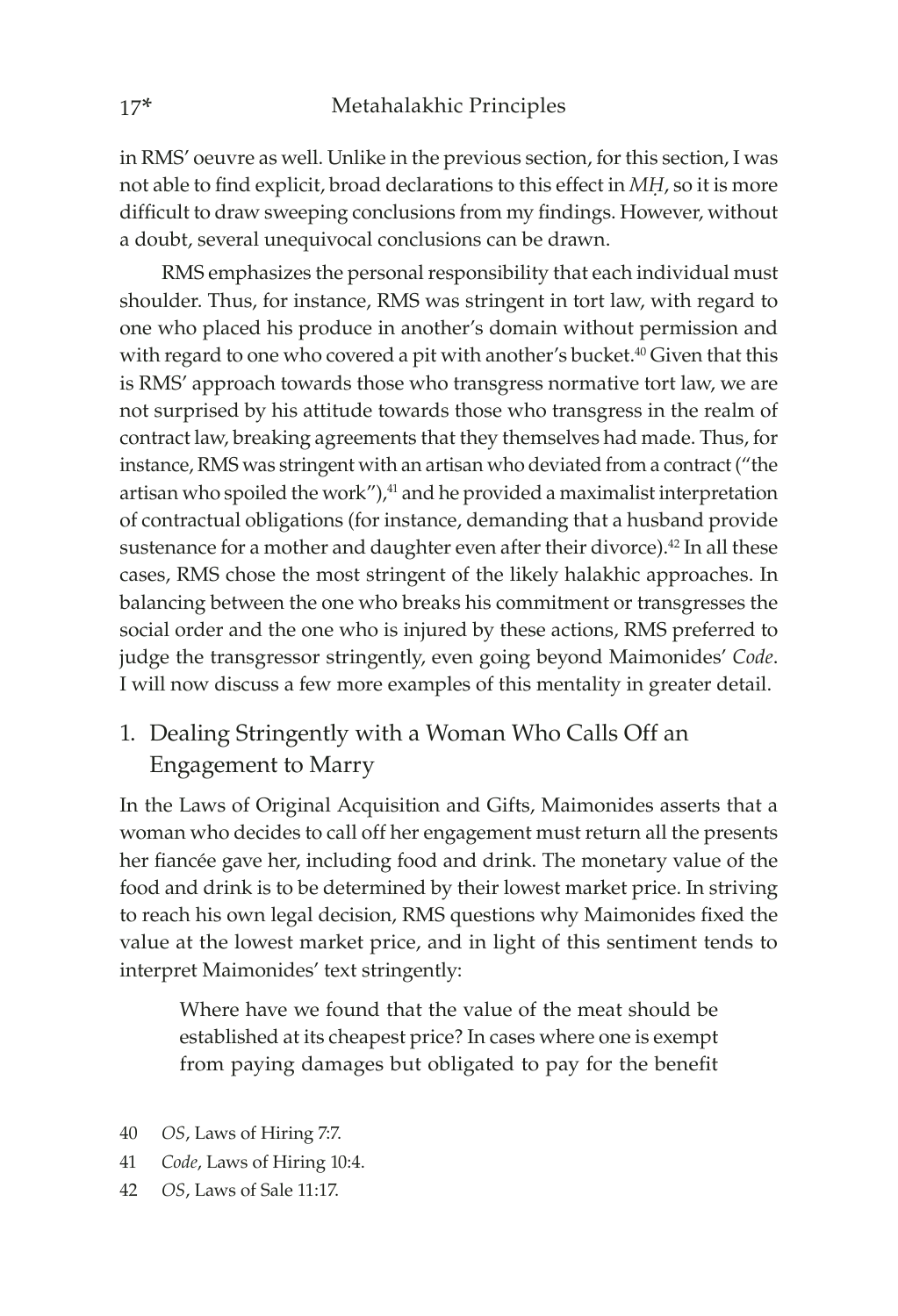#### Yitshak Cohen 18\*

derived, as one has benefited from his fellow man's property, one must pay according to the lowest market value, as we say 'take it for cheap, for he did not consume it expecting to pay.' And, therefore, in the public domain where he is exempt from liability for damages classified as *shen* ("tooth") and *regel*  ("leg"), only paying the amount benefited, it makes sense that he should pay the cost of the meat at a low market price… however, in our case wherein the rabbis ruled that she must even pay for the feast that the groom made for his friends, as in all cases of *garmi* [indirect damages]; therefore, she must repay him, not [merely] what she benefited but the damages she caused, and she must repay what the food was worth, not at the lowest market price for the meat… and this requires further investigation.<sup>43</sup>

Elsewhere RMS addresses the question of whether a woman who retracts her agreement to marry reimburses the groom for the cost of the feast he held for his friends and acquaintances.<sup>44</sup> In contrast, our passage addressed the woman's obligation to repay the cost of the food and drink her prospective groom sent her. RMS argues that since Maimonides obligates reimbursement based on the laws of *garmi,* he must consider this woman to be tantamount to one who causes direct damage. Therefore, her liability should be assessed under the tenets of tort law, and not under the norms of the law of unjust enrichment.<sup>45</sup> Therefore, she must repay him the cost of the food and drink he sent her based on their highest market value, not their lowest. RMS' does not manage to resolve his difficulty with Maimonides' ruling and remains with a gigantic question mark.

- 43 *OS*, Laws of Original Acquisition and Gifts 6:23.
- 44 *OS*, ibid. at 4:24.
- 45 See Jonathan Blass, "Unjust Enrichment," in *Ḥoq le-Yisra'el*, ed. Nahum Rakover (Jerusalem: Jewish Law Heritage Society, 1992), 14 n. 63 (Hebrew): "One who adduces liability based on unjust enrichment is more likely to require restitution based on the amount of the acquisition, not on the resulting loss. On the other hand, if the legal basis for restitution is tort law then perhaps the resulting loss should be the determining factor. Second, if tort law is applied then the creditor should collect his debt from 'the best of his [the debtor's] field'" (my translation). On this matter, Blass cites *OS*, Laws of Monetary Damages 1:2.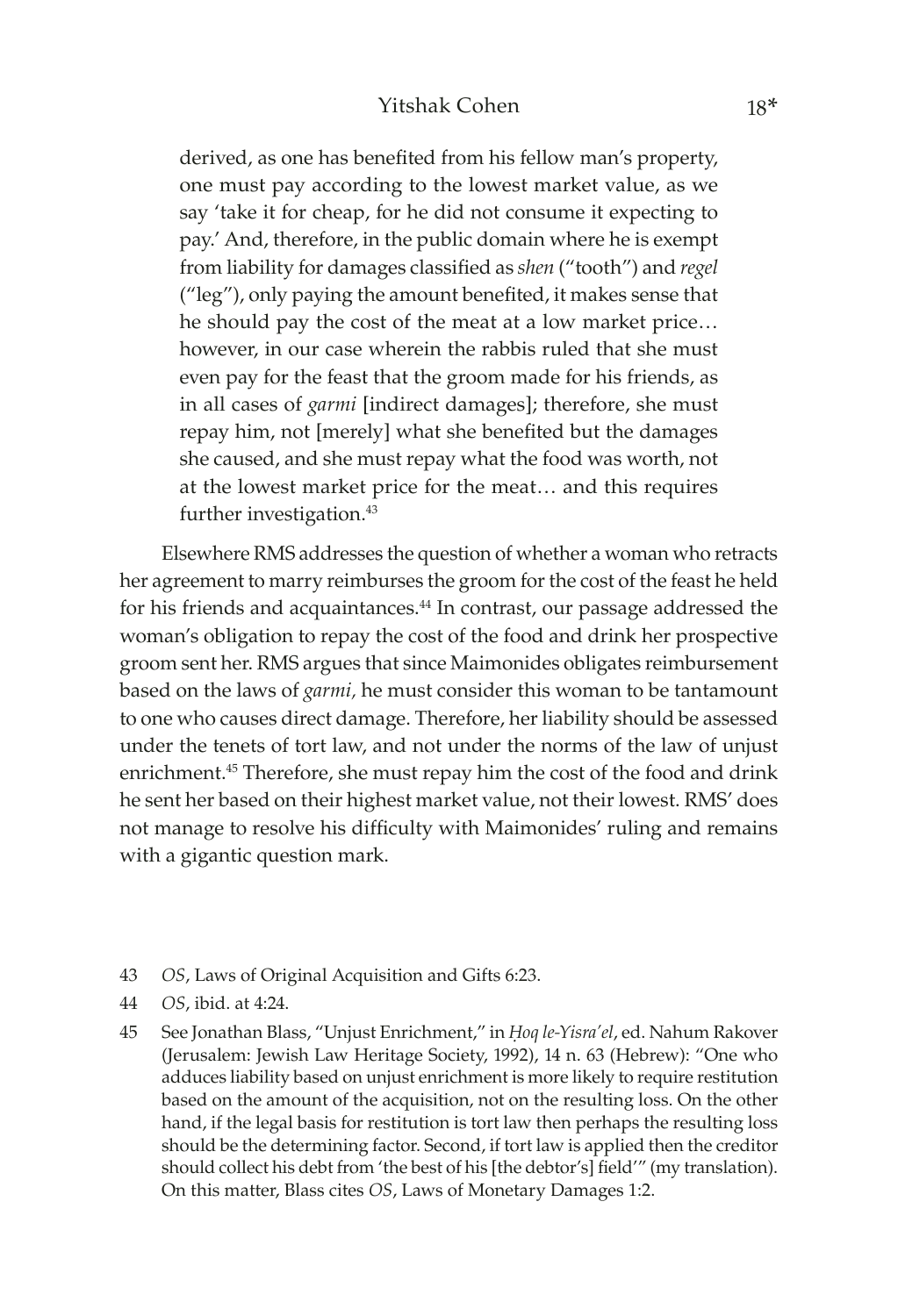2. Dealing Stringently with a Tortfeasor - Paying According to the Time of Damage

In the Laws of Hiring, Maimonides addresses the case of a porter who shattered a shop owner's cask of wine. On market day, the cask is worth four gold pieces and on other days, three. Maimonides rules that if the porter reimburses the owner on market day he must pay four, but if he pays on any other day, he only needs to pay three.<sup>46</sup> Basing his opinion on the perorations of the *Mahaneh Efrayim*, RMS raises a borderline case regarding this ruling, analyzing the law with regards to a case in which the market value changes in favor of the tortfeasor:

Behold the *Mahaneh Efrayim* extensively investigated the case of a tortfeasor, wherein at the time of damage the damaged object was worth four but at the time the case came to court it is only worth one: Should he be analogous to a thief (*gazlan*) who pays according to [the value at] the time of the theft and cannot exempt himself by returning the article itself ... But, this itself is difficult [to understand]: Why does he [the porter] repay a cask of wine or three gold pieces on other days when he is already obligated to pay four gold pieces, the cost of the cask on market day? And so we must conclude that this is because of the law of laborers... thus the Sages decreed and evaluated the mindset of the owner who just wants to make sure that he has a cask of wine like he had before, and therefore the Sages exempted him [the tortfeasor]—[demanding] that he pay what it was worth at the time of the court case and the reimbursement. And the owner is satisfied with this... but if he broke it intentionally, he must certainly pay the value at the time of damage, that is to say four, and he cannot erase his debt by returning a cask of wine, which is only worth three now, and this is clearly the law.47

Thus, RMS wishes to deal with the porter more stringently than Maimonides did. While he eventually rejects this possibility, he still adjudicates stringently in the borderline case in which the tortfeasor shattered the cask, declaring

- 46 *Code*, Laws of Hiring 3:3.
- 47 *OS*, Laws of Hiring 3:3.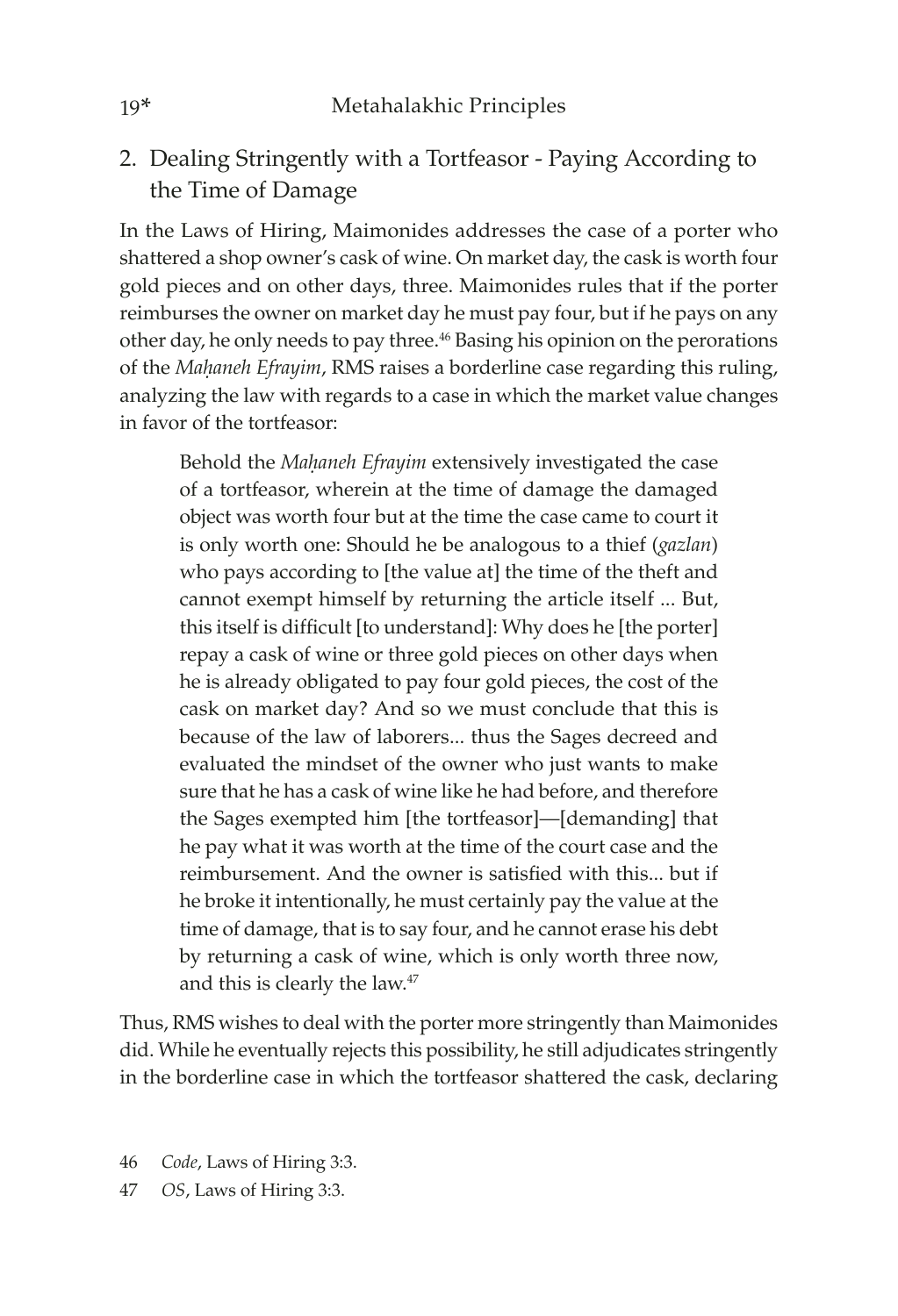that he must pay like a thief would, that is to say, based on the cask's worth at the time of damage, even if the value later decreased.

# 3. Dealing Stringently with One Who Steals from a Thief

In the Laws of Theft, RMS addresses the case of one who steals from a thief and, in so doing, he continues to judge stringently those who transgress the social order. RMS rejects the position of those Later Authorities who judged this thief leniently, instead choosing to classify him as analogous to a thief who is even required to reimburse the owner for unavoidable losses:

That which the Later Authorities interpreted in the *Qeṣot* [*Hahoshen*], that in the case where there was a theft and the owners did not despair of regaining the stolen object, and someone else came and consumed the object, that individual is liable as a tortfeasor, but not under the laws of theft or robbery. If the object broke due to unavoidable causes, since he took it from the domain of a thief, he is not considered a thief, in which case he would, indeed, have been liable for unavoidable losses. This is in accord with Nahmanides' position. However we have already proven everywhere that [the truth] is not like him, that even one who steals from a thief is deemed a thief in so far as the principal (*qeren*) and the obligation to pay for unavoidable losses is concerned... as one who steals from a thief is only excluded with regard to a double repayment, behold he is obligated to repay the principal and he transgresses the biblical precept of "thou shalt not steal."48

RMS disputes the Later Authorities, the *Qesot*, and Nahmanides, ruling stringently that one who steals from a thief is deemed a thief and must even reimburse the owner for unavoidable damages.

# Section Three: Is Intention or Action the Determining Factor?

In adopting a pragmatic-adjudicatory approach, RMS prioritizes addressing overt actions (the physical and factual elements), which can be determined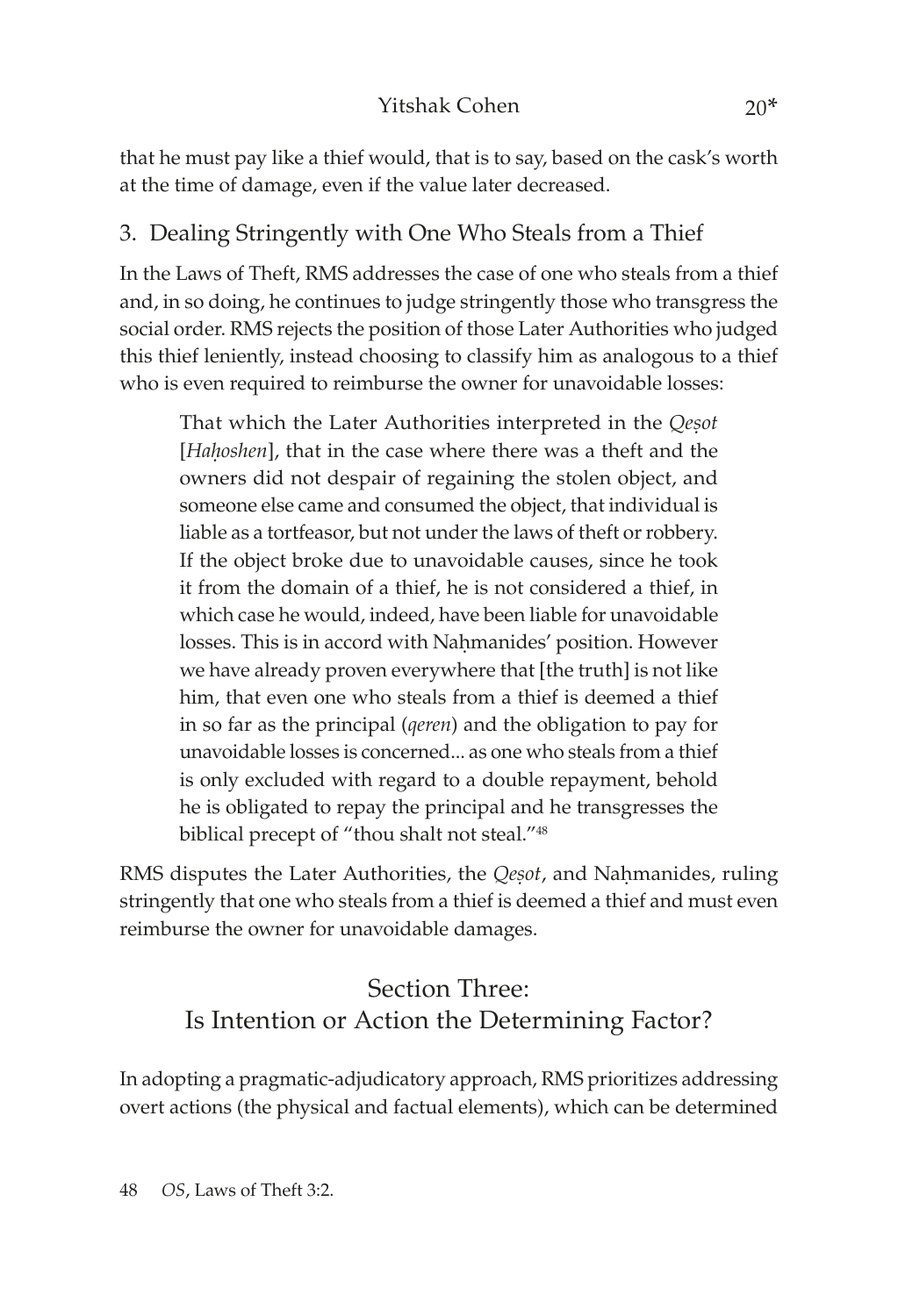without evidentiary difficulty, instead of focusing on intentions and thoughts (the mental element).49 In Latin, the physical element is known as the *actum reus* and the mental element is known as the *mens rea*. 50 As my analysis reveals, RMS' approach is also expressed in additional laws wherein he consistently and methodically focuses on the individual's actions and not on his thoughts or intent. This approach is similar to the ontological stance, which states that the absence of intent to commit an act does not preclude a legal appraisal, whether or not the act was the observance of a precept or the commission of a transgression and whether or not the act exempts one from liability or obligates one. On the other hand, the deontological position declares that an appraisal of the act as the performance of a precept or commission of a transgression is of necessity based on the nature of the intent accompanying the act.<sup>51</sup> I will analyze RMS' approach on this matter in the following few laws.

The question to what degree an individual's actions reveal his intentions is a weighty juridical one, especially in criminal law. In order to secure a conviction on certain charges, both the factual element and the mental element must be established.<sup>52</sup> Thus, for instance, in order to convict a man of homicide, it is not enough to ascertain that he killed someone. In this case, the intent to kill must also be proven. The mental state of the man at the time he committed the crime is difficult to prove conclusively through factual evidence. In order to ascertain the defendant's mental state, the legal system relies on legal presumptions. Thus, for instance, we may presume

- 49 These elements come to the fore in the complex talmudic discourse pertaining to *garmi* and *gerama* (cases of indirect damage), as RMS established a completely objective test which is not contingent on the tortfeasor's intent but on the proximity of the damage occurring to the damaging event, see *Code*, Laws of Original Acquisition and Gifts 6:24. This is also the case in the discourse pertaining to a covert gift, in which RMS requires an objective, explicit, and clear revelation of the gift-giver's frame of mind, and is unwilling to rely on any interpretation of his intentions, see *Code*, Laws of Original Acquisition and Gifts 5:1 and on.
- 50 See, for instance, Shneur-Zalman Feller, "Is There No General Basis for the Mental Element of Crime in Israeli Law?" *Hapraklit* 23 (1967): 308 (Hebrew).
- 51 See Yohanan Silman, "The Significance of the Relation between Intention and Behavior in Halakhah," in *Studies in Jewish Law and Halakhah*, ed. A. Enker and S. Deutsch (Ramat Gan: Bar Ilan University Press, 1999), 263–64 (Hebrew).
- 52 See, for instance, Yuval Levy, "Volition and Criminal Responsibility," *Hapraklit*  29 (1974): 385 (Hebrew); Ruth Kanai, "Mens Rea and the Circumstances of the Offence," *Bar-Ilan Law Studies* 11 (1994): 147 (Hebrew).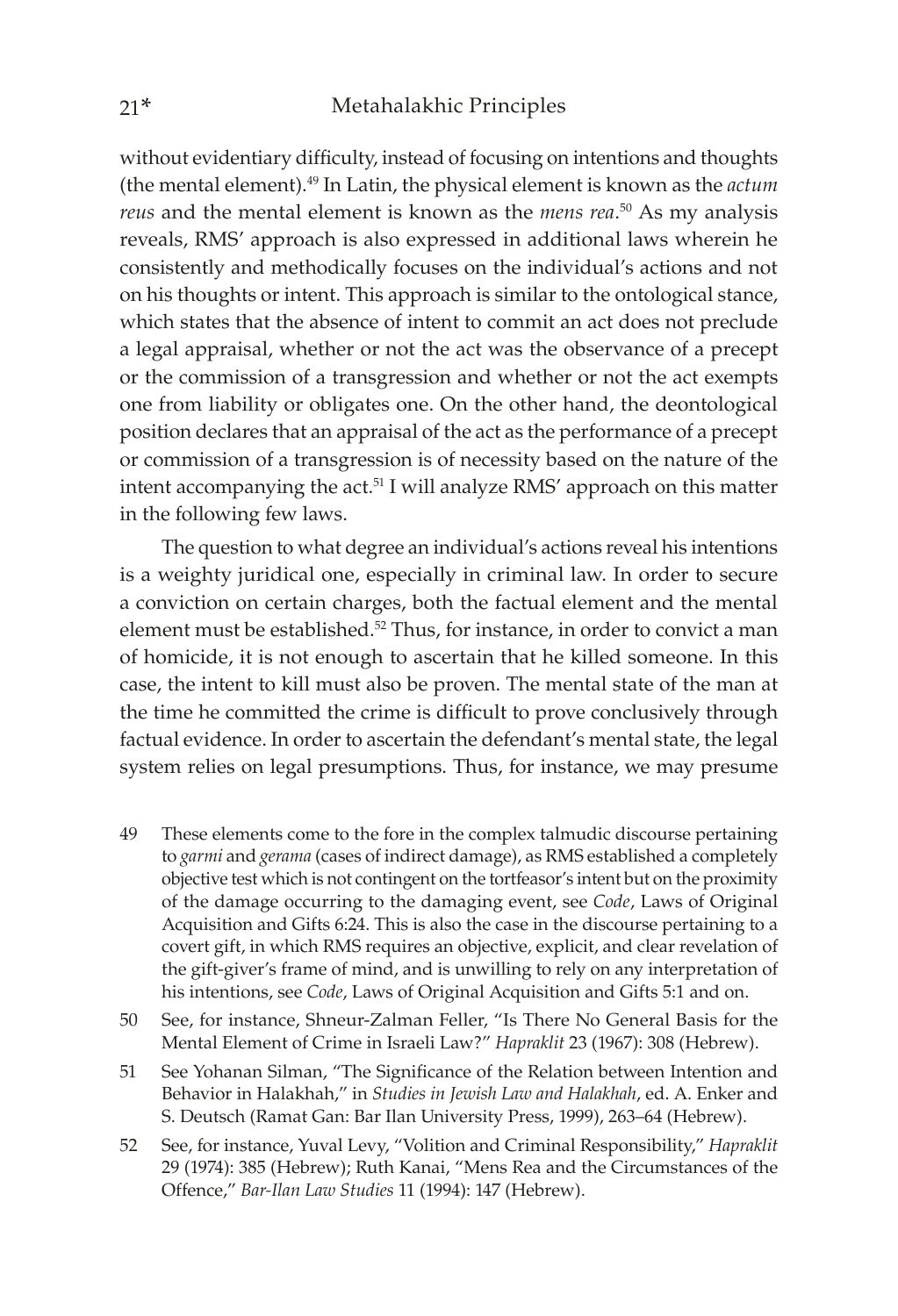#### Yitshak Cohen 22\*

that an individual intends for the most likely consequence of his actions to occur.53 That is to say, one's actions can testify to one's mental state. The transgressive performance of a forbidden labor on the Sabbath also requires intent—*melekhet maḥashevet* (purposeful or intentional labor) is forbidden by the Torah—and one cannot be found guilty of performing a forbidden labor on the Sabbath unless one had the intent to do so.<sup>54</sup> When it is necessary to determine a man's state of mind in order to convict him, sometimes an examination of the act itself can prove to be vital.

1. Adjudicating the Laws of Shabbat: Determining by Intention or Action

Both the Babylonian and Jerusalem Talmuds discuss whether one who builds a temporary structure (*binyan le-sha'ah*) on the Sabbath has transgressed the forbidden Sabbath labor called *boneh* (building). In other words, does the intent to build a structure that will only last a brief period of time violate the prohibition of building? The Jerusalem Talmud deduces this question from a similar discussion regarding the forbidden labor called *qosher* (tying a knot):

What act of tying [forbidden on the Sabbath] occurred in the Tabernacle? That they fastened the tent strings. Was this not a temporary knot? Rabbi Yoseh said: "Since they encamped and journeyed by God's command, it was like someone who dwells permanently." R. Yose the son of R. Bun said: "Since God promised that he would take them into Israel, it was like someone who dwells temporarily."55

- 53 See, for instance, Miriam Gur Aryeh, "The Psychological Component and Forethought in Capital Offenses," *Mishpatim* 5 (1973): 181 (Hebrew); D"N [Diyyun Nosaf] 11/65 Gadisi v. the Attorney General, P.D. 20(1), p. 61; C.A. 125/50 Jakobovitz v. the Attorney General, P.D. 6 519.
- 54 See *b. Shabb.* 41b, the dispute between R. Simeon and R. Judah pertaining to "that which was unintended"; *b. Shabb.* 103a and *Tosafot*, s.v. *lo*; pertaining to the law of *pesiq reisha* (an inevitable, though unintentional, consequence); *Shulḥan Arukh, OḤ* 320:18.
- 55 *Y. Shabb.* 15:1 (15a). Rabbi Yoseh's words read: "like someone who dwells (temporarily) [permanently]." Rabbi Yose the son of R. Bun's words read: "like someone who dwells (permanently) [temporarily]." This notwithstanding, in *y. Shabb.* 7:2 (10d), a slightly different version appears.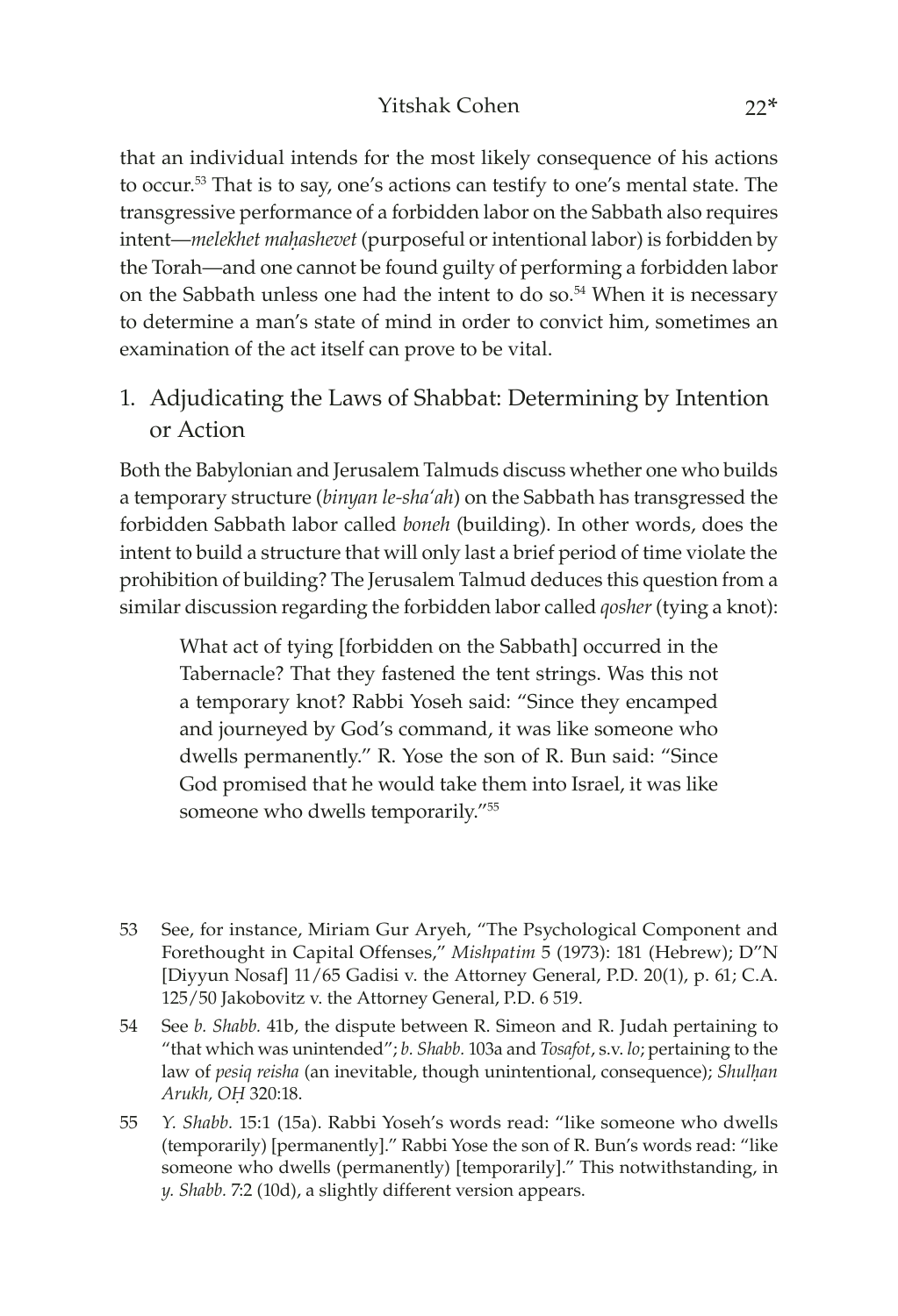RMS claims that both the Babylonian and Jerusalem Talmuds accept the latter opinion: building a temporary structure is forbidden.<sup>56</sup> RMS reconciles the dispute between the two Talmuds and challenges those rabbinic decisors who believe that the two Talmuds are conflicted on this matter.<sup>57</sup> RMS believes that both Talmuds conclude that the individual's intent is irrelevant. He believes that an individual who ties a permanent knot (not an impermanent one) has transgressed by performing the forbidden labor of tying— even if he intends to untie it in a short while—and that the same standard applies to the labor of building. The test for whether a forbidden labor has been performed rests in the action performed, not in the intent behind it. In order to further clarify this point, I would like to suggest employing the classical distinction between the object (*hefsa*), that is, the object with which or upon which the act is performed, and the individual (*gavra*), who performs the act. RMS focuses on the object, the nature of the structure, and not on the intent of the individual performing the act.<sup>58</sup> In keeping with this, he writes the following:

And we have found in the case of building that if he lifted [it] and placed [it] upon the stones, he is liable for having transgressed (the forbidden labor of) building, and likewise one who attaches a handle to an axe. Upon this the Jerusalem Talmud asked: "Where can we find such a case?" And it answered that we have found [such a case] in the case of the Tabernacle beams that were inserted into the sockets, which were hollow, and one was adjoined to the other, and we have found this to be the archetypal labor… for, in truth, one is only liable if one builds on the ground, but upon vessels (*al gabei kelim*)… And likewise with regards to one who constructs a temporary structure, wherein the join is not strong (shaqil ve-tari); but, if in building, he creates a new object, like the case wherein he makes a hole in the chicken coop, he is definitely liable even if

57 See *Mishnat Ya'akov*, Laws of the Sabbath 10:12, n. 7, which questions RMS' proof.

<sup>56</sup> RMS proves this with a similar utterance found in *b. Shabb.* 74b. See *OS* Shabbat 10:12.

<sup>58</sup> For the Babylonian Talmud's use of this terminology, see *b. Ned.* 2b; see also *Sha'arei Yosher* 3–25, s.v. *ve-nir'eh.*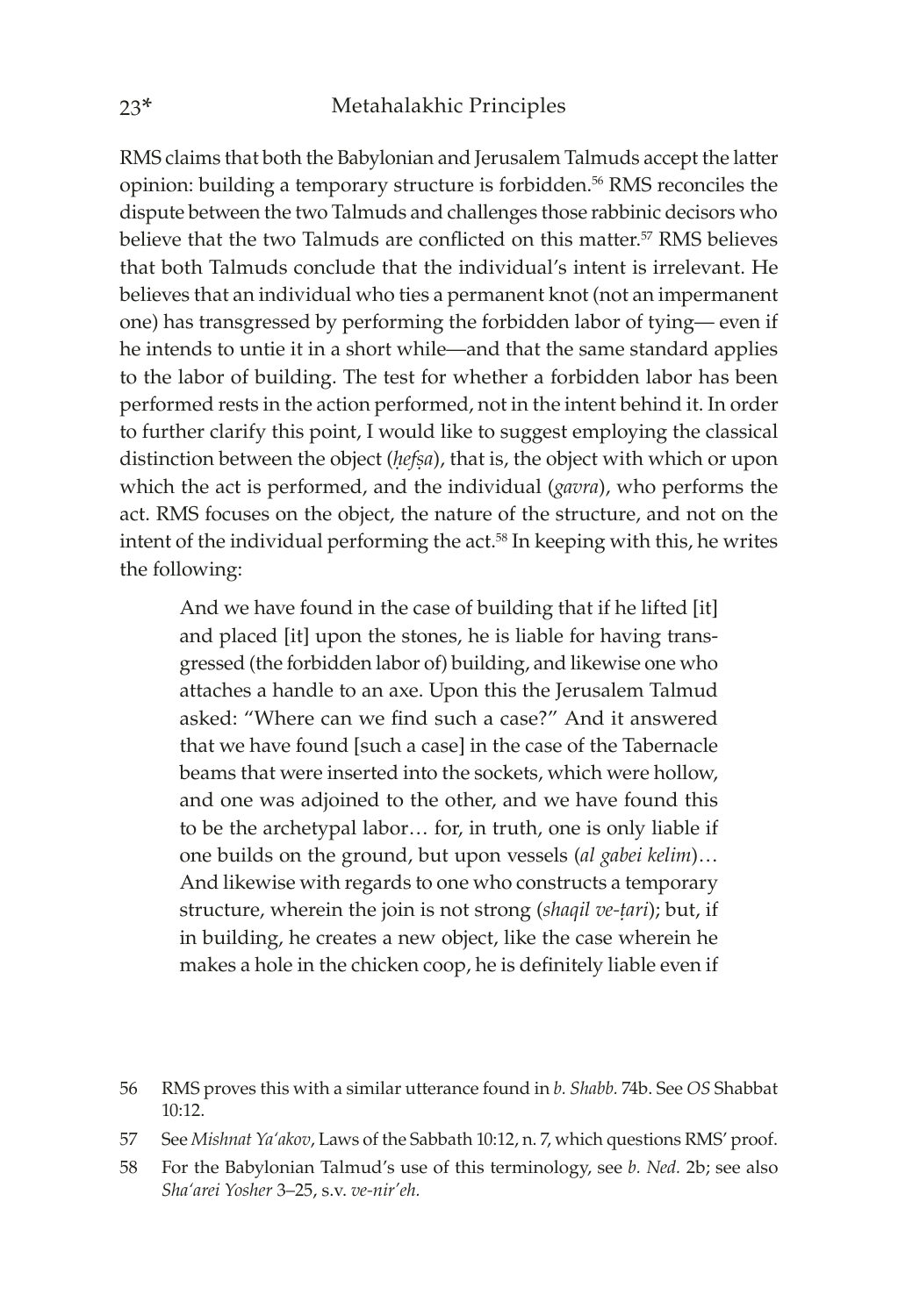he built upon vessels, and even if the structure was temporary, there is no doubt that he is liable ... and this is as clear as day.<sup>59</sup>

Thus RMS adopts an unequivocal position, even though there are rabbinic decisors who disagree with him.60 In his opinion, only the nature of the structure needs to be considered. Therefore, if someone builds an impermanent structure he is not liable because he has not built a structure that is legally deemed a structure. His intent has no bearing on his culpability. On the other hand, if someone builds a stable, permanent structure he is liable even if he intends it to only be temporary.

RMS' position on building (*boneh*) took a central role in the twentieth century discussion about whether one can change a gas balloon on a festival day when purposeful labor is forbidden. In his responsum, the Ateret Paz cites RMS as the leader of the faction that forbids the construction of a temporary structure:

According to the Ḥatam Sofer and those who side with him, who believe that the laws of an impermanent structure even apply to a building that is inherently strong and stable, since the builder plans to destroy it; in such a case it is deemed an impermanent structure; so, we may say that in this case it is permitted [to change the gas balloon] because of the honor of the festival day ... however, according to the Or Sameah, and those who agree with him …as this case of building fulfills all the necessary criteria, he is culpable of violating a Torah prohibition. For it is not deemed an impermanent structure unless it is inherently shaky, and here (in our case), adjoining the gas pipe to the canister certainly creates an inherently strong and permanent structure, the only mitigating factor being that he is planning to take it apart in the future in order to exchange the canister. Such being the case, what can we say according to them?<sup>61</sup>

Here, RMS leads the faction that believes an inherently permanent structure is to be deemed an unequivocal infraction of the forbidden labor of

- 59 *OS*, Laws of the Sabbath 10:12.
- 60 RMS adds below in his commentary: "And the Êatam Sofer, with all due respect to this illustrious Torah personality, was incorrect regarding this matter."
- 61 *Responsa Aûeret Paz*, Part I, Volume 1, *OḤ* 9.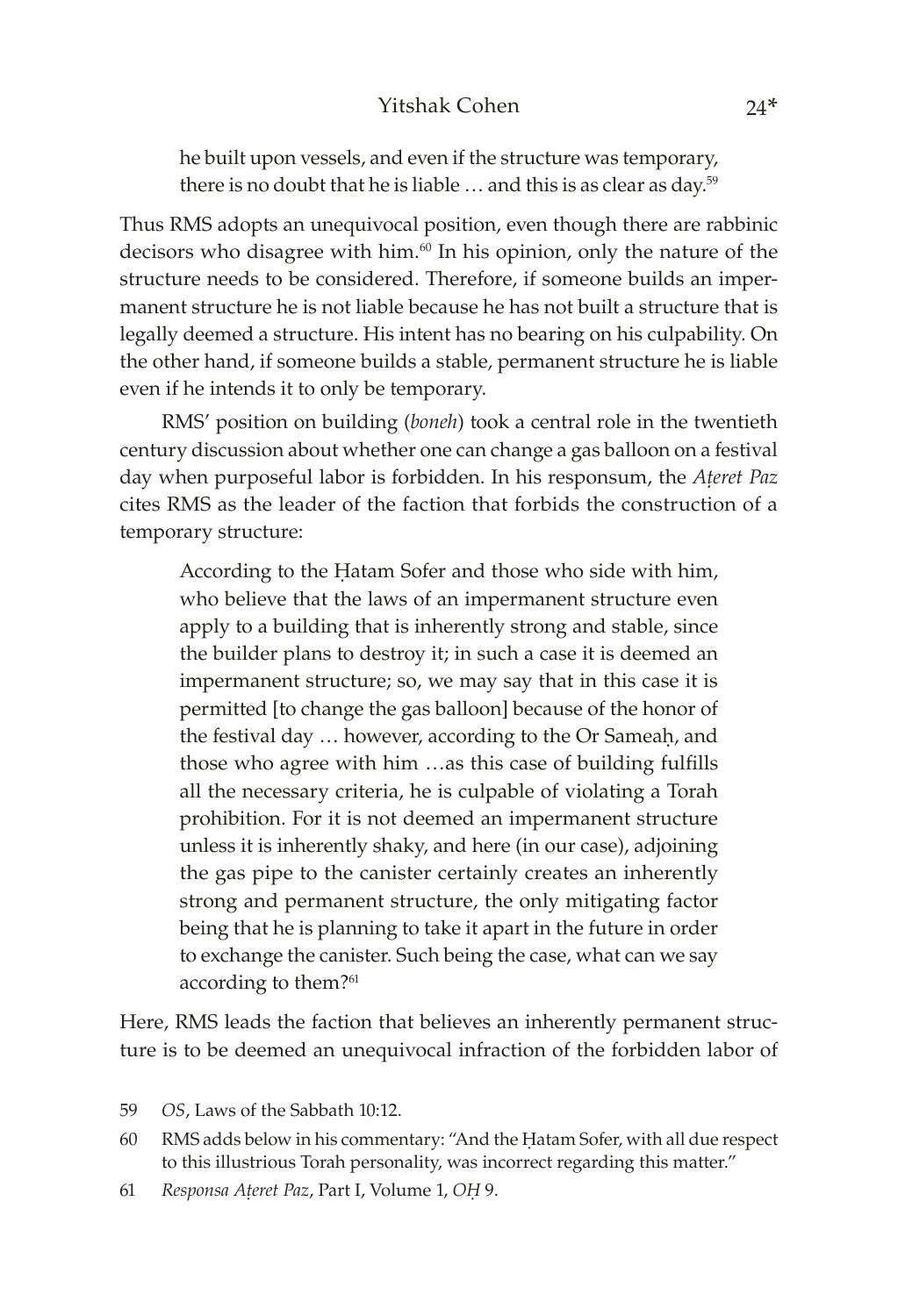building even when the builder intends for the structure to be temporary. In contradistinction, the Hatam Sofer leads the faction that believes such a structure would be deemed a temporary one. It is worth noting that RMS is not necessarily espousing a stringent position, since according to RMS, if someone built an impermanent structure, he would not be liable even if he intended the structure to last forever.

It seems to me that RMS consistently applies this fundamental intellectual approach, weaving it into other legal decisions. The debate over action and intention has its source in the Babylonian Talmud:

It was stated: 'If one is [seen] weeding or watering his seedlings on the Sabbath, under what category [of the offence] should he be cautioned? Rabbah said, [It comes] under the category of ploughing. R. Joseph said, under the category of sowing. Said Rabbah, my view seems the more reasonable, for what is the object of the plougher? To loosen the soil; here too, he loosens the soil. Said R. Joseph, My view seems the more reasonable, for what is the object of the sower? To promote the growth of the produce; here too, he promotes the growth of the produce.<sup>62</sup>

That is to say, Rabbah maintains that one who waters his seedlings should be culpable under the category of ploughing because he is loosening the soil. R. Joseph, on the other hand, maintains that one who is seen watering his seedlings should be culpable under the category of sowing because he intends to promote the growth of the produce. The Tosafists explain the dispute ad locum:

Loosen the soil – for we categorize based on the essential labor [performed] and it is similar to ploughing. But Rabbi Joseph, even though the essential labor is similar to ploughing, [notes that] his intent is not to loosen the earth. And this is the basis for their dispute: For Rabbah maintains that we categorize based on the similarity between the actions undertaken and not on what he is thinking, and Rabbi Joseph maintains that we categorize based on what he is thinking, for this is the essence

<sup>62</sup> B. Mo'ed Qat. 2b. Translations of passages from the Babylonian Talmud cited in this article are based on *The Babylonian Talmud* (London: Soncino Press, 1935–48) with some minor changes.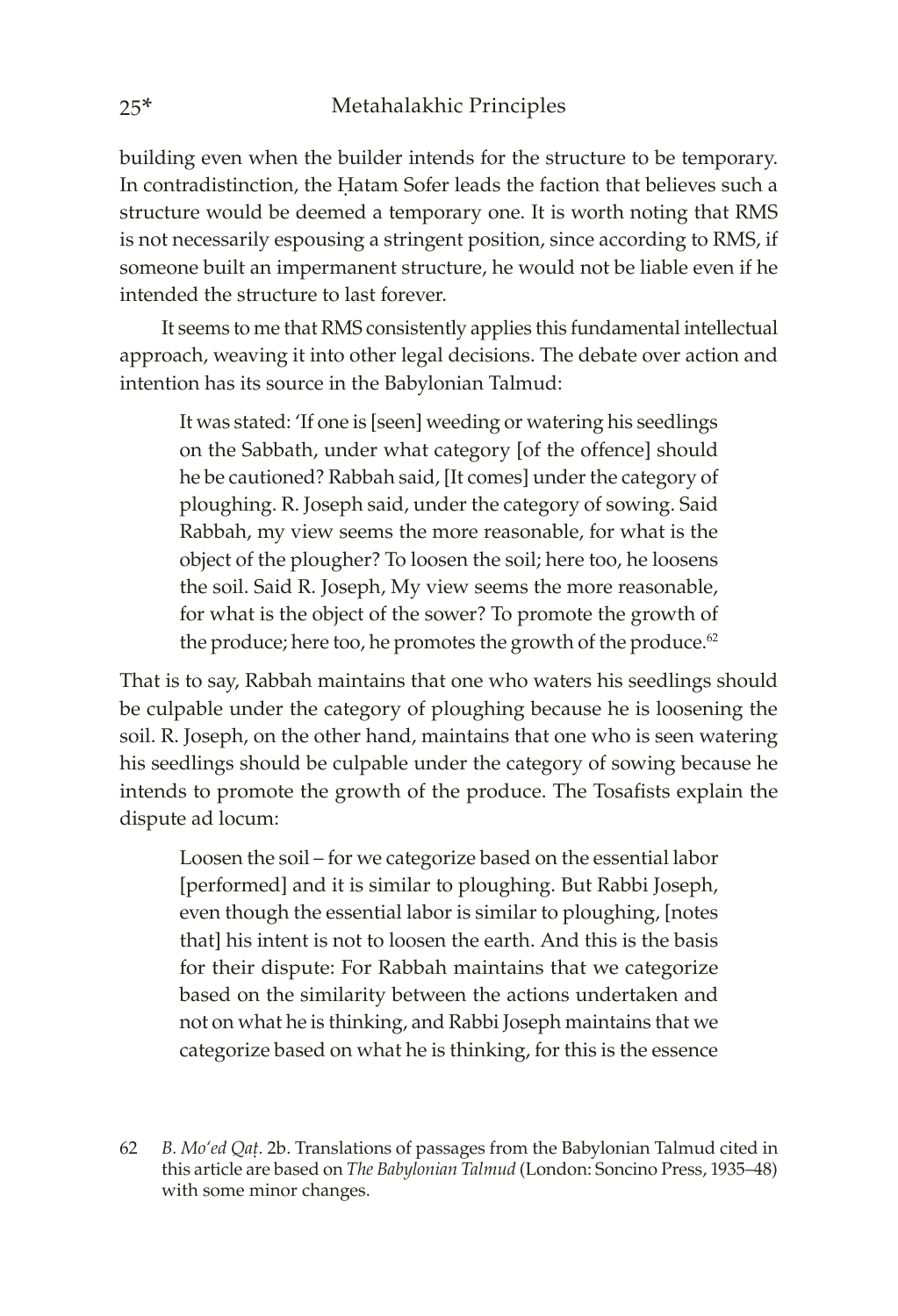[of the labor], and we do not categorize based on [superficial] similarity.

Rabbah maintains that we should focus on the act and Rabbi Joseph maintains that we should focus on the thoughts. Maimonides, in one of the laws of the Sabbath, agrees with Rabbah that the act is the determining factor.<sup>63</sup> However, elsewhere in the Laws of the Sabbath, Maimonides seems to agree with R. Joseph, according to whom the intent is the determining factor.<sup>64</sup> RMS contends that Maimonides agrees with Rabbah that the act is the determining factor:

And Our Rabbi … ruled like Rabbah that he was not liable … and this corroborates that our version of the text, which was the version of Our Rabbi, is the primary one, that Rabbah rules leniently and Rabba rules stringently, which is not the textual version of the *Hasagot*. And this is also corroborated by the Jerusalem Talmud.65

RMS explains that both Maimonides and the Jerusalem Talmud contend that the actions are the determining factor, even though Maimonides contradicts himself in the *Code*.

RMS' argument that Maimonides maintains that actions are the determining factor plays a role in another ruling in the laws of Sabbath. The Babylonian Talmud asks why neither Rabbah nor Rabbi Joseph rules that one who is seen watering his seeds on the Sabbath is not liable twice, once for ploughing and once for sowing.<sup>66</sup> The Babylonian Talmud suggests that an individual cannot be found liable twice for the same action; however, it rejects this suggestion since R. Kahana stated that one who prunes and uses the branches for fuel is liable twice, for planting and for reaping. Ultimately, the Babylonian Talmud leaves the matter unresolved. However, RMS believes that this lack of resolution does not mean that the concept was not included in the canons of practical jurisprudence. He maintains that the one who

- 63 *Code*, Laws of the Sabbath 2:16: "If he intended to catch fish and he caught fish and a child, he is not liable, even if he had not heard that it had drowned, since he caught a baby along with the fish, he is not liable"; cf. b. Menah. 64a where Rabba and Rabbah debate action vs. intent.
- 64 See *Code*, Laws of the Sabbath 8:2; see too *Responsa Yabi'a Omer*, part 4, *OḤ* 35.
- 65 *OS*, Laws of the Festivals 2:4.
- 66 *B. Mo'ed Qaû.* 2b.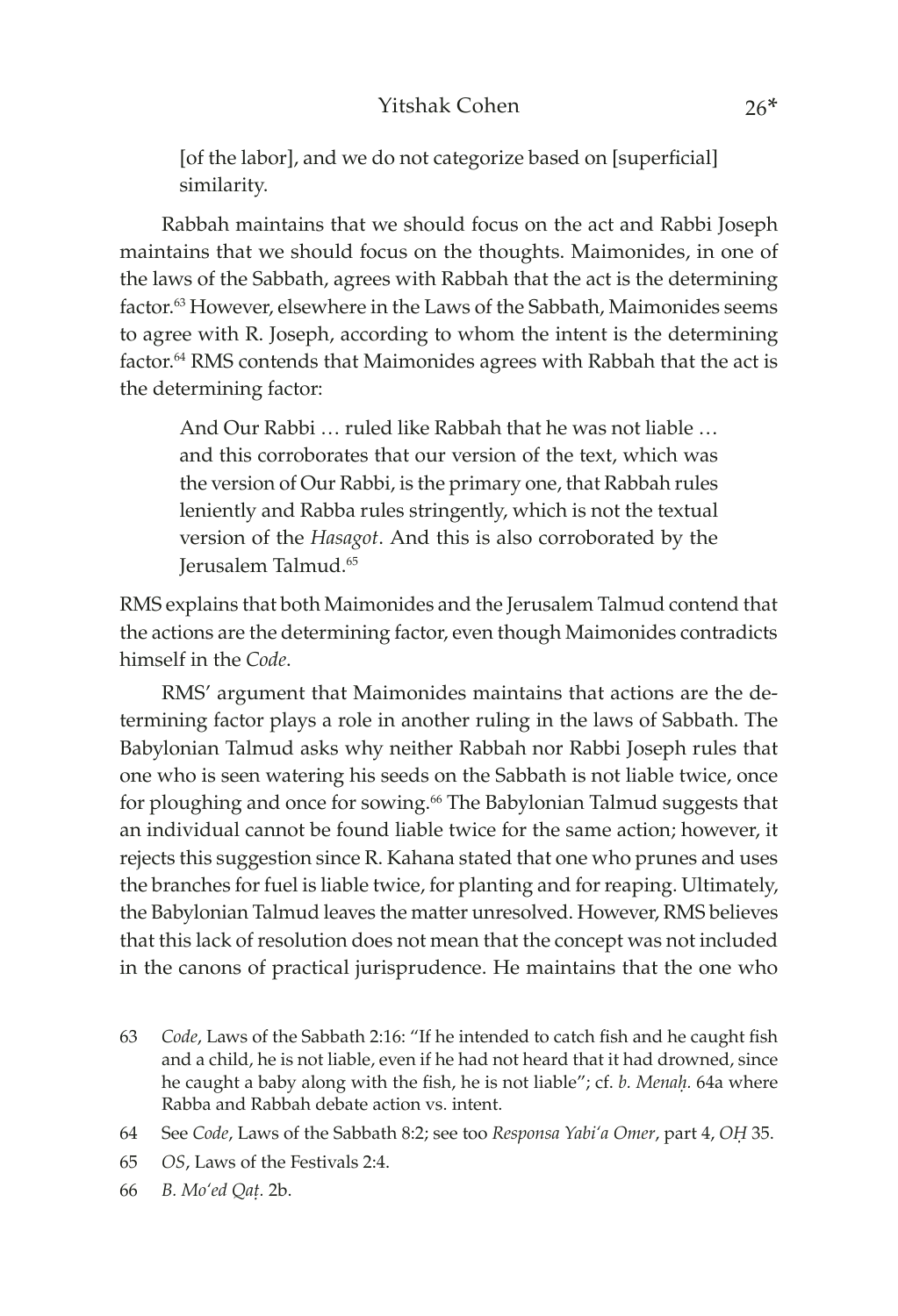prunes is liable twice, since he has transgressed and performed two of the thirty-nine archetypal Sabbath labors. However, ploughing and planting are both derived from the same archetypal labor, so he is only liable once. RMS explains the basis for this distinction, as follows:

Since this labor is not an archetypal one, rather it is similar to an archetypal one, such that it is only derived from it; therefore, it is attributed to the archetypal labor that it is most similar to; and this is where they disagree—whether we consider his thoughts or his actions the determining factor. And the labor which is merely somewhat similar [to the archetypal labor] is not deemed a labor; rather it is subsumed under the archetypal labor to which it has the greatest similarity, and this is clear.<sup>67</sup>

That is to say, when the labor that was performed is physically similar to an archetypal labor, it is subsumed by it. The individual who performs the labor will only be liable once since the deed is the determining factor, and the two deeds can be depicted as one, even though the transgressor intended to perform two distinct archetypal labors. Had we chosen to make the transgressor's intentions the determining factor, he could have been deemed liable for ploughing and planting, two distinct archetypal labors.

## 2. Adjudicating the Laws of the Four Species Based on the Action Taken

The Laws of the Four Species also attest to RMS' consistent privileging of actions over intentions. The rabbinic decisors debated whether one who plucks an *etrog* (citron) off a tree could fulfill the precept of taking the four species with it if the law of *tevel* (forbidden untithed produce) was in force. Rabbi Samuel ben Moses de Medina (henceforth, Maharashdam) believed that since the individual in question did not pluck the etrog in order to consume it, he may fulfill the precept with it, even though it is untithed. In ruling this way, the Maharashdam bases himself on Maimonides, who ruled that the Torah only requires a person to tithe his produce when he completes the labor of preparing it for the tithing phase with the intent of consuming it.<sup>68</sup> In commenting on Maimonides, RMS writes as follows:

<sup>67</sup> *OS*, Laws of the Sabbath 7:4, s.v. *ulam*.

<sup>68</sup> *Code*, Laws of Ma'aser 2:1.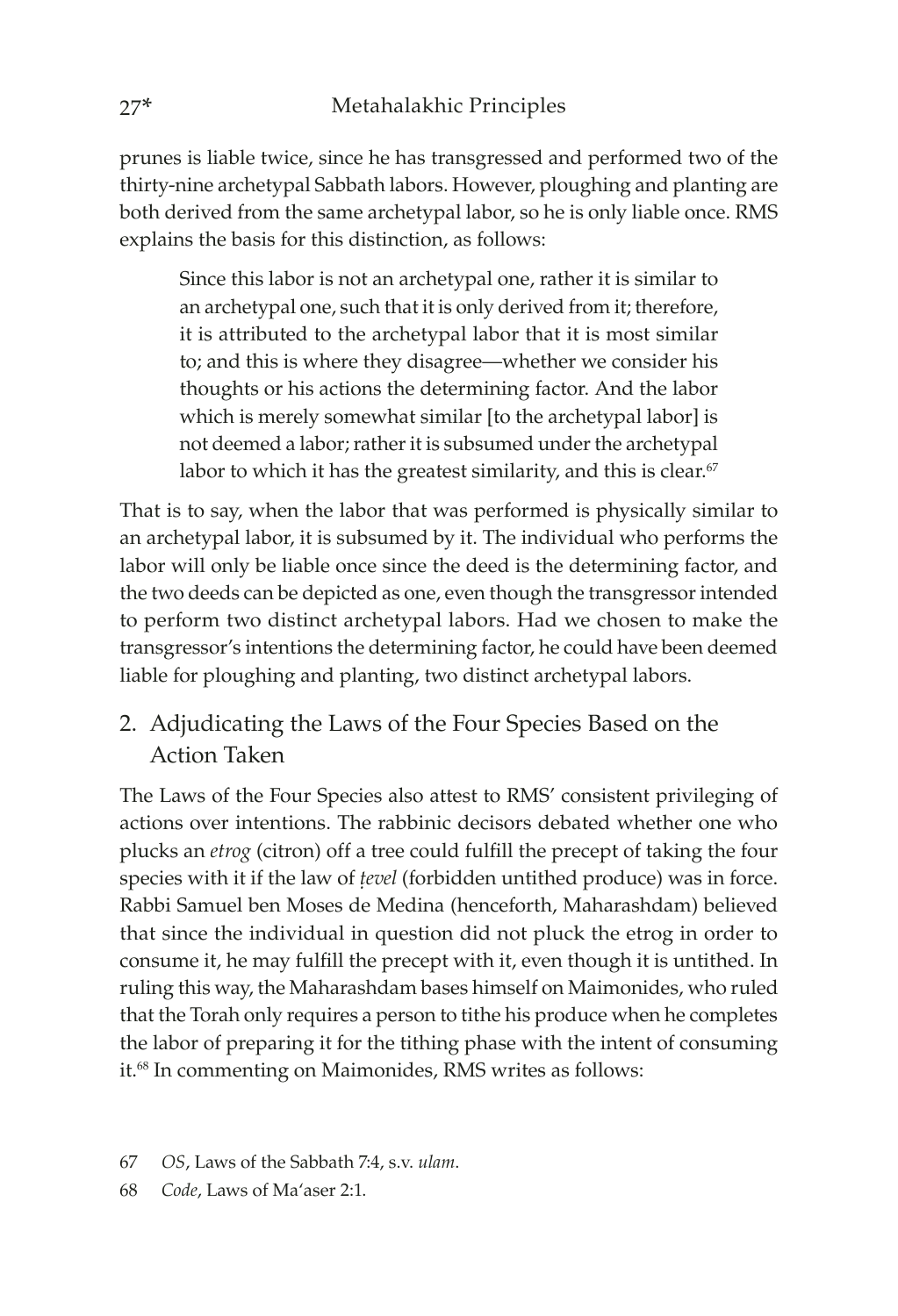And behold, even though this is a brilliant observation; his ruling that this [*etrog*] has not been prepared for the tithing phase with the intention of consuming it requires much thought because of that which Our Rabbi wrote,<sup>69</sup> one who plants with the intention of performing a precept, such as one who plants an *etrog* tree in order to perform the precept of [taking] the palm frond… is obligated to observe *orlah* [one is forbidden to benefit from produce that grows in the first three years after planting], and this is taken from the Jerusalem Talmud.<sup>70</sup> Behold, when he plants in order to perform a precept this is considered the same as when he plants in order to consume the produce, as it is written in Scriptures "And plant etc. fruit tree" (Lev 19:23), but not when he plants to create a fence or a covering. In this case as well, he is considered to have prepared the produce for the tithing phase with the intention of consuming it, so how are these different?<sup>71</sup>

RMS argues from one of Maimonides other rulings that one who plants a tree with the intention of performing a precept with the produce is considered to have planted in order to consume the produce. Therefore, an individual who plucks an *etrog* for the purpose of fulfilling the precept of taking the four species will be considered as one who had plucked the *etrog* in order to consume it, and he will be unable to fulfill the precept as long as the fruit is untithed. RMS' comment here stresses the fact that he privileges the deed over the intent. The intent of those who plant a palm tree or pluck an *etrog* in order to fulfill the precept of the four species only exists in the realm of thought. In the physical world, these people have planted a fruit tree and so they are required to observe the laws of *orlah* and tithe the fruit. The fact that the tree was planted in order to perform a precept does not change the nature of the actual act because we do not take intentions into account.

RMS attempts to resolve Maimonides' two contradictory rulings by turning to the Mishnah that discusses the hyssop. The Tanna'im argue over whether one who collects hyssop in order to perform the precept it is used for is considered analogous to one gathering it for eating or for fuel.

<sup>69</sup> *Code*, ibid. at 10:7.

<sup>70</sup> *Y. Or.* 1:1 (60c).

<sup>71</sup> *OS*, Laws of Shofar, Sukkah, and Lulav 8:2.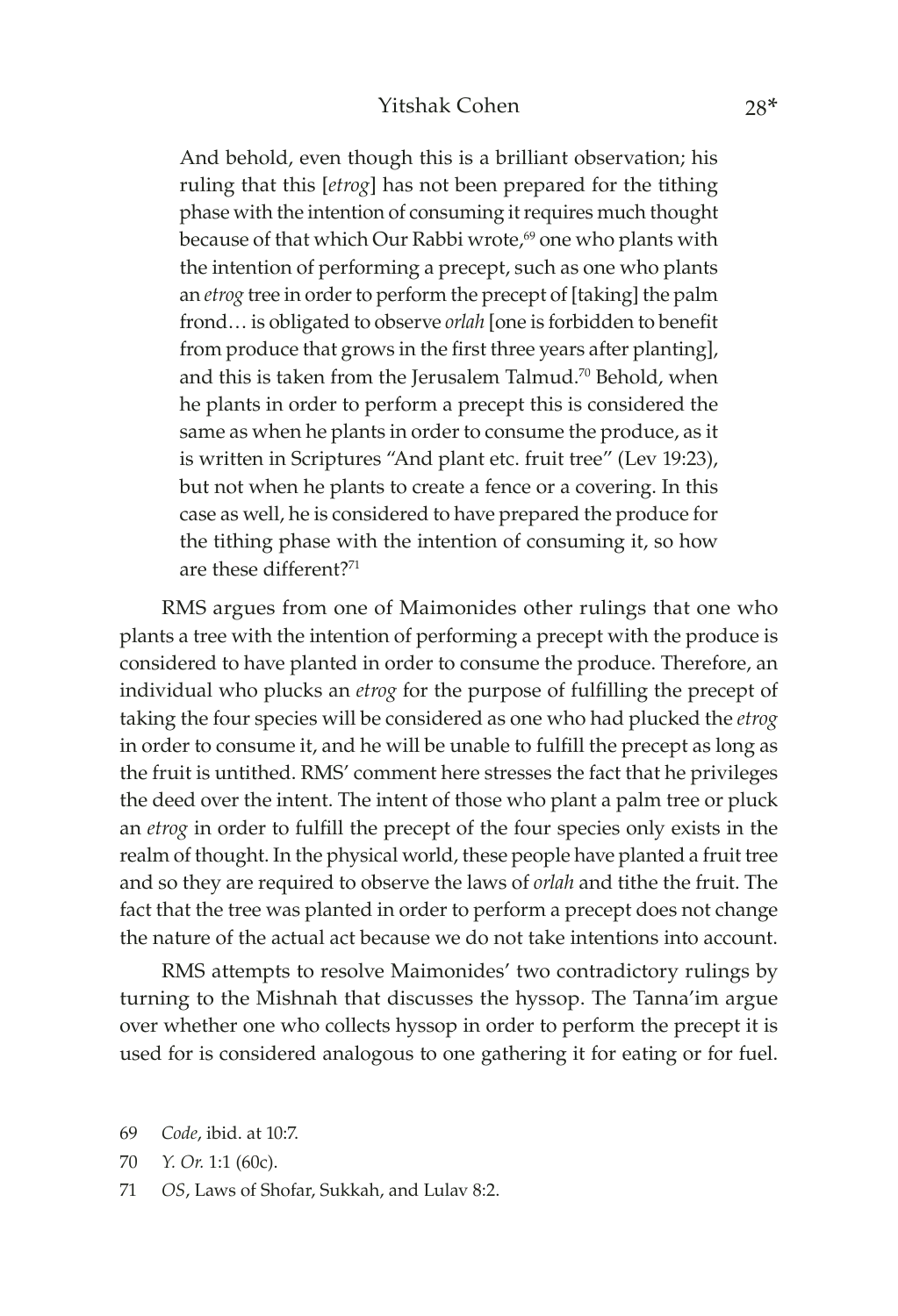The sources cited by RMS indicate that in the case of the hyssop, intent is the determining factor. Of course, this finding is not in keeping with RMS' consistent privileging of deeds over thought. He resolves this contradiction in the following manner:

Indeed, it [the case of the hyssop] is not similar, for there the hyssop is not considered food until he perceives it to be so; therefore, his intent to gather it in order to fulfill a precept does not transform it into food, but here [in our case] the *etrog* is certainly considered food; it is his intent to perform a precept with it that removes it from the category of one planting for consumption, this we do not say.72

RMS explains that the laws of the hyssop are unique because the hyssop is presumed not to be food. The individual's intent would be necessary to transform it into food. Therefore, as long as the individual gathering it intends to only perform a precept with it, it will not be considered food.<sup>73</sup> In contrast, the *etrog* is intrinsically considered to be food. The intent of the individual planting the tree cannot remove it from this category. That is to say, thoughts cannot change the essence of an object. We do not consider his intent, only his actions, and, therefore, he is obligated to treat the *etrog*s that grow as *orlah* for the first three years after planting, and he may not use the *etrog* to fulfill the precept as long as it is untithed. After resolving the contradictory passages in Maimonides' *Code* in keeping with his approach, RMS addresses the passage in the Jerusalem Talmud. The Jerusalem Talmud cites the verse "and [you shall] plant every fruit tree" (Lev 19:23) as the source for the law of *orlah*. RMS asks why a person who plants an *etrog* tree should be obligated in *orlah* when he has no interest in the tree itself, only in the fruit, which is essential to performing the precept? RMS answers his own question by declaring that one cannot fulfill the precept of taking the four species with an *etrog* that may not be eaten. Thus, in planting an *etrog* tree in order to perform the precept, one is also planting the tree in order to consume its fruit because the two purposes are intertwined. Or to phrase it differently, the *etrog* tree must be planted in such a way that its produce is edible, for the precept of taking the four species can only be fulfilled with an *etrog* from such a tree. This being the case, the produce of the tree is

72 Ibid.

73 See *Minêat Shelomo Tinyana* 2–3: 123.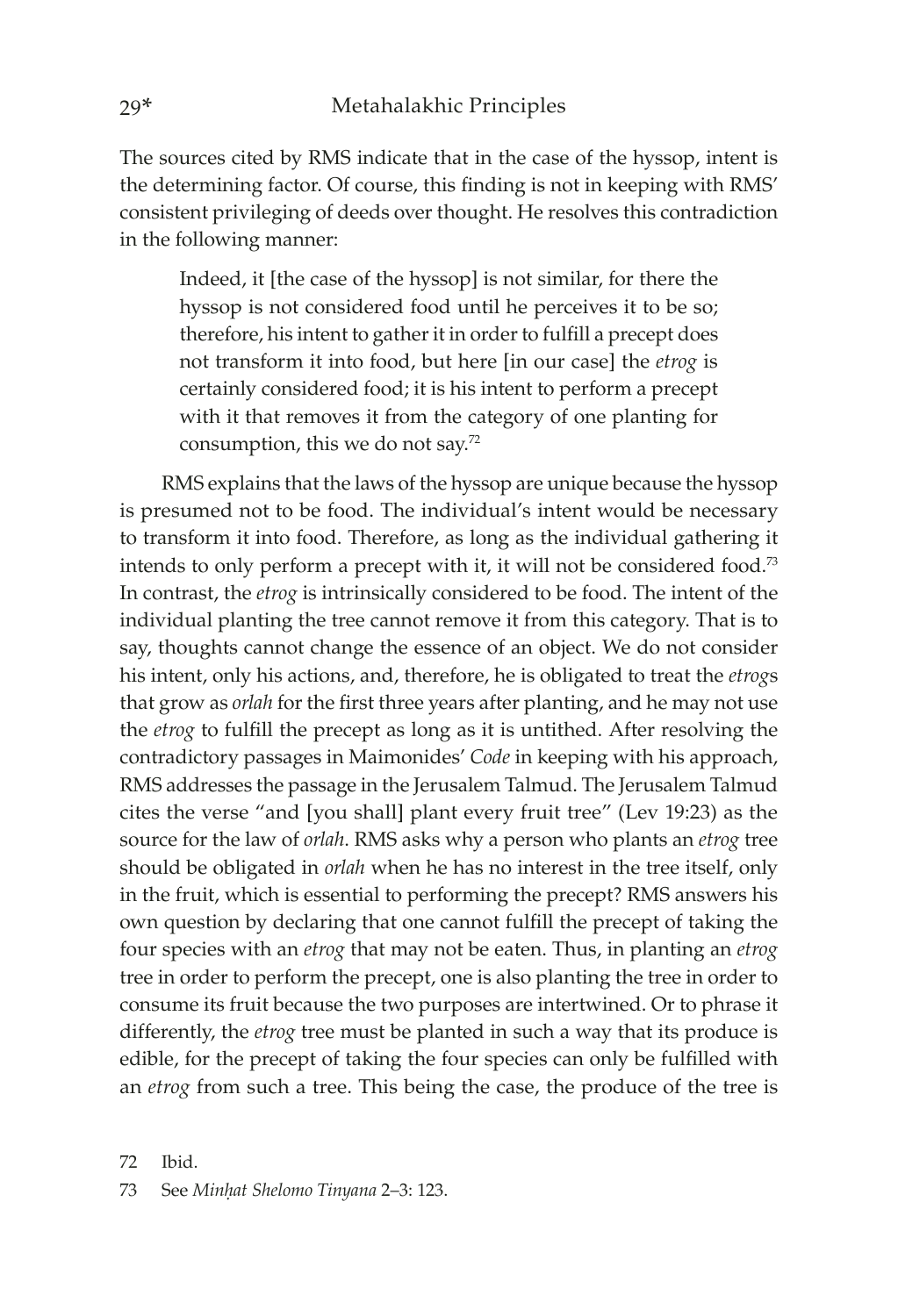considered *orlah* for the first three years. In offering this answer, RMS resolves his difficulty with the Jerusalem Talmud without giving up on his approach deeming actions the determining factor.

## 3. One Who Digs Pits, Ditches, and Caves for the Purpose of Idolatry

I believe that RMS' privileging of action over thought also appears in the Laws of Idolatry. Maimonides writes that "one may not derive benefit from a tree that was originally planted for the purpose of being worshipped."74 Maimonides asserts that from the moment a tree is planted for the purpose of being worshipped, one is forbidden to derive benefit from it. The very intent to worship the tree turns it into a tree consecrated for idolatry, even though it has never been worshipped. RMS, *ad locum*, cites Ritba and Tur, who maintain that in the case of one who digs pits for idolatrous purposes, the pits only become forbidden if he actually bows. They opine that the digging itself, like the planting itself, does not make the object forbidden, even though the intent of the digger was to use the pits for idolatrous purposes. Intention is not enough to ban the object. RMS notes the dispute between Maimonides and Ritba and Tur, and postulates that Tosafot took the same approach as Ritba and Tur, although Tosafot wrote that if one chops down a tree and sculpts it for idolatrous purposes, one is forbidden to derive benefit from the tree even though no one has actually bowed down to it.<sup>75</sup> RMS is forced to explain that Tosafot forbade anyone to derive benefit from the tree because he actually performed the deed—bowed—later. In other words, even though a straightforward reading of Tosafot indicates that they seem to agree with Maimonides, RMS argues that Tosafot can be used to explain the position of Ritba and Tur, who maintain that intent alone cannot forbid the object, only an actual action can.76 If so, RMS is definitely more staunchly committed to the notion that "we consider the deed the determining factor and not the

- 74 *Code*, Laws of Idolatry 8:3.
- 75 *B. Avod. Zar.* 47b, Tosafot s.v. *he'emid*.
- 76 Below, RMS continues dealing with another source in Tosafot which seems to contradict his purported guiding principle that thought alone is insufficient: "And concerning that which they wrote that if an idol worshipper intended to perform idol worship, it is definitely forbidden, since he is performing an act with the tree itself, and this is similar to one who digs pits etc. in which the rest of the ground is also forbidden because he performed a deed with it. See too *Responsum Aûeret Paz*, part 1, volume 2, *YD* 5.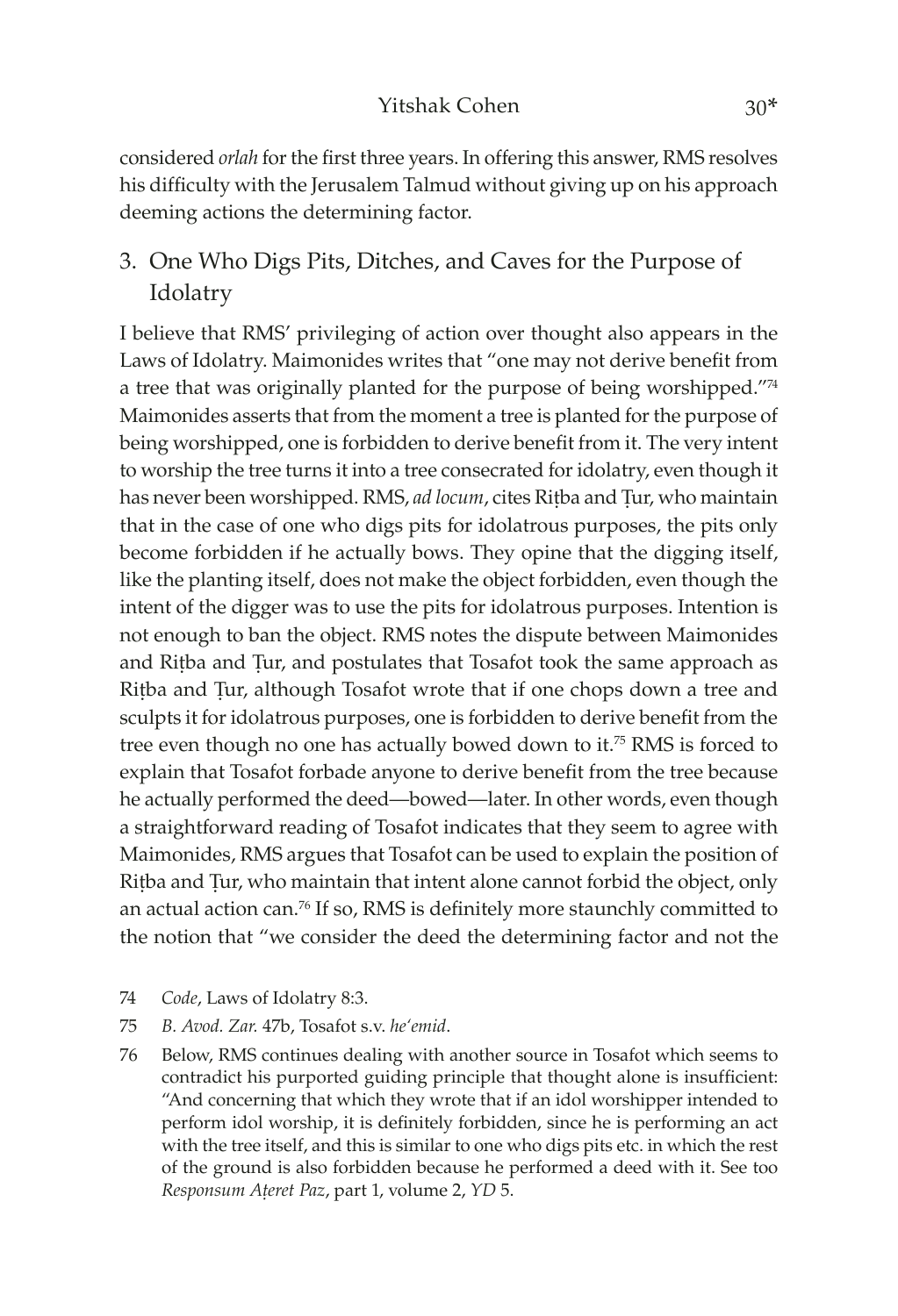thought" than to ruling like Maimonides. In this case, he even demonstrates how Tosafot can be read in line with those disputing Maimonides' position. Again, we should note that adopting this policy sometimes leads to leniencies (as in our case), not just to stringencies.

### 4. Conditions Pertaining to the Wedding Canopy and Betrothal

RMS' fundamental approach also seems to me to be the basis for the ruling discussed in this section. Maimonides in the Laws on Marriage writes as follows:

Once the bride has entered the wedding canopy, he [her husband] is permitted to have relations with her whenever he desires, and she is [to be considered] his wife in all matters. Once she enters the wedding canopy she is considered married.<sup>77</sup>

In his commentary on this ruling, RMS discusses a related borderline case, without explicitly addressing Maimonides' ruling. RMS wishes to determine whether the marriage process completed by entry under the wedding canopy can be conditional:

Furthermore, I am highly doubtful that a marriage can be conditional, that is to say, after he has betrothed her and she has become his fiancée, he brings her into the canopy under the condition that if he does not give her this or that or fulfill some other condition, the marriage will not have been finalized—Is his condition applicable or not? And the reason for my doubt is that which we have explained, that in *halisah* a condition cannot be applied to annul the act, and a *halisah* made under false pretenses is valid ... I am very doubtful.<sup>78</sup>

RMS questions whether we should distinguish between the betrothal, which can be conditional, and the marriage, in which men are not accustomed to make conditions. The widespread presumption in marital law is that "a man does not want to turn the relations that he had with his wife into promiscuous acts," and that therefore we may surmise that no condition can annul a marriage.<sup>79</sup> RMS states that if this is true, we can now understand

- 77 *Code*, Laws of Marriage 10:2.
- 78 *OS*, ibid., 10:2.
- 79 *B. Yevam*. 94b.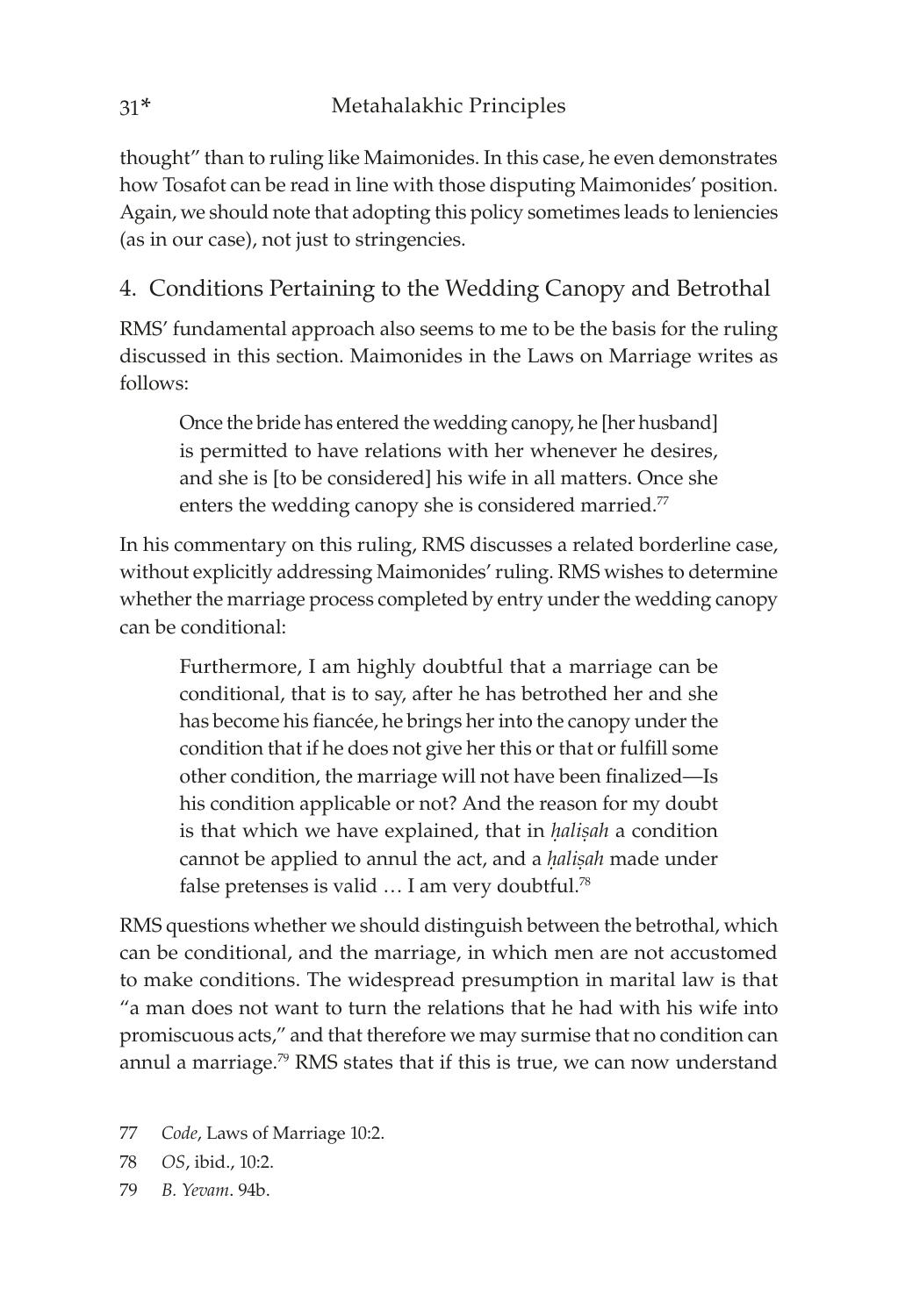the ruling in a particular case that appears in the Babylonian Talmud: the case of witnesses who testify that a woman was promiscuous during the betrothal period before her marriage, after which she married.<sup>80</sup> In this case, it becomes clear after the marriage that the marriage was concluded in error because the husband thought his bride was a virgin, when, in fact, she had previously engaged in sexual relations. Tosafot maintain that the marriage is annulled and the woman returns to her previous betrothed status. RMS, in contrast, believes that since there is no such thing as a conditional marriage, and, in this case, it is as if he married her conditionally, assuming that she would be a virgin under the wedding canopy, then her having entered into the wedding canopy is effective and she is considered to be married. RMS adopts a lone position, arguing that the marriage is not annulled since there is no such thing as a conditional marriage—the act of finalizing the marriage is the determining factor. Ultimately, however, he does not take a stand, instead writing that "All the rabbis prior to me did not interpret in the manner that I explained; therefore, in terms of practice, the issue requires further thought."

This notwithstanding, RMS does state his opinion with regard to practical halakhah in this case, and this opinion is consonant with his principled belief regarding actions being the determining factor. However, he was reticent to rule in light of all the earlier scholars. Apparently, "all the rabbis prior to me" (presumably an allusion to Tosafot) led him to avoid ruling in this case. Thus, RMS leaves the question unresolved even though Maimonides ruled on this matter.

5. Providing a Post Facto Rationale When Action Was Already Taken

RMS' principled approach also seems to me to be the basis for another ruling in marital law discussed in this section. Maimonides writes as follows:

A woman who violates the faith of Moses or the Jewish faith… we do not compel the husband to divorce … and even though he did not divorce her, she does not receive the *ketubbah* (the sum guaranteed her in her wedding contract), as the *ketubbah* was enacted by the Sages so that he [the husband] would not consider it a light matter to divorce her [his wife]. But they only concerned themselves with modest daughters of Israel.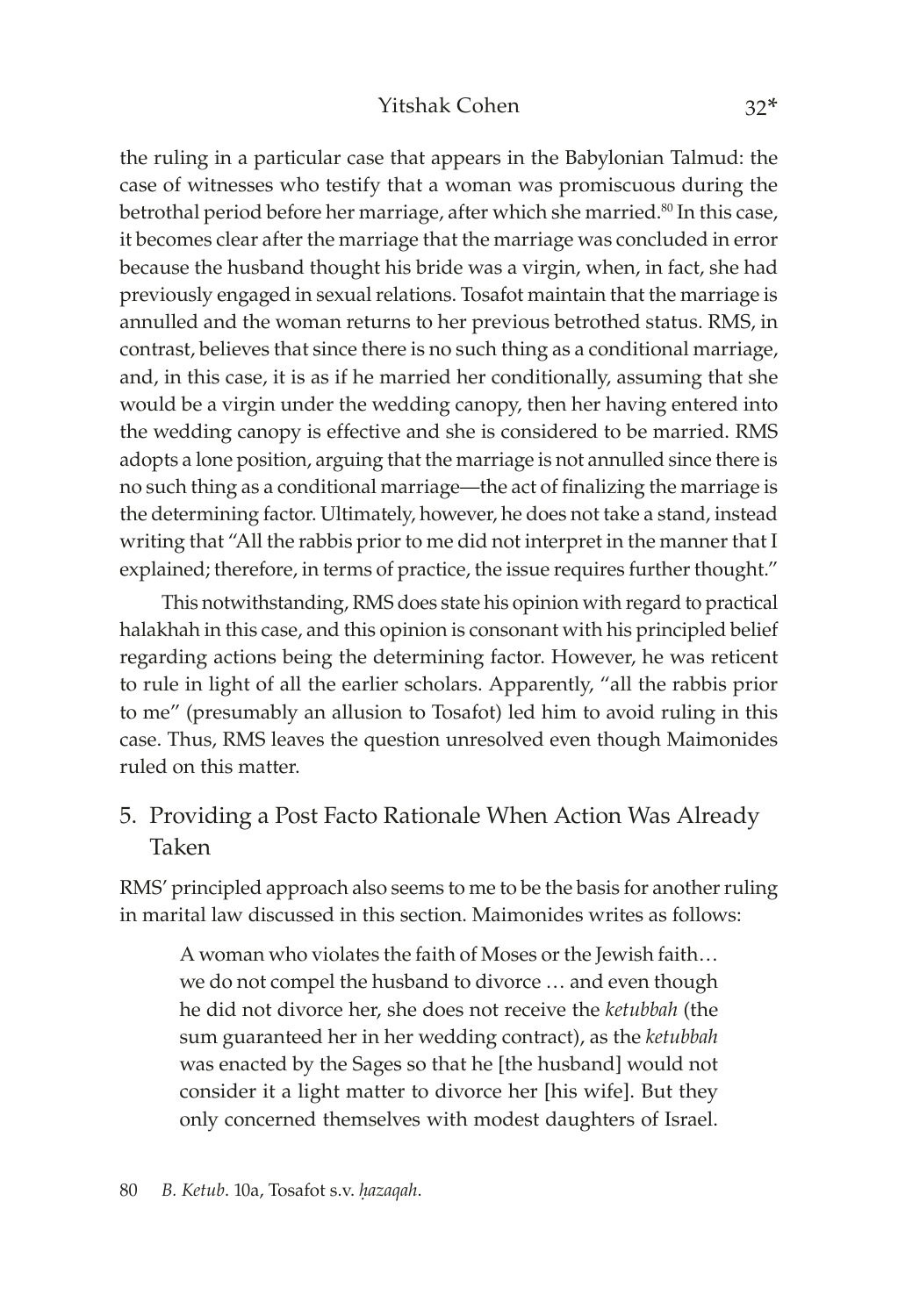However those wanton ones do not get the benefit of this enactment; rather, he [her husband] should consider it a light matter to divorce her [the wife].<sup>81</sup>

In his discussion of marital law, RMS cites *Ba'al Halakhot Gedolot* (henceforth, BaHaG), who writes that if a single witness came and told a husband that his wife had committed adultery, and the husband divorced his wife based on this testimony, he may not take her back. Since the man believed the witness as if he were two witnesses, she becomes forbidden to him (*shavyah*  aleiha hatikhah de-issura).<sup>82</sup> Since the husband decided to believe the witness and deem her forbidden to him, he may not take her back. RMS expresses surprise at this ruling because, to him, its conclusion is obvious since the husband believed the witness as if he were two witnesses. In an attempt to lessen his astonishment, RMS writes:

And therefore it seems that he [BaHaG] means that even if he [the husband] provided a post facto rationale (*amtala*) this accomplishes nothing, for since he performed an action, providing a rationale is no longer of any benefit … and this is a new law, and see in Rama (R. Moses Isserles) a woman who tells her husband that she committed adultery etc., even though she is not considered a reliable witness, if he divorced her, he may not take her back<sup>83</sup> ... and the post facto rationale in the case where his wife said that she committed adultery is stronger, for one might suggest that he divorced her in order so that she would lose her *ketubbah*. However, this is incorrect, for even if he does not divorce her, she will still lose her *ketubbah* … even though she is not trustworthy, and, therefore, why would he divorce her ... and this needs to be investigated thoroughly.<sup>84</sup>

RMS believes that BaHaG has not provided a novel ruling, so he provides another one in its place. He contends that even if the husband provided a post facto rationale for his actions—that is to say, if he provided a rationale explaining why he acted as if he believed the witness even though he did not—he cannot change his mind and take back his wife. Since he acted on

- 81 *Code*, Laws of Marriage 24:16.
- 82 *Halakhot Gedolot*, Laws of Refusal, p. 64.
- 83 *Shulḥan Arukh*, *EH* 115:6.
- 84 *OS*, Laws of Marriage 24:16.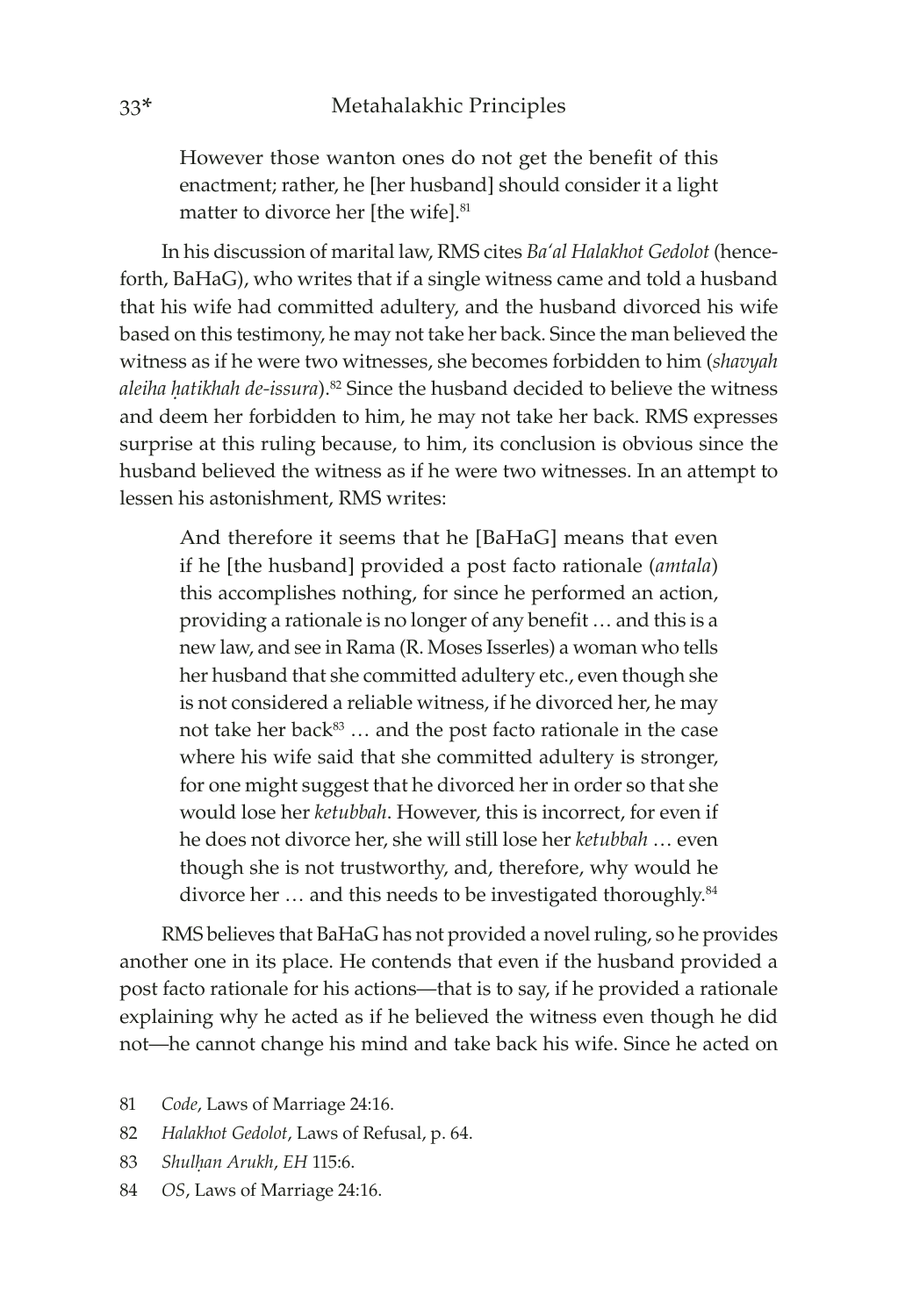#### Yitshak Cohen 34\*

the testimony of the witness, providing a rationale is of no use. RMS claims that this is a new law and directs his reader's attention to Rama. He then claims that in this case, there seems to be an even stronger reason for the husband to have pretended to believe her than in Rama's: he wished to divorce her without paying her *ketubbah*. However, RMS later rejects this rationale because she would lose her *ketubbah* even if her husband did not divorce her. Therefore, if this man divorced his wife, apparently he believed that she committed adultery. Since he actually acted upon her words, providing a rationale for his actions will be of no use. In conclusion, RMS does not rescind his novel ruling, but he does note that it needs to be investigated thoroughly, apparently because he can no longer use the Rama's position to substantiate his own. In my opinion, RMS' belief that the act is the determining factor is the basis for his novel ruling that providing a rationale for a completed action achieves nothing.

### 6. Do a Minor's Actions Testify to His State of Mind?

The issue which I will analyze in this section provides another perspective on RMS' consistently held belief in privileging actions over thoughts. This section will also reveal another one of RMS' fundamental conceptions pertaining to a minor's fitness to perform precepts. Maimonides, in Laws of Marriage, writes that a man who betroths a woman with a legal document (*shetar*) must write the document for the woman's sake, just as one writes a Jewish bill of divorce.85 RMS, ad locum, discusses the passage in the Jerusalem Talmud that analyzes the mishnah asserting that a heave offering tithed by a deafmute, a *shoteh* (variously translated as an imbecile and as an insane person), or a minor is not considered a heave offering.<sup>86</sup> The Jerusalem Talmud asks why their actions do not prove their intent? That is to say, even though the deaf-mute, the *shoteh*, and the minor have limited intellectual capacity and cannot form legal intent, the act of lifting the heave offering should teach us about their states of mind. R. Abbahu responds that with regard to the heave offering, the Torah requires explicit intent, and therefore the act of lifting the heave offering is not sufficient to testify to their states of mind. This assertion differs from the law regarding readying a vessel so that it may become ritually impure, in which the act of the water falling on the vessel testifies to the minor's thoughts. The Jerusalem Talmud questions why in

85 *Code*, Laws of Marriage 3:4.

86 *Y. Ter.* 1:1.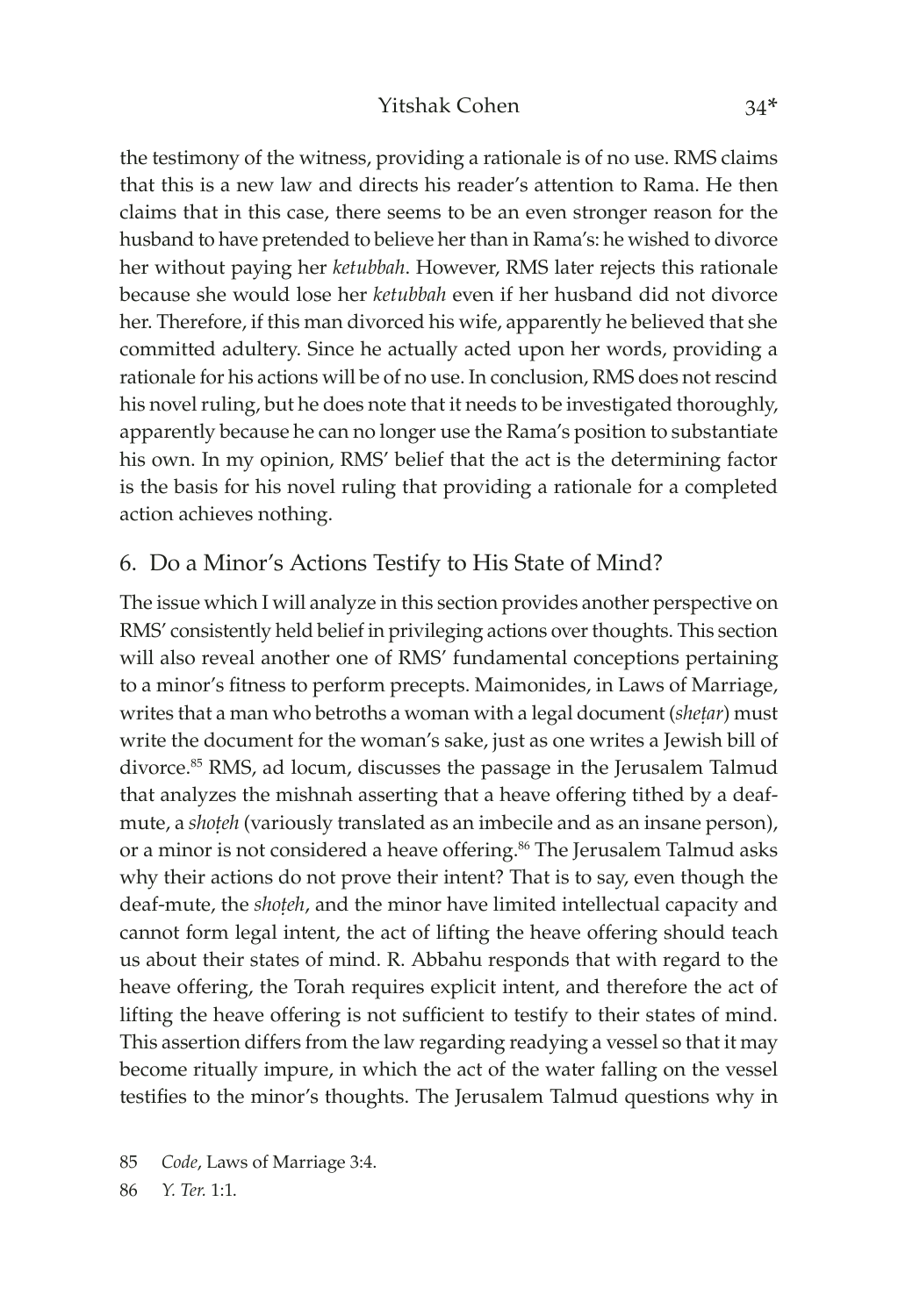the case of bills of divorce, in which the word "thought" is never used, the actions of the deaf-mute, *shoteh*, and minor do not prove their thoughts, and a minor is not allowed to write a bill of divorce. In response, the Jerusalem Talmud distinguishes between the various cases, declaring that in the case of the bill of divorce, the minor is only writing the document, but the adult is divorcing his wife. However, in the case of the heave offering, the minor does the thinking and the lifting and, therefore, his thoughts are not effective. Thus, the minor's actions are only effective in the case of readying the vessel so that it may become ritually impure, not in tithing the heave offering, nor in writing a bill of divorce.

RMS draws a fundamental distinction between matters in which the intent behind the action is religious in nature and matters in which the intent is related to the realities of the empirical world. Thus, for instance, to become ritually impure, a vessel must have one of seven specific liquids drip on it. Presumably, this fact is religious in nature, not one of the realities of the empirical world. This notwithstanding, RMS maintains that there is a halakhic requirement stating that for ritual impurity to inhere, the owners must benefit from the liquid dripping on their vessels. Thus, for instance, if people want their vessels to be moist, then even if they are completely unaware of the concept of ritual impurity, when the liquid drips on their vessels, they will be ready to become ritually impure. Or in other words, the liquid's fall is linked to the ways of the world. Therefore, even a minor's actions may ready a vessel to become ritually impure since this act does not require any uniquely religious intent that is beyond the realm of the minor's natural thought process. Here again, it seems to me that RMS' principled privileging of actions over thoughts plays a role. The minor's action is sufficient to ready the vessel to become impure even though he is not thinking any particular thoughts. Since there is no need for specific intent, his action is sufficient to testify to his state of mind. In contrast, with regard to the bill of divorce RMS writes:

… we require that the bill of divorce be written for the sake of *keritut* (dissolving the marriage), the concept of *keritut* is a matter of religious law, a matter that is not related to the vagaries of the empirical world, just the religious issues; therefore, of course I agree that the minor's actions cannot testify to his thoughts.

In other words, even though a minor's actions can testify to his thoughts in principle, this does not apply to the case of a bill of divorce since the writing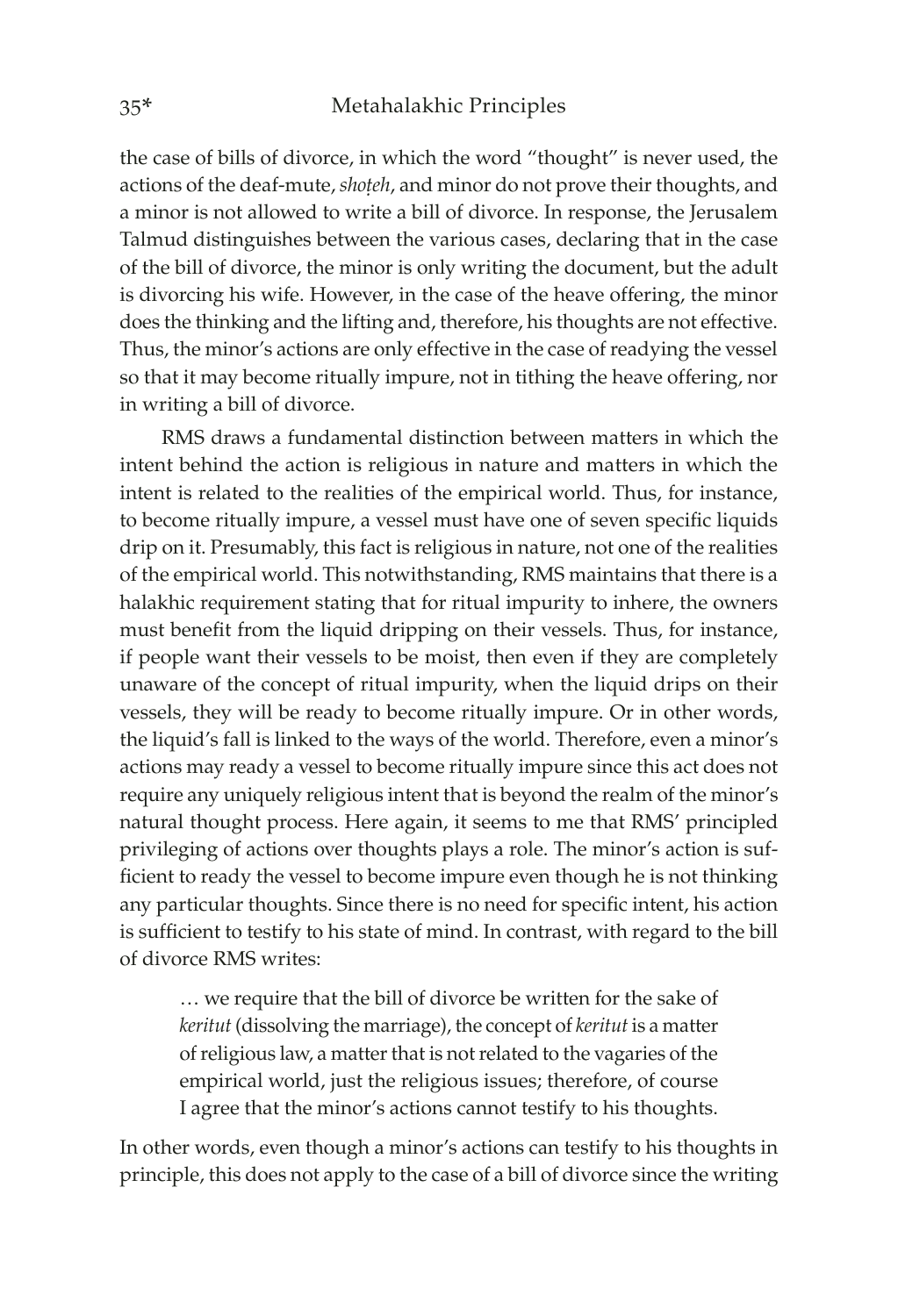itself must be performed for the sake of dissolving the marriage. This is a religious law that is not related to the realities of the empirical world, and we must assume that the minor would not have this intent. Therefore, the minor's writing the bill of divorce cannot testify to his intent, unlike in the case of readying the vessels for ritual impurity. We may deduce from this that in principle, actions are indeed the determining factor, and that the minor's actions can testify to his state of mind, except for in a matter requiring unique religious intent. RMS continues his discussion by raising a question based on the Babylonian Talmud's assertion that a minor who slaughters a burnt-offering on the north side of the altar fulfills the obligation even though a burnt-offering should be slaughtered on the southern side of the altar.<sup>87</sup> This assertion seems to contradict RMS' innovation that if the intent behind the action is religious in nature, the minor's actions will not be efficacious. RMS resolves this contradiction by introducing another distinction that further sharpens our understanding of a minor's performance of precepts. According to Tosafot, a sacrifice may be offered without any intent, i.e., without any specific intent, and certainly without the person offering the sacrifice explicitly thinking that this sacrifice was for the sake of a burnt-offering.<sup>88</sup> RMS believes that the slaughtering need not be performed for the sake of the sacrifice, and the act is efficacious even if the minor thinks that the animal is unconsecrated. The knowledge that the animal is either unconsecrated or consecrated is like any other bit of knowledge available in the empirical world; it is not an intrinsically religious type of knowledge. Therefore, the actions the minor performs concerning the burnt-offering are sufficient. RMS' fundamental insight remains: the minor's actions attest to his intent, except in cases where the action itself has no value without the religious intent intrinsic to it, such as in the case of a bill of divorce.

Another law pertaining to a minor's actions and intentions appears in the laws of the wayward woman (*sotah*). Maimonides rules that if the wayward woman's scroll is written by an Israelite, or a priest who is a minor, it is invalid since the verse explicitly states "and the priest shall write."89 RMS explains that the source for the notion that a scroll written by an Israelite is invalid is found in the *Sifre* and the Midrash. However, the priest who is a minor also may not write the scroll since the scroll must be written for the sake of

- 87 *B. Ḥul.* 13a.
- 88 *B. Hul.12b*, Tosafot s.v. qațan.
- 89 *Code*, Laws of the Wayward Woman 4:9.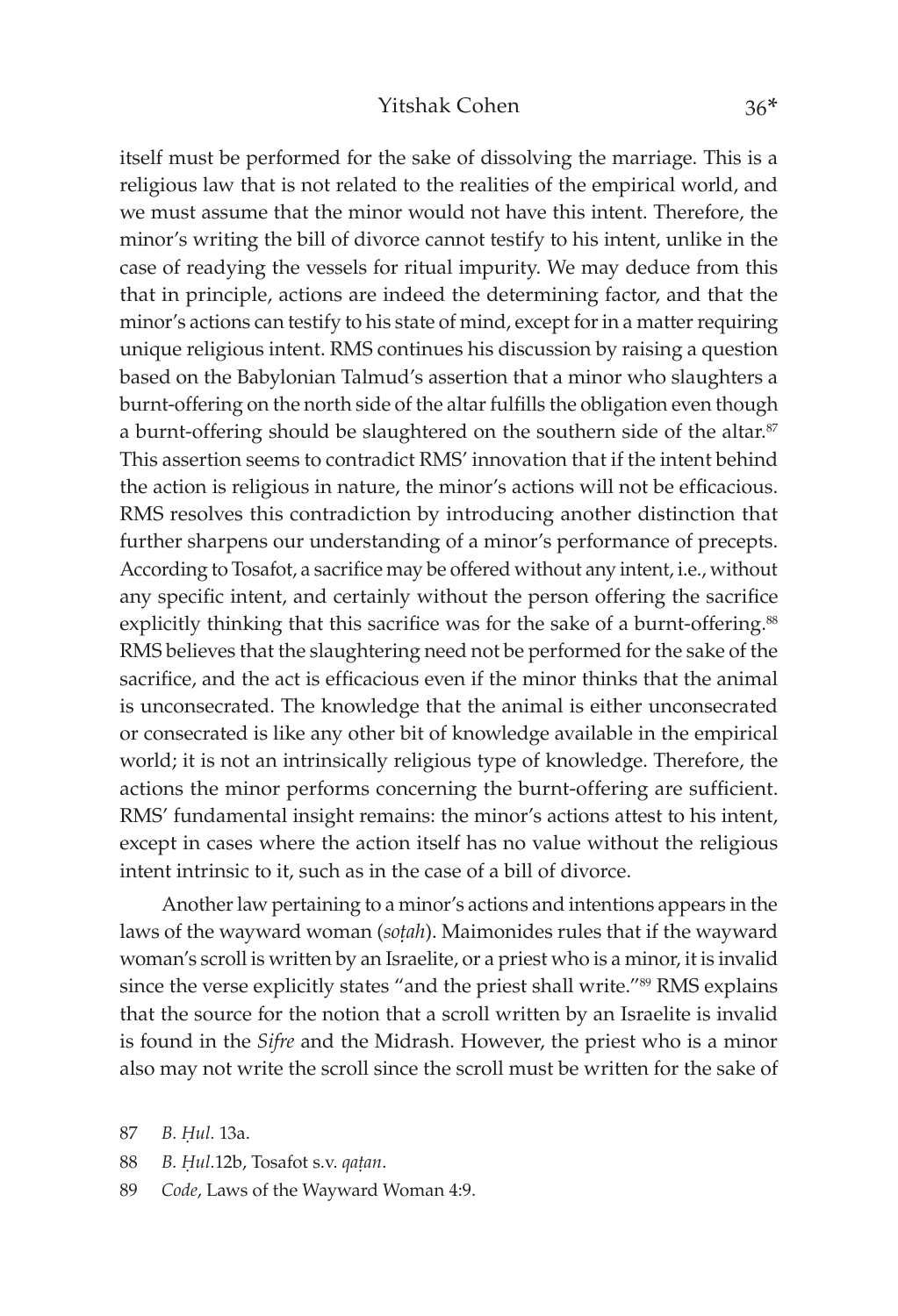performing the precept, and a minor writes without any particular precept in mind. If so, the wayward woman's scroll is similar to a bill of divorce. Since the bill of divorce requires unique religious intent, the act cannot testify to the minor's intent. So too in the case of the wayward woman's scroll, special intent is required for religious reasons. The thought required stems from a religious requirement and has nothing to do with normal human activity. Therefore, in these cases, the action cannot testify to the thought. RMS maintains that Maimonides also agrees with him in the matter of the writing of the essence (*toref*) of the bill of divorce: even if an adult (*gadol*) "stands above" the minor who is writing the bill of divorce (the minor performs the action, but the adult tells him what to do) this makes no difference, and the bill of divorce is invalid because the writing was not done for the sake of the precept being performed.<sup>90</sup> RMS writes that in the Jerusalem Talmud they asked why the minor's actions in writing the bill of divorce do not testify to his thoughts, even if the *gadol* is not standing by his side.<sup>91</sup> The Jerusalem Talmud resolves this question by stating that the minor does not complete the act. RMS disputes the Jerusalem Talmud's explanation:

For when do his actions testify to his thoughts? Specifically in matters like readying [the vessel to become ritually impure], for it is contingent upon his viewing the dew falling on his vessel being beneficial; and, likewise, in the case of the heave offering, in which he intends to lift the offering; and, likewise, in the case of the burnt-offering that he slaughtered on the northern side; but in the case of the bill of divorce, when he writes the bill of divorce for the sake of *keritut* [dissolving the marriage], is he able to be separated from the wife of his fellowman for whose sake he is writing a bill of divorce? And if he wrote her a bill of divorce without the husband's knowledge, does this accomplish anything? Only when he writes under orders from the husband for the sake of *keritut* (separating) from the woman about whom he has commanded him to write, [that being] from the man who is her husband. If so he writes according to the intent of the other; therefore, the action does not testify to his intent…

<sup>90</sup> *Code*, Laws of Divorce 3:16. RMS notes that Maimonides takes a different approach than our rabbis in Tosafot (*b. Giû.* 22b, s.v. *ve-ha*).

<sup>91</sup> *Y. Ter.* 1:1.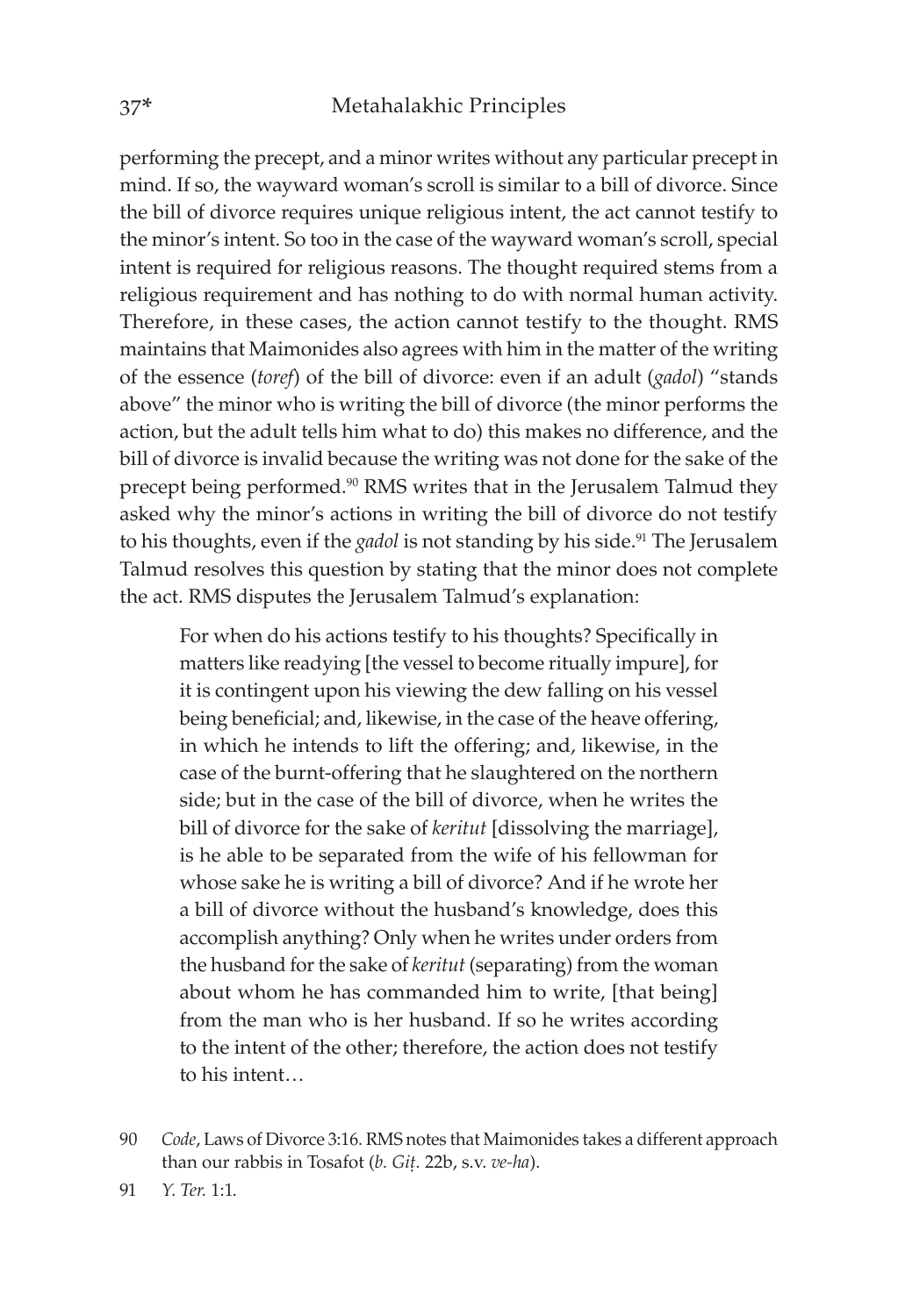#### Yitshak Cohen 38\*

This passage seems to indicate that RMS believes that action testifies to intent. He adds a novel interpretation concerning the minor's actions. In the cases of readying the vessel to become ritually impure and slaughtering the burnt-offering on the north side of the altar, the minor's actions testify to his intent because he views these actions as beneficial to him and they are related to the real empirical world. In contrast, when the minor writes a bill of divorce for his fellowman, he has no personal interest in the matter and his actions are performed in accordance with another's will. Therefore, his actions do not testify to his intent.

#### 7. *Êaliúah*

In the Laws of *Ḥaliṣah*, we find another law in which RMS again demonstrates his principled approach. The following question arose during the course of the proceedings in a rabbinical court:<sup>92</sup> An unmarried couple gave birth to a son. The couple feared that the child would suffer because of his having been born out of wedlock, so the couple agreed to marry and immediately divorce. However, the woman refused to accept a divorce, and claimed that they did not marry because of this agreement but because they sincerely wished to. Therefore, she argued that she deserved all the rights and privileges of a married woman. The rabbinical court cited RMS' legal opinion. Maimonides, however, rules that *êaliṣah* performed under mistaken premises is invalid; i.e., if the man was mislead and told to perform the *halisah* for the woman, so that he could then immediately marry her—this *êaliṣah* is invalid. However if he was mislead into thinking that if he performed the act of *halisah* she would give him 200 *zuz*, even though she did not give him the money, the *êaliṣah* is valid since he intended to perform *halisah* for her.<sup>93</sup> The commentators debated how to explain the difference between the two parts of Maimonides' ruling. RMS presented a fundamental perspective on the matter:

While one who peruses the words of Our Rabbi will see that his reason is that, in truth, *halisah* is essentially contingent on the act, and not on the intent, and conditions are certainly not pertinent to an action without intent, since this is not a matter that is related to volition, for in those actions that require a person's volition a condition is relevant, but in a matter that

<sup>92</sup> *Pisqei Din Rabbani'im*, vol. VII, p. 353.

<sup>93</sup> *Code*, Laws of Levirate Marriage and *Halisah* 4:24.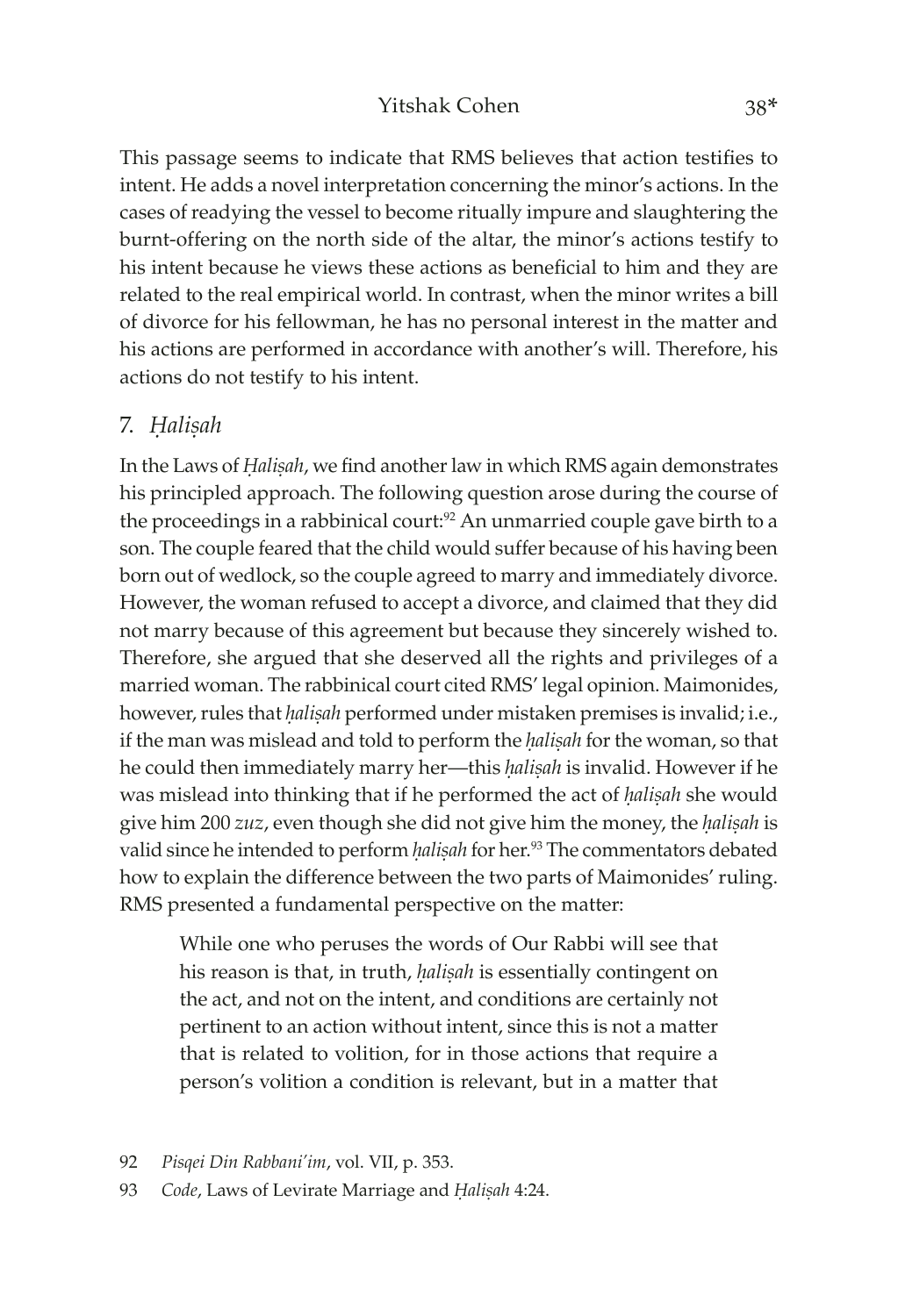does not require a person's volition a condition is irrelevant … … even so a person may not attach conditions to [performing] it, and the act is the essence of *halisah*, and one cannot rescind an action ... and this is obvious.<sup>94</sup>

Even though the levir's intent is necessary, the act is the essence of *halisah*. Therefore, if the levir performed the act of *halisah*, even though he thought it was conditional, the *halisah* is sound. This is RMS' interpretation of Maimonides. However, other rabbinic decisors, such as the *Yeshu'ot Ya'akov*, disagree with RMS, claiming that Maimonides permits conditional *haliṣah*.<sup>95</sup> RMS' interpretation results in a leniency for women, freeing them from their marital chains, as once the act of *halisah* has been performed, it cannot be annulled. *Responsa Minhat Shelomo* also refers to this interpretation of the OS.<sup>96</sup>

To conclude this section, it is fair to say that in RMS' legal writings we have discovered a fundamental principle—the action is the determining factor not the intent—that affects many fields of law. As I have revealed, in some laws this principle is explicitly stated, while in others, it is only alluded to. Concerning the Laws of the Sabbath, RMS explained that the Babylonian and Jerusalem Talmuds maintain that action is primary. Even though a certain knot tied on the Sabbath was temporary, the Torah forbade tying such a knot because it was a permanent knot. RMS claims that this distinction also applies to building on the Sabbath. In the Laws of the Lulav, RMS resolved a contradiction in Maimonides' *Code* by declaring that one who plants an *etrog* tree in order to fulfill the precept of the four species is required to tithe the produce since he has planted a fruit tree. Since one can only fulfill the precept of the four species with an *etrog* from an *etrog* tree that was not only planted to fulfill the precept, but also planted for the purpose of consumption, ipso facto the tree must have been planted for consumption (as is the norm) and he must treat the produce as *orlah*, even though he only had his mind on the precept. With regard to digging pits for an idolatrous purpose, RMS disagreed with Maimonides and proposed that Tosafot could be explained in consonance with the later Ritba and Tur, who maintain that one who plants a tree for idol worship is not forbidden from benefiting from the tree by his intent alone. He must perform an action (bowing, for instance) to

94 *OS*, ibid.

- 95 *Yeshu'ot Ya'akov*, *EH* §169.
- 96 Responsa Minhat Shelomo, part I, § 80.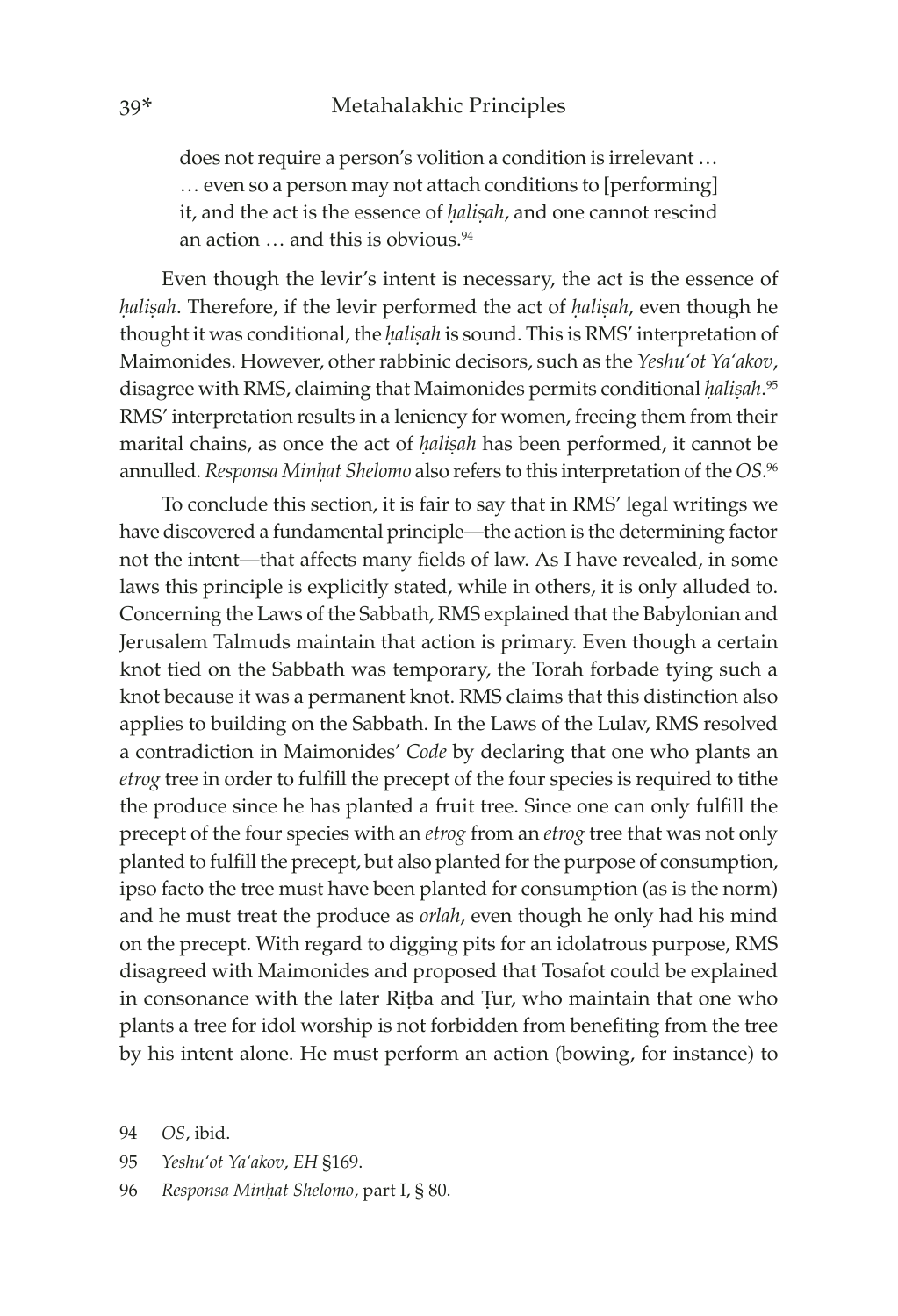forbid himself from benefiting from the tree. On the matter of the wedding canopy, RMS maintained that there is no conditional marriage. The act of marrying transforms the fiancée into a wife and no condition can annul this. With regard to a post facto rationale, RMS interpreted BaHaG's remarks to mean that if the husband believed the testimony of a lone witness regarding his wife's adultery and divorced his wife based on this, he cannot provide a post facto rationale explaining why he seemed to believe the witness. The act of divorcing his wife proves his faith in the witness, and he may not take his wife back. With regard to a minor, RMS concluded that the minor's actions are efficacious and testify to his state of mind in matters that concern the real, empirical world. However, if specific religious intent is required, a minor's action is not efficacious. Notably, this novel idea of specific religious intent is the exception to the rule (which proves the rule). With regard to the matter of *ḥaliṣah*, RMS again ruled that the action is the determining factor, and, therefore, there is no conditional *ḥaliṣah*.

### Conclusion

The goal of this article was to outline several broad legal principles found in RMS' legal oeuvre. At this point, we can draw several conclusions: First, RMS' oeuvre contains a metahalakhic principle dictating that Jewish law takes human nature into account. This principle even leads to somewhat audacious rulings, such as the ruling that a man who is exiled to a city of refuge may not leave it even if the survival of the entire nation of Israel depends on his doing so. However, RMS limits the application of this principle to cases in which the halakhic norm requires interpretation, eschewing its usage in cases where the law is clear and comprehensible. Second, RMS tends to judge those who violate the social order or deviate from social norms stringently. Out of the available halakhic options, he chooses a position that does not treat the tortfeasor lightly. This tendency gains expression in several laws. Third, RMS asserts that actions are the determining factor, not intentions. This principle affects various laws discussed in his legal writings and even leads him to disagree with Maimonides on an issue of practical halakhah.

This article could not have been written had it not been discovered that RMS adopts an independent stance in his works and even attempts to apply his insights to the realm of practical halakhah. Had this not been realized, I might have erroneously argued that RMS' positions are merely Maimonidean interpretations, and that one cannot draw conclusions about